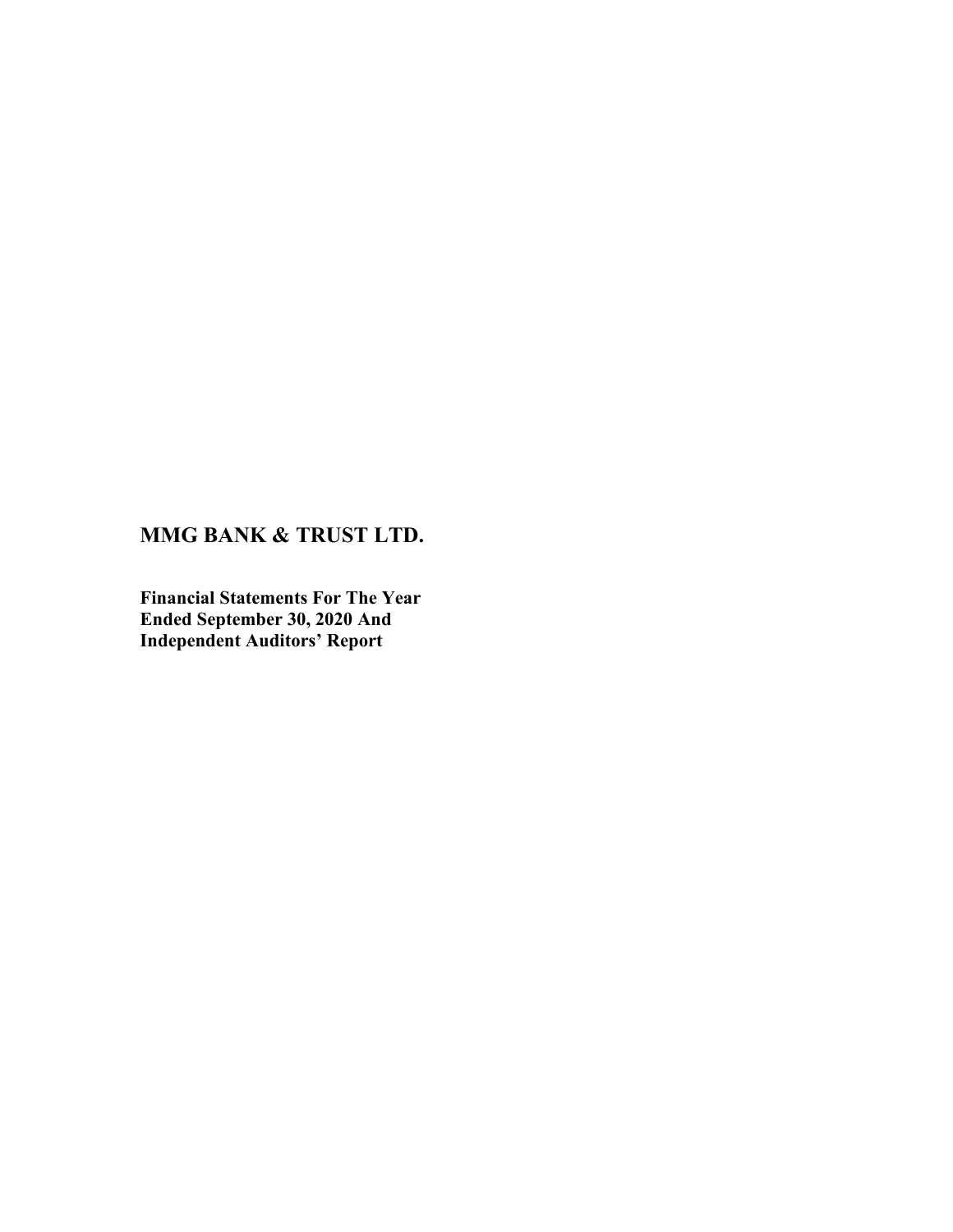# **TABLE OF CONTENTS**

|                                                                       | Page    |
|-----------------------------------------------------------------------|---------|
| <b>INDEPENDENT AUDITORS' REPORT</b>                                   | $1 - 2$ |
| FINANCIAL STATEMENTS FOR THE YEAR ENDED<br><b>SEPTEMBER 30, 2020:</b> |         |
| <b>Statement of Financial Position</b>                                | 3       |
| Statement of Comprehensive Income                                     | 4       |
| Statement of Changes in Equity                                        | 5       |
| <b>Statement of Cash Flows</b>                                        | 6       |
| Notes to Financial Statements                                         | 7 - 51  |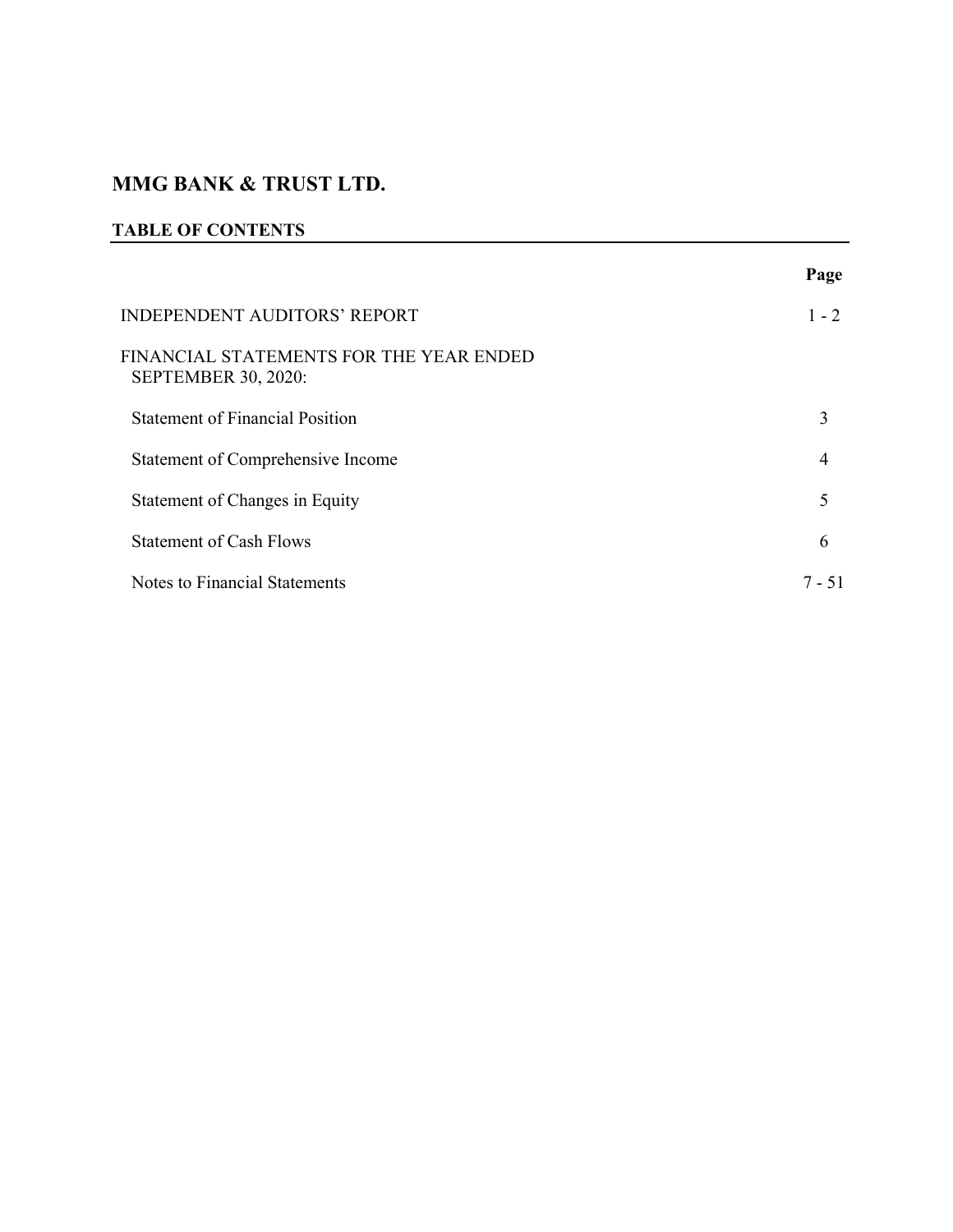# Deloitte.

Deloitte & Touche Chartered Accountants and Management Consultants 2<sup>nd</sup> Terrace, Centreville, P.O. Box N-7120 Nassau, Bahamas

Tel: +1 (242) 302 4800 Fax: +1 (242) 322 3101 www.deloitte<sup>com/bs</sup>

# **INDEPENDENT AUDITORS' REPORT**

To the Board of Directors of MMG Bank & Trust Ltd.:

## **Opinion**

We have audited the financial statements of MMG Bank & Trust Ltd, (the "Bank"), which comprise the statement of financial position as at September 30, 2020, and the statements of comprehensive income, changes in equity and cash flows for the year then ended, and notes to the financial statements, including a summary of significant accounting policies.

In our opinion, the accompanying financial statements present fairly, in all material respects, the financial position of the Bank as at September 30, 2020, and its financial performance and its cash flows for the year then ended in accordance with International Financial Reporting Standards (IFRSs).

## **Basis for Opinion**

We conducted our audit in accordance with International Standards on Auditing (ISAs). Our responsibilities under those standards are further described in the *Auditors' Responsibilities for the Audit of the Financial Statements* section of our report. We are independent of the Bank in accordance with the International Ethics Standards Board for Accountants' *Code of Ethics for Professional Accountants* (IESBA Code), and we have fulfilled our other ethical responsibilities in accordance with the IESBA Code. We believe that the audit evidence we have obtained is sufficient and appropriate to provide a basis for our opinion.

## **Responsibilities of Management and Those Charged with Governance for the Financial Statements**

Management is responsible for the preparation and fair presentation of the financial statements in accordance with IFRSs, and for such internal control as management determines is necessary to enable the preparation of financial statements that are free from material misstatement, whether due to fraud or error.

In preparing the financial statements, management is responsible for assessing the Bank's ability to continue as a going concern, disclosing, as applicable, matters related to going concern and using the going concern basis of accounting unless management either intends to liquidate the Bank or to cease operations, or has no realistic alternative but to do so.

Those charged with governance are responsible for overseeing the Bank's financial reporting process.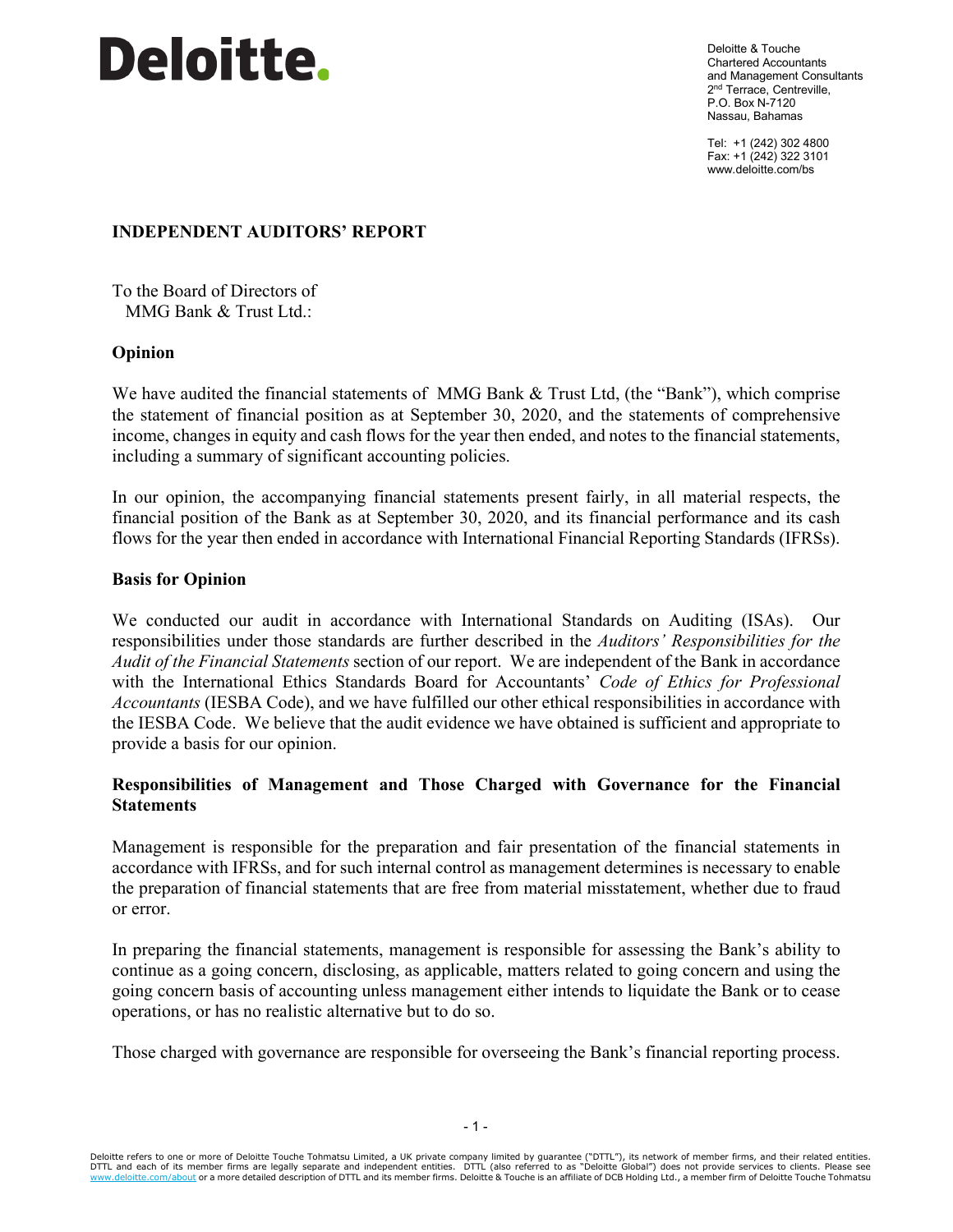## **Auditors' Responsibilities for the Audit of the Financial Statements**

Our objectives are to obtain reasonable assurance about whether the financial statements as a whole are free from material misstatement, whether due to fraud or error, and to issue an auditors' report that includes our opinion. Reasonable assurance is a high level of assurance, but is not a guarantee that an audit conducted in accordance with ISAs will always detect a material misstatement when it exists. Misstatements can arise from fraud or error and are considered material if, individually or in the aggregate, they could reasonably be expected to influence the economic decisions of users taken on the basis of these financial statements.

As part of an audit in accordance with ISAs, we exercise professional judgment and maintain professional skepticism throughout the audit. We also:

- Identify and assess the risks of material misstatement of the financial statements, whether due to fraud or error, design and perform audit procedures responsive to those risks, and obtain audit evidence that is sufficient and appropriate to provide a basis for our opinion. The risk of not detecting a material misstatement resulting from fraud is higher than for one resulting from error, as fraud may involve collusion, forgery, intentional omissions, misrepresentations, or the override of internal control.
- Obtain an understanding of internal control relevant to the audit in order to design audit procedures that are appropriate in the circumstances, but not for the purpose of expressing an opinion on the effectiveness of the Bank's internal control.
- Evaluate the appropriateness of accounting policies used and the reasonableness of accounting estimates and related disclosures made by management.
- Conclude on the appropriateness of management's use of the going concern basis of accounting and, based on the audit evidence obtained, whether a material uncertainty exists related to events or conditions that may cast significant doubt on the Bank's ability to continue as a going concern. If we conclude that a material uncertainty exists, we are required to draw attention in our auditors' report to the related disclosures in the financial statements or, if such disclosures are inadequate, to modify our opinion. Our conclusions are based on the audit evidence obtained up to the date of our auditors' report. However, future events or conditions may cause the Bank to cease to continue as a going concern.
- Evaluate the overall presentation, structure and content of the financial statements, including the disclosures, and whether the financial statements represent the underlying transactions and events in a manner that achieves fair presentation.
- Obtain sufficient appropriate audit evidence regarding the financial information of the entities or business activities within the Bank to express an opinion on the financial statements. We are responsible for the direction, supervision and performance of the group audit. We remain solely responsible for our audit opinion.

We communicate with those charged with governance regarding, among other matters, the planned scope and timing of the audit and significant audit findings, including any significant deficiencies in internal control that we identify during our audit.

Delatte & Taiche

February 12, 2021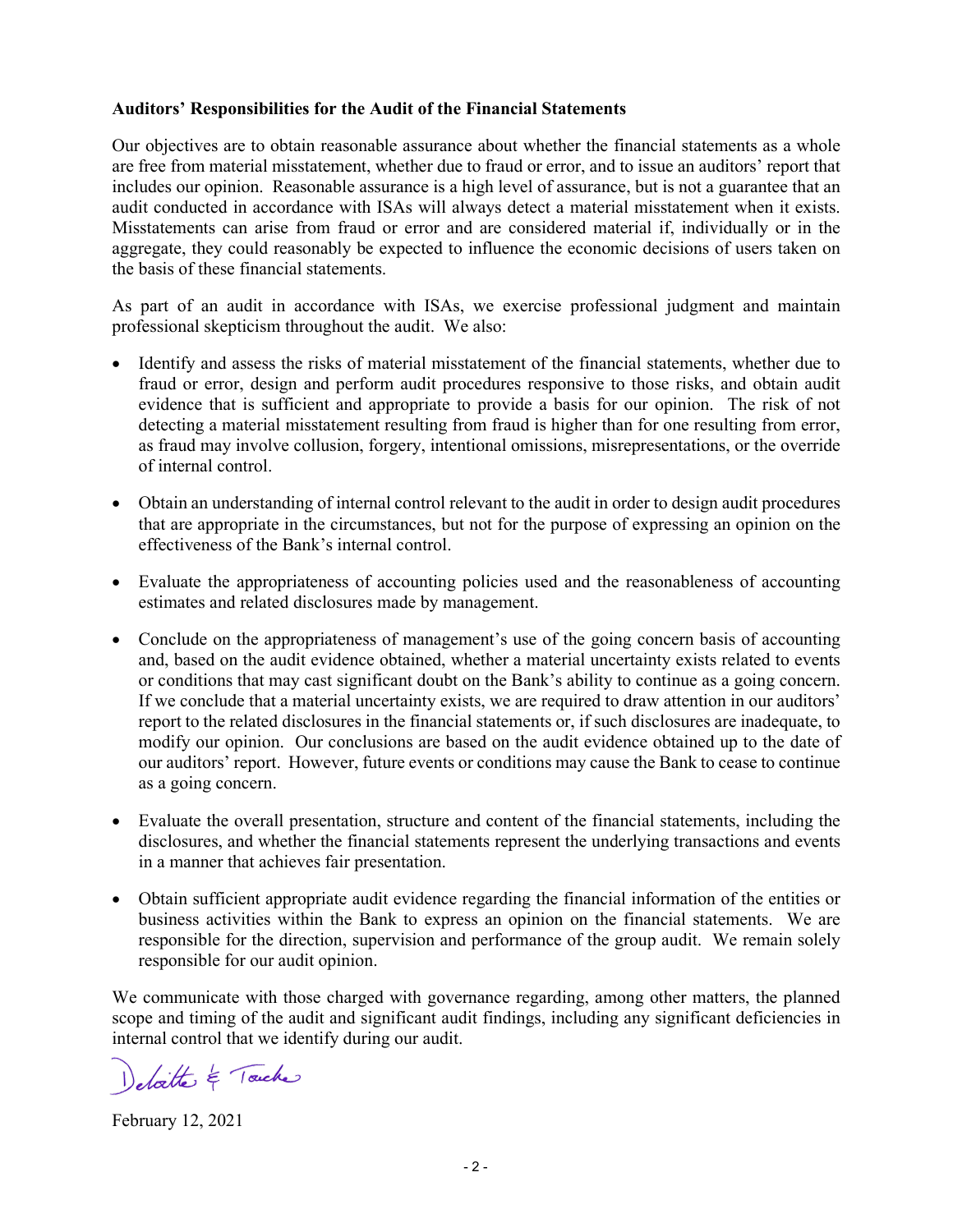## **STATEMENT OF FINANCIAL POSITION**

## **AS AT SEPTEMBER 30, 2020**

(Expressed in United States dollars)

| <b>ASSETS</b>                                                   | <b>Notes</b> |                | 2020                    | 2019                          |
|-----------------------------------------------------------------|--------------|----------------|-------------------------|-------------------------------|
| Due from banks                                                  | 5, 13        |                |                         |                               |
| Non-interest earning deposits<br>Interest earning deposits      |              | \$             | 28,778,289<br>4,996,528 | \$<br>14,116,895<br>6,277,676 |
| Total due from banks                                            |              |                | 33,774,817              | 20,394,571                    |
| Securities                                                      | 6, 13        |                | 39,130,854              | 55,373,637                    |
| Loans receivable, net                                           | 7, 13        |                | 166,763,226             | 163,389,229                   |
| Intangible assets                                               | 9            |                | 459,940                 | 159,333                       |
| Other assets                                                    | 10, 13       |                | 5,529,644               | 900,942                       |
| <b>TOTAL ASSETS</b>                                             |              | $\mathfrak{S}$ | 245,658,481             | \$<br>240,217,712             |
| <b>LIABILITIES AND EQUITY</b>                                   |              |                |                         |                               |
| LIABILITIES:                                                    |              |                |                         |                               |
| Customers' non-interest bearing deposits                        | 11, 13       | \$             | 79,532,350              | \$<br>81,085,627              |
| Customers' interest bearing deposits                            | 11, 13       |                | 110,625,559             | 107,750,901                   |
| <b>Other liabilities</b>                                        | 12, 13       |                | 3,638,016               | 1,277,034                     |
| <b>Total liabilities</b>                                        |              |                | 193,795,925             | 190,113,562                   |
| EQUITY:                                                         |              |                |                         |                               |
| Common stock, with a par value of \$1 per share;                |              |                |                         |                               |
| authorized, issued and outstanding: 5,000,000                   | 14           |                | 5,000,000               | 5,000,000                     |
| Regulatory reserve<br>Reserve for expected losses in securities | 8, 22        |                | 1,547,597<br>27,521     | 2,239,953                     |
| Net changes in fair value of securities                         |              |                | (150, 433)              | 22,783                        |
| Accumulated earnings                                            |              |                | 45,437,871              | 42,841,414                    |
| <b>Total equity</b>                                             |              |                | 51,862,556              | 50,104,150                    |
| <b>TOTAL LIABILITIES AND EQUITY</b>                             |              | \$             | 245,658,481             | \$<br>240,217,712             |

See notes to financial statements

These financial statements are approved by the Board of Directors on February 12, 2021 and are signed on its behalf by:

 $H.$   $C \cap N$ Director

Director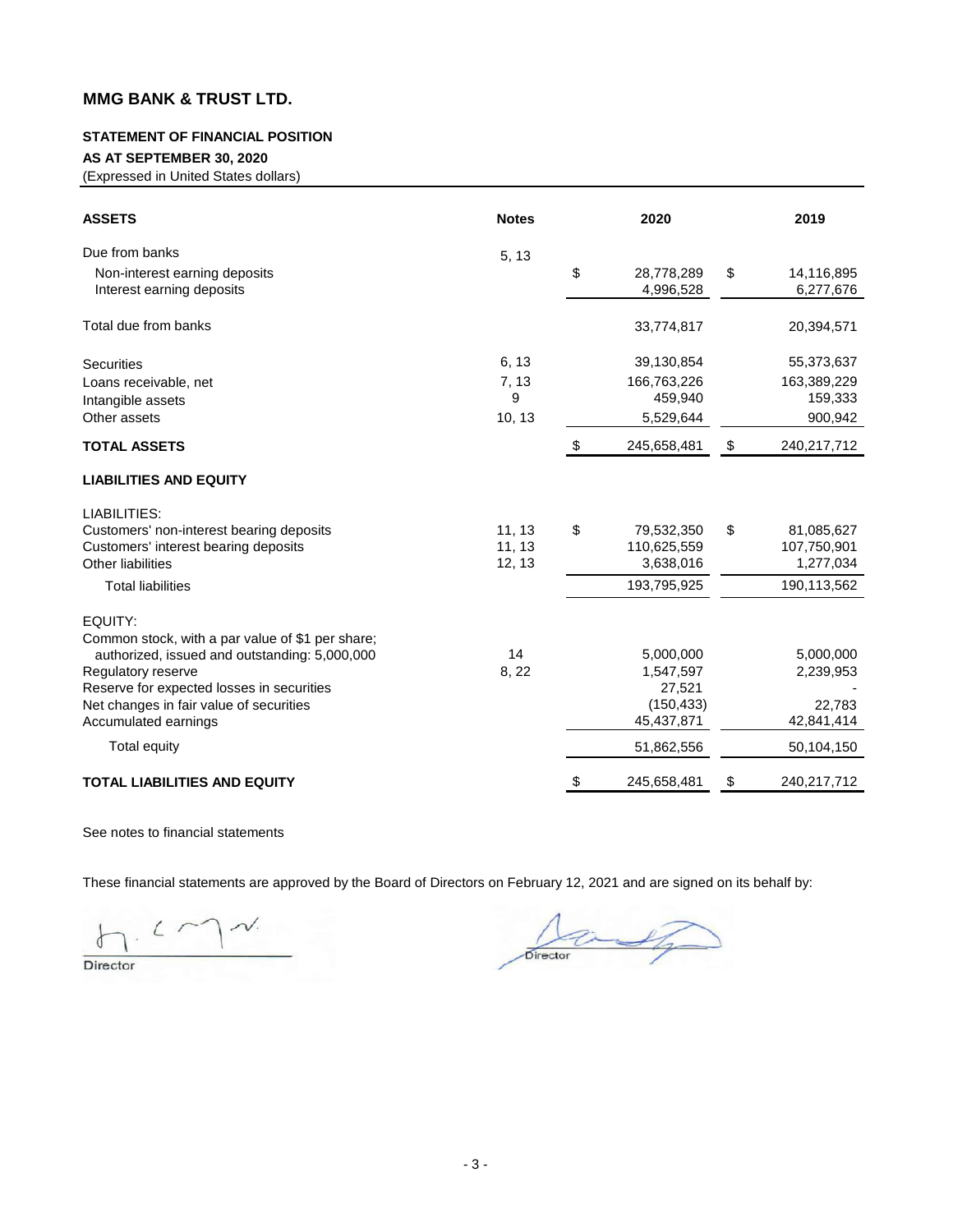## **STATEMENT OF COMPREHENSIVE INCOME FOR THE YEAR ENDED SEPTEMBER 30, 2020**

(Expressed in United States dollars)

|                                                                | <b>Notes</b> | 2020                            | 2019                            |
|----------------------------------------------------------------|--------------|---------------------------------|---------------------------------|
| Interest income<br>Interest expense                            | 13, 15       | \$<br>10,257,510<br>(5,610,410) | \$<br>10,681,749<br>(5,749,224) |
| Net interest income                                            |              | 4,647,100                       | 4,932,525                       |
| Reversal for loan losses                                       | 8            | 708,157                         | (70, 141)                       |
| Allowance for regulatory reserve                               | 7            | (15, 569)                       |                                 |
| (Allowance) reversal for expected loses on loans               | 7            | (12, 339)                       | 32,467                          |
| Allowance for expected loses on securities                     | 6            | (9, 375)                        | (36, 763)                       |
| Net interest income, after allowance for loan losses           |              | 5,317,974                       | 4,858,088                       |
| Commission income                                              |              | 3,805,517                       | 3,789,679                       |
| Commission expenses                                            |              | (944, 908)                      | (762, 266)                      |
| Net commission income                                          | 13, 16       | 2,860,609                       | 3,027,413                       |
| Net interest and commission income                             |              | 8,178,583                       | 7,885,501                       |
| <b>OTHER INCOME</b>                                            |              |                                 |                                 |
| Loss from securities measured at FVTOCI                        |              | (41, 955)                       | 240,403                         |
| Profit from securities measured at FVTPL                       |              | 710,519                         | (3,894)                         |
| Other income                                                   |              | 37,119                          | 29,622                          |
|                                                                |              | 705,683                         | 266,131                         |
| <b>EXPENSES</b>                                                |              |                                 |                                 |
| Personnel expenses                                             | 13, 18       | (478, 752)                      | (448, 246)                      |
| Professional fees                                              | 13           | (88, 175)                       | (186, 771)                      |
| Amortization                                                   | 9            | (99, 607)                       | (139, 469)                      |
| Other                                                          | 19           | (605, 474)                      | (570, 496)                      |
|                                                                |              | (1, 272, 008)                   | (1, 344, 982)                   |
| PROFIT FOR THE YEAR                                            |              | 7,612,258                       | 6,806,650                       |
| <b>OTHER COMPREHENSIVE INCOME</b>                              |              |                                 |                                 |
| Items that may be reclassified subsequently to profit or loss: |              |                                 |                                 |
| (Loss) gain on changes in valuation of secutities              |              | (155,070)                       | 261,270                         |
| TOTAL COMPREHENSIVE INCOME                                     |              | \$<br>7,457,188                 | \$<br>7,067,920                 |

See notes to financial statements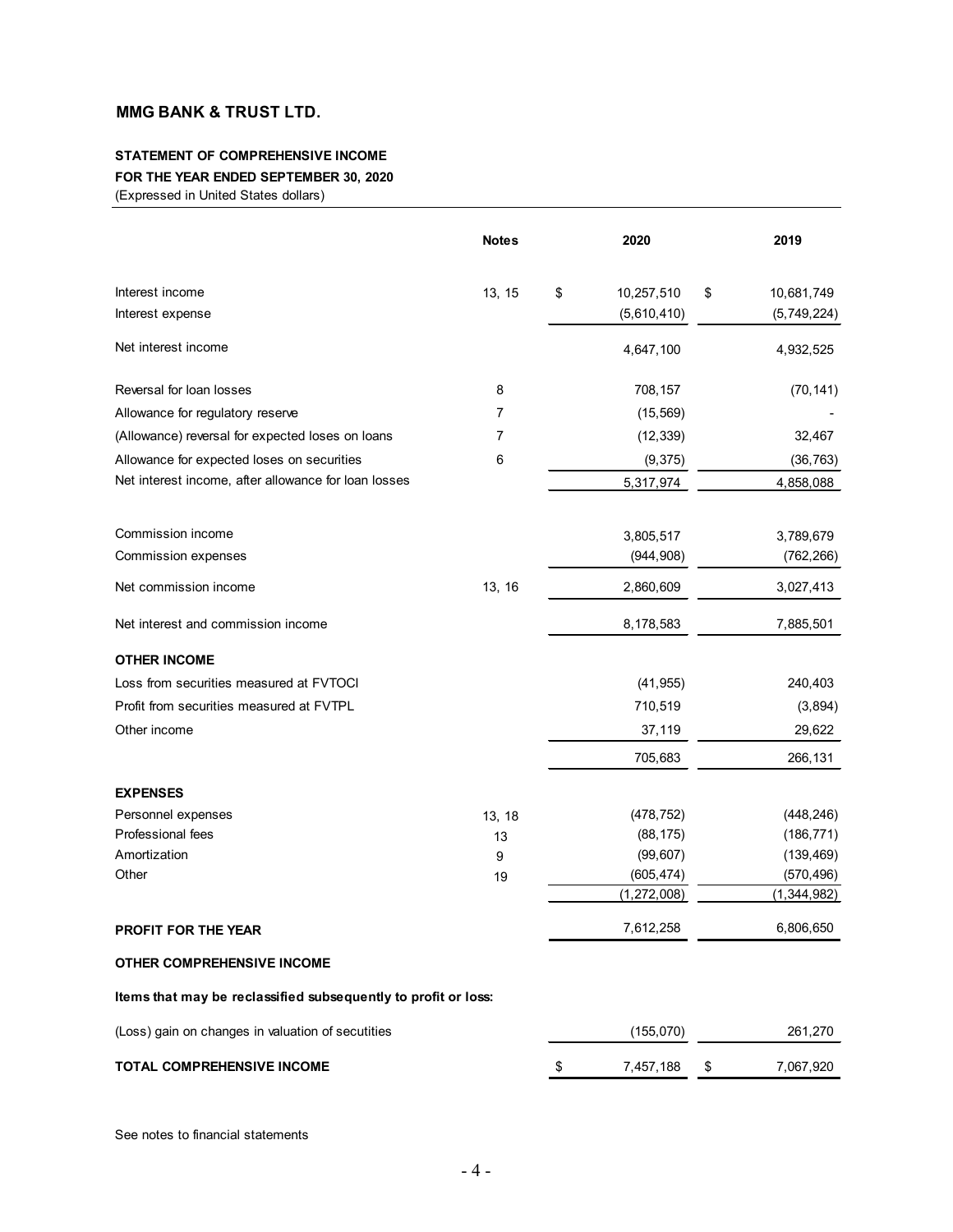#### **STATEMENT OF CHANGES IN EQUITY FOR THE YEAR ENDED SEPTEMBER 30, 2020** (Expressed in United States dollars)

|                                              |                |              |              | <b>Regulatory reserves</b> |                                             | Reserve for              | Net changes                      | Net changes in           |                         |                         |
|----------------------------------------------|----------------|--------------|--------------|----------------------------|---------------------------------------------|--------------------------|----------------------------------|--------------------------|-------------------------|-------------------------|
|                                              | Common         | Generic      | Dynamic      |                            | Regulatory Total Regulatory expected losses |                          | in securities                    | debt and equity          | Retained                |                         |
|                                              | shares         | loan reserve | loan reserve | loan reserve               | reserve                                     |                          | in securities available for sale | securities               | earnings                | Total                   |
| Balance at September 30, 2018                | 5,000,000      | 638,016      | 1,516,481    | $\blacksquare$             | 2,154,497                                   | $\overline{\phantom{a}}$ | (326, 561)                       | $\blacksquare$           | 36, 100, 108            | 42,928,044              |
| Transition adjustment to IFRS 9              |                |              |              |                            |                                             |                          |                                  |                          |                         |                         |
| Impact of adopting IFRS 9 at October 1, 2018 |                |              |              |                            |                                             |                          | 326,561                          | (310, 656)<br>69,928     | (15, 905)<br>(127, 252) |                         |
|                                              | 5,000,000      | 638,016      | 1,516,481    |                            | 2,154,497                                   |                          |                                  | (240, 728)               | 35,956,951              | (57, 324)<br>42,870,720 |
|                                              |                |              |              |                            |                                             |                          |                                  |                          |                         |                         |
| Reserve for doubtful loans                   | $\blacksquare$ | 70,141       | 15,315       |                            | 85,456                                      |                          |                                  |                          | (15, 315)               | 70,141                  |
| IFRS 9 provision movement                    |                |              |              |                            |                                             |                          |                                  | 2,241                    | 93,128                  | 95,369                  |
| Net change in fair value reserve             |                |              |              |                            |                                             |                          |                                  | 261,270                  | ÷,                      | 261,270                 |
| Profit for the year                          |                |              |              |                            |                                             |                          |                                  | $\overline{\phantom{a}}$ | 6,806,650               | 6,806,650               |
| Balance at September 30, 2019                | 5,000,000      | 708,157      | 1,531,796    | $\blacksquare$             | 2,239,953                                   |                          |                                  | 22,783                   | 42,841,414              | 50, 104, 150            |
| Reverse of doubtful loans                    |                | (708, 157)   |              |                            | (708, 157)                                  |                          |                                  |                          |                         | (708, 157)              |
| Regulatory reserve for modified loans        |                |              |              | 15,801                     | 15,801                                      |                          |                                  |                          | (15, 801)               |                         |
| Reclasiffication of IFRS 9 on securities     |                |              |              |                            | ٠                                           | 18,146                   |                                  | (18, 146)                | $\blacksquare$          | (18, 146)               |
| IFRS 9 provision movement                    |                |              |              |                            |                                             | 9,375                    |                                  |                          |                         | 9,375                   |
| Net change in fair value reserve             |                |              |              |                            |                                             |                          |                                  | (155,070)                |                         | (155,070)               |
| Dividends paid                               |                |              |              |                            |                                             |                          |                                  | $\overline{\phantom{a}}$ | (5,000,000)             | (5,000,000)             |
| Profit for the year                          |                |              |              |                            |                                             |                          |                                  |                          | 7,612,258               | 7,612,258               |
| Balance at September 30, 2020                | 5,000,000      |              | 1,531,796    | 15,801                     | 1,547,597                                   | 27,521                   |                                  | (150, 433)               | 45,437,871              | 51,862,556              |

See notes to financial statements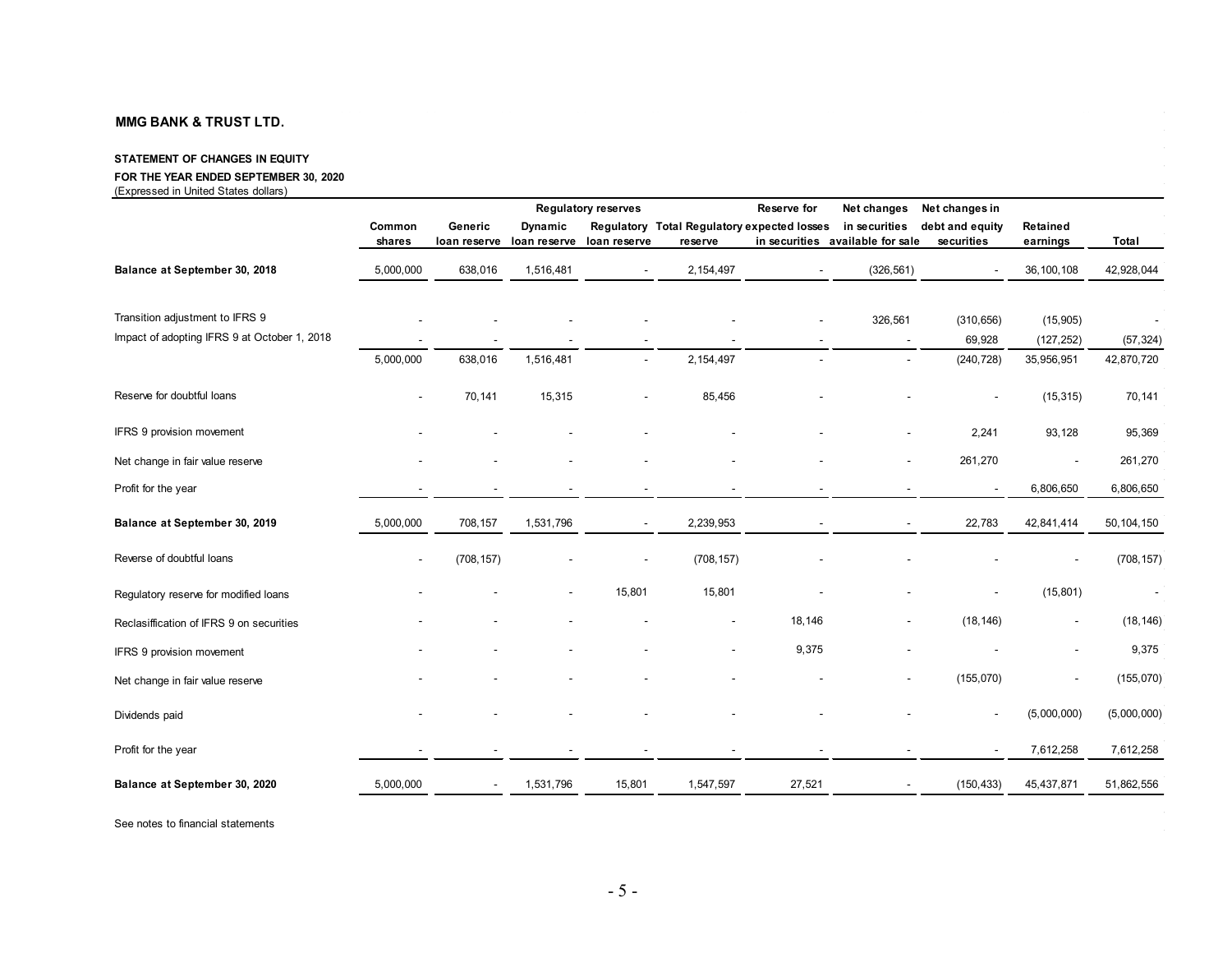## **STATEMENT OF CASH FLOWS**

## **FOR THE YEAR ENDED SEPTEMBER 30, 2020**

(Expressed in United States dollars)

|                                                             | <b>Notes</b> | 2020             | 2019             |
|-------------------------------------------------------------|--------------|------------------|------------------|
| Cash flows from operating activities:                       |              |                  |                  |
| Profit for the year                                         |              | \$<br>7,612,258  | \$<br>6,806,650  |
| Adjustments for non-cash items                              |              |                  |                  |
| Amortization                                                | 9            | 99,607           | 139,469          |
| Reversal for loan losses                                    | 8            | (708, 157)       |                  |
| Allowance for regulatory reserve                            | 7            | 15,569           |                  |
| Allowance (reversal) for expected loses on loans            | 7            | 12,339           | (32, 467)        |
| Allowance for expected losses on securities                 | 6            | 9,375            | 36,763           |
| Realized gain on sale of securities measured as FVTOCI      | 6            | 41,955           | (240, 403)       |
| Loss from securities measured as FVTPL                      |              | (710, 519)       | 3,894            |
| Interest income                                             | 15           | (10, 257, 510)   | (10,681,749)     |
| Interest expense                                            |              | 5,610,410        | 5,749,224        |
|                                                             |              | 1,725,327        | 1,781,381        |
| Changes in:                                                 |              |                  |                  |
| (Increase) decrease in loans receivable                     |              | (2,997,178)      | 17, 175, 270     |
| Increase in other assets                                    |              | (4,628,702)      | (202, 180)       |
| Decrease in customers' non-interest bearing deposits        |              | (1, 553, 277)    | (3,085,686)      |
| Increase (decrease) in customers' interest bearing deposits |              | 2,770,240        | (21, 596, 687)   |
| Increase (decrease) in other liabilities                    |              | 2,360,982        | (177, 454)       |
| Interest received                                           |              | 10,202,863       | 11,021,665       |
| Interest paid                                               |              | (5,505,992)      | (5,683,296)      |
| Net cash generated by operating activities                  |              | 2,374,263        | (766, 987)       |
| Cash flows from investing activities:                       |              |                  |                  |
| Purchase of securities measured as FVTPL                    |              | (206, 808, 859)  |                  |
| Disposal of securities measured as FVTPL                    |              | 228,342,259      |                  |
| Purchase of securities measured as FVTOCI                   | 6            | (75, 882, 545)   | (294, 511, 422)  |
| Disposal of securities measured as FVTOCI                   | 6            | 70,755,342       | 299, 957, 731    |
| Acquisition of intangible assets                            | 9            | (400, 214)       | (87, 152)        |
| Net cash generated by (used in) investing activities        |              | 16,005,983       | 5,359,157        |
| Cash flows from financing activities:                       |              |                  |                  |
| Dividends paid                                              |              | (5,000,000)      |                  |
| Net increase in cash and cash equivalents                   |              | 13,380,246       | 4,592,170        |
| Cash and cash equivalents at beginning of year              |              | 20,394,571       | 15,802,401       |
| End of year                                                 | 5            | 33,774,817<br>S. | 20,394,571<br>\$ |

See notes to financial statements.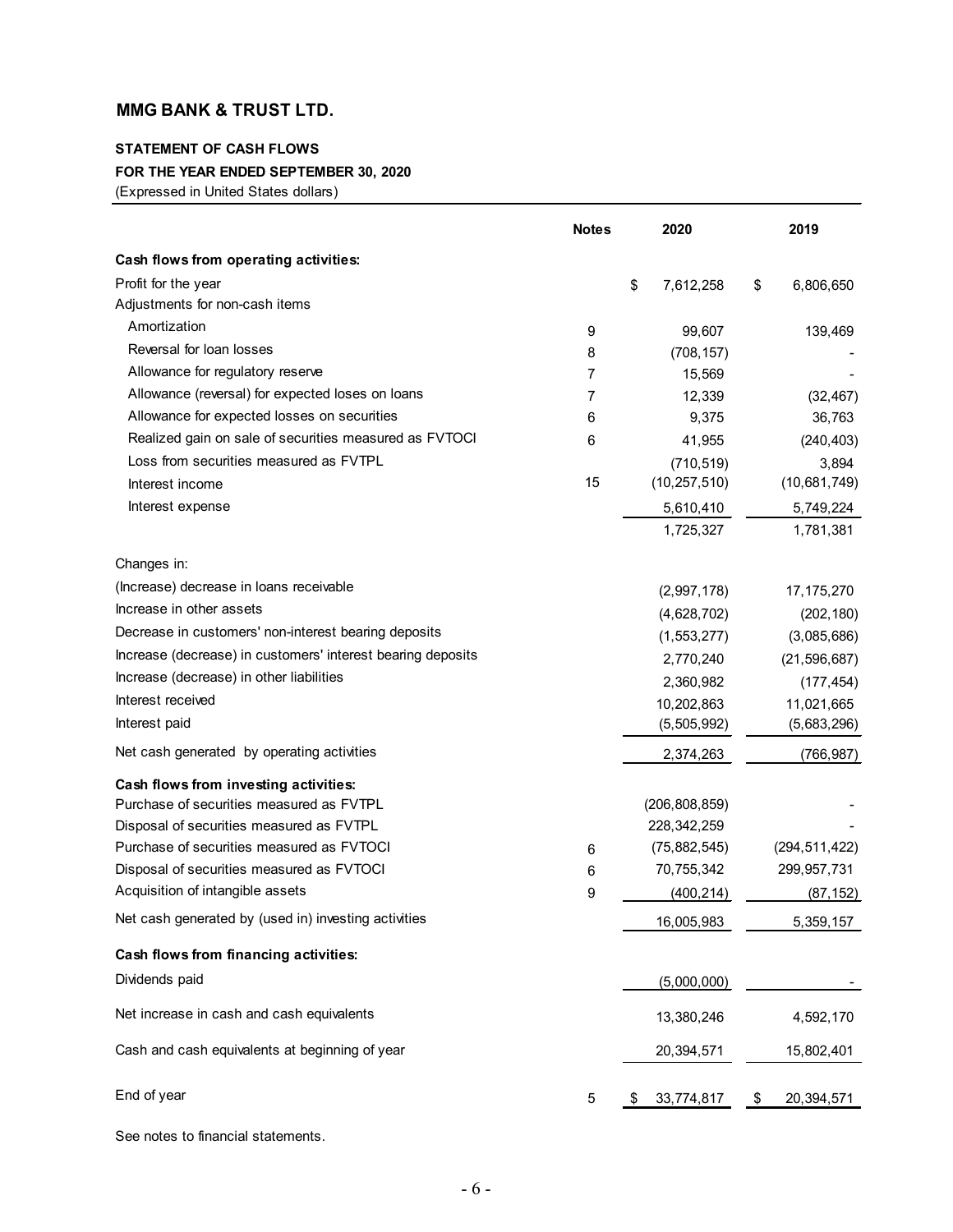#### **NOTES TO FINANCIAL STATEMENTS FOR THE YEAR ENDED SEPTEMBER 30, 2019** *(Expressed in United States dollars)*

## **1. GENERAL**

MMG Bank & Trust Ltd. (the "Bank") is a limited liability company established under The Companies Act, 1992 of The Commonwealth of The Bahamas and is licensed under the Banks and Trust Companies Regulation Act, 2000 to carry on trust and banking services. The Bank's objective is to promote and participate in all kinds of banking, financing and investing activities from The Commonwealth of The Bahamas.

The Bank is a wholly-owned subsidiary of MMG Bank Corporation (the Parent company) which is incorporated in the Republic of Panama and in turn is a wholly-owned subsidiary of MMG Capital Holdings Inc. (the ultimate Parent company) which is incorporated in The Commonwealth of The Bahamas.

The Bank's registered office is located at Saffrey Square, 1st Floor, Nassau, Bahamas.

# **2. NEW AND REVISED INTERNATIONAL ACCOUNTING STANDARDS AND INTERPRETATIONS**

## **Adoption of the new and revised International Financial Reporting Standards (IFRSs)**

## *2.1 Standards and interpretations adopted in the financial statements*

In the current year, the Bank has implemented the amendments to the IFRS issued by the International Accounting Standards Board (IASB) that are mandatory for the accounting period beginning on January 1, 2019, and whose initial application date for the Bank it is October 1, 2019.

IFRS 16 - Leases

IFRS 16 introduces new or modified requirements with respect to accounting for leases.

IFRS 16 introduces significant changes to lessee accounting by eliminating the distinction between operating and finance leases. Instead, it recognizes a right-of-use asset and a lease liability at the beginning of all leases, except for short-term leases and low-value leases. In contrast to the lessee's accounting, the requirements for the lessor's accounting have remained largely unchanged.

The adoption of IFRS 16 on the Bank's financial statements was not applicable since, the Bank does not hold the control of the rented facilities, and there is no other rented asset.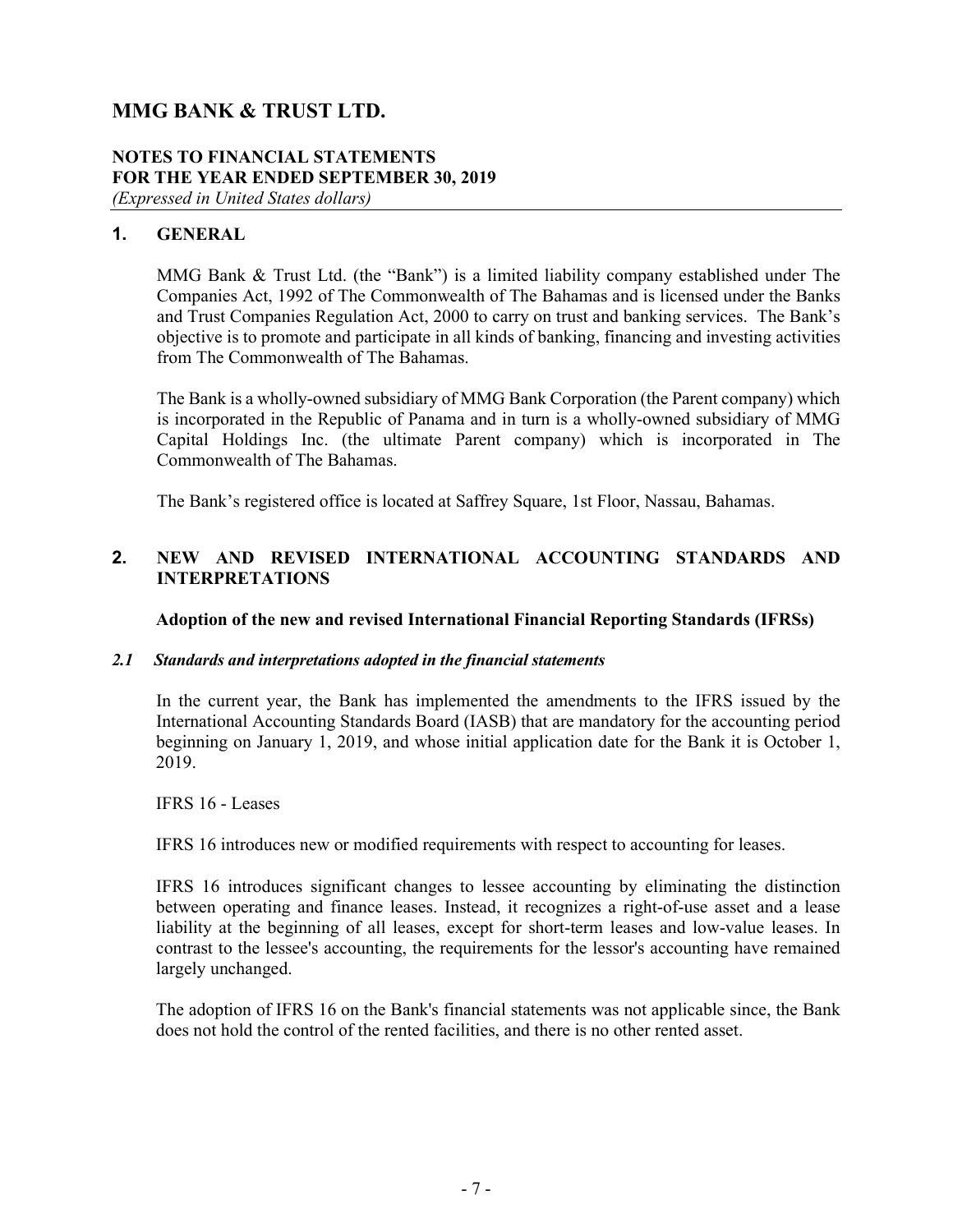## *2.2 New and revised International Financial Reporting Standards issued, but not yet effective*

The new standards and amendments to IFRS, as well as the interpretations (IFRIC) that have been published in the year, but have not yet been implemented by the Bank are detailed below:

IFRS17 - Insurance Contracts

- The new standard establishes the principles for the recognition, measurement, presentation and disclosure of insurance contracts and replaces IFRS 4 - Insurance contracts.
- The standard outlines a General Model, which is modified for insurance contracts with discrete participation characteristics, described as the variable fee approach. The General Model is simplified if certain criteria are met, by measuring the liability for the remaining coverage using the premium allocation approach.
- The General Model will use current assumptions to estimate the amount, timing and uncertainty of future cash flows and will explicitly measure the cost of that uncertainty; takes into account market interest rates and the impact of policyholders' options and guarantees.
- The profit from the sale of insurance policies is deferred in a separate liability component on day 1 and aggregated in groups of insurance contracts; it is then systematically reported through profit or loss during the period in which insurers provide coverage after making adjustments derived from changes in the assumptions related to future coverage.

The standard is effective for annual periods beginning on or after January 1, 2023 with early application permitted; it is applied retrospectively unless impracticable, in which case the modified retrospective approach or the fair value approach is applied.

# **3. SUMMARY OF SIGNIFICANT ACCOUNTING POLICIES**

The significant accounting policies applied in the preparation of these financial statements are set out below, and have been consistently applied to all years presented, unless otherwise noted.

*a. Basis of presentation* - These financial statements are prepared in accordance with International Financial Reporting Standards (IFRS). The financial statements are prepared under the historical cost convention, except for the investments which are stated at fair value.

The preparation of financial statements in conformity with IFRS requires the use of certain critical accounting estimates. It also requires management to exercise its judgment in the process of applying the Bank's accounting policies. The areas involving a higher degree of judgment or complexity, or areas where assumptions and estimates are significant to the financial statements are disclosed in Note 4.

*b. Due from banks* - Due from banks includes unrestricted balances held with central banks and highly liquid financial assets that are subject to an insignificant risk of changes in their fair value and used by the Bank in the management of its short-term commitments.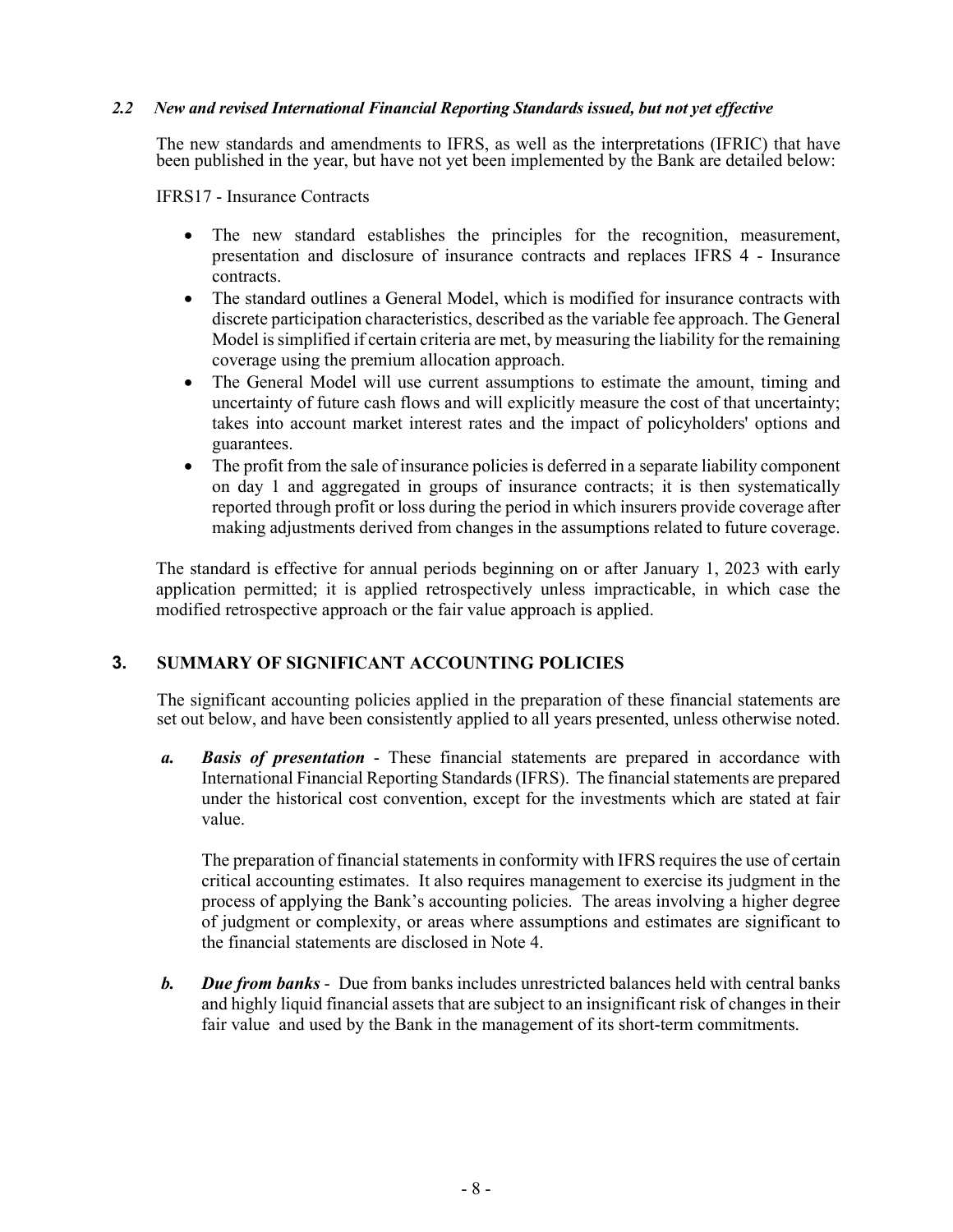Cash and cash equivalents are carried at amortized cost in the statement of financial position.

*c. Interest income and expense* - Interest income and expense are recognized in the statement of comprehensive income for all interest bearing instruments under the effective interest method.

The effective interest method is a method of calculating the amortized cost of a financial asset or a financial liability and of allocating the interest income or interest expense over the relevant year. The effective interest rate is the rate that exactly discounts estimated future cash payments or receipts through the expected life of the financial instrument or, when appropriate, a shorter period to the net carrying amount of the financial asset or financial liability. When calculating the effective interest rate, the bank estimates cash flows considering all contractual terms of the financial instrument but does not consider future credit losses.

Fee and commission income and expense that are integral to the effective interest rate on a financial asset or financial liability are included in the effective interest rate. Other fee and commission income is recognized as the related services are performed. Other fee and commission expenses relate mainly to transaction and service fees, which are expenses as the services are received.

## *Financial instruments*

Debt instruments that are maintained within a commercial model whose objective is to collect the contractual cash flows, and that have contractual cash flows that are only payments of principal and interest on the outstanding principal amount (SPPI), are subsequently measured at amortized cost; Debt instruments that remain within a commercial model whose objective is both to collect contractual cash flows and to sell debt instruments, and which have contractual cash flows that are SPPI, are subsequently measured at fair value with changes in other comprehensive incomes (FVTOCI); all other debt instruments (for example, debt instruments managed on a fair value basis, or held for sale) and capital investments are subsequently measured in FVTPL.

However, the following irrevocable choice or designation may be made in the initial recognition of a financial asset on an asset-by-asset basis:

- It is possible to irrevocably choose to present subsequent changes in the fair value of a capital investment that is not held for trading, nor a contingent consideration recognized by an acquirer in a business combination to which IFRS 3 applies - "Combinations of Business ", in other comprehensive results; and

- A debt instrument that meets the amortized cost or the FVOCI criteria measured at FVTPL can be irrevocably designated if doing so eliminates or significantly reduces causing an accounting asymmetry.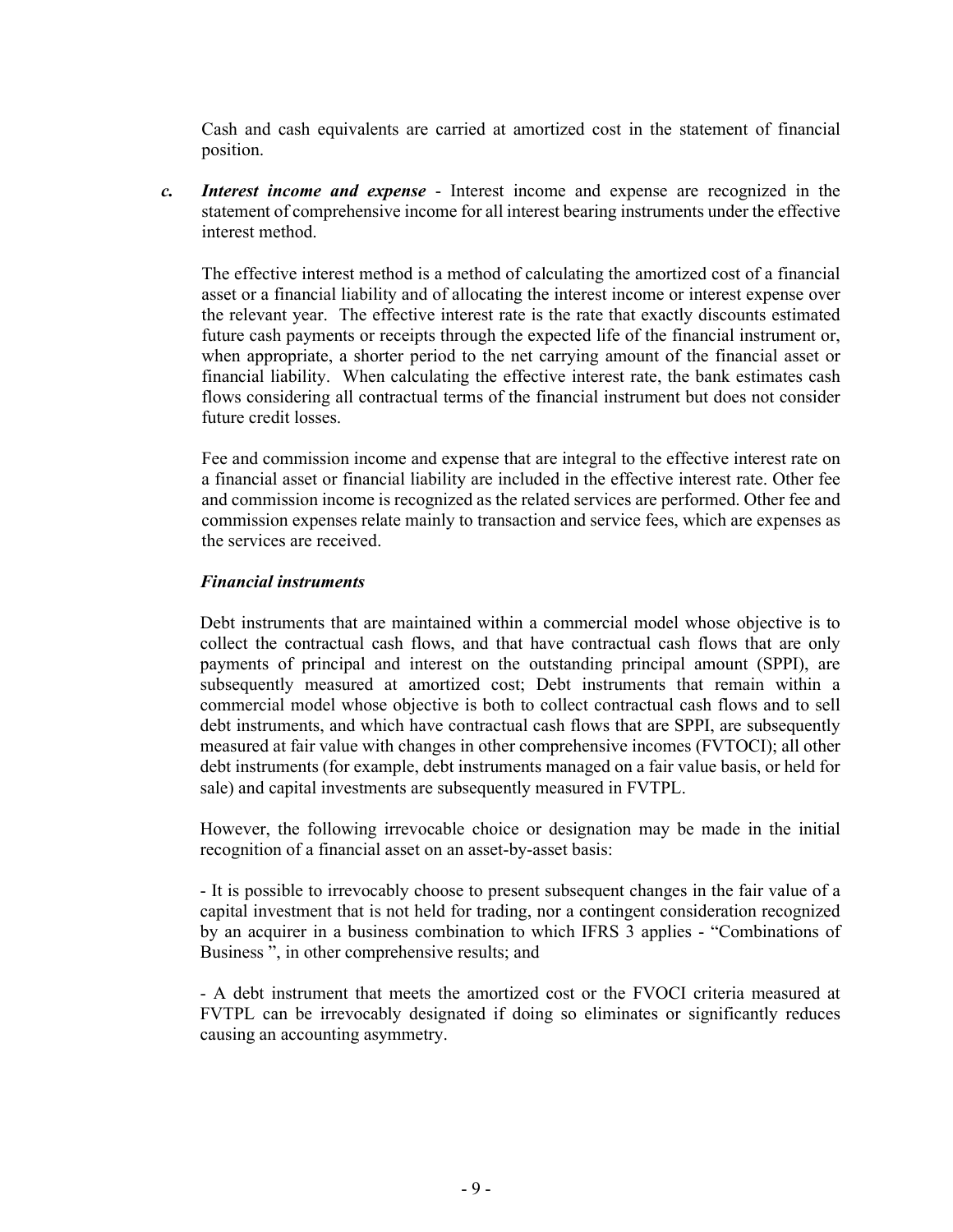## Classification

The Bank classifies its financial assets according to its subsequent measurement at amortized cost, at fair value through other comprehensive income or at fair value with changes in profit or loss, based on the Bank's business model for the management of financial assets and contractual cash flow characteristics of financial assets.

The Bank classifies all financial liabilities according to their subsequent measurement at amortized cost, except for those liabilities measured as a result of hedge accounting, as well as liabilities measured at fair value corresponding to non-derivative designated.

#### Business model assessment

The Bank makes an assessment of the objective of a business model in which an asset is held at a portfolio level because this best reflects the way the business is managed and information is provided to management. The information considered includes:

- the stated policies and objectives for the portfolio and the operation of those policies in practice. In particular, whether management's strategy focuses on earning contractual interest revenue, maintaining a particular interest rate profile, matching the duration of the financial assets to the duration of the liabilities that are funding those assets or realising cash flows through the sale of the assets;
- how the performance of the portfolio is evaluated and reported to the Bank's management;
- the risks that affect the performance of the business model (and the financial assets held within that business model) and its strategy for how those risks are managed;
- how managers of the business are compensated (e.g. whether compensation is based on the fair value of the assets managed or the contractual cash flows collected); and
- the frequency, volume and timing of sales in prior periods, the reasons for such sales and its expectations about future sales activity. However, information about sales activity is not considered in isolation, but as part of an overall assessment of how the Bank's stated objective for managing the financial assets is achieved and how cash flows are realised.

Financial assets that are held for trading or managed and whose performance is evaluated on a fair value basis are measured at FVTPL because they are neither held to collect contractual cash flows nor held both to collect contractual cash flows and to sell financial assets.

An evaluation of business models to manage financial assets is essential for the classification of a financial asset. The Bank determines the business model at a level that reflects how financial asset groups are managed together to achieve a particular business objective. The business model does not depend on the administration's intentions for an individual instrument, therefore, the evaluation of the business model is carried out at a higher level of aggregation rather than instrument by instrument.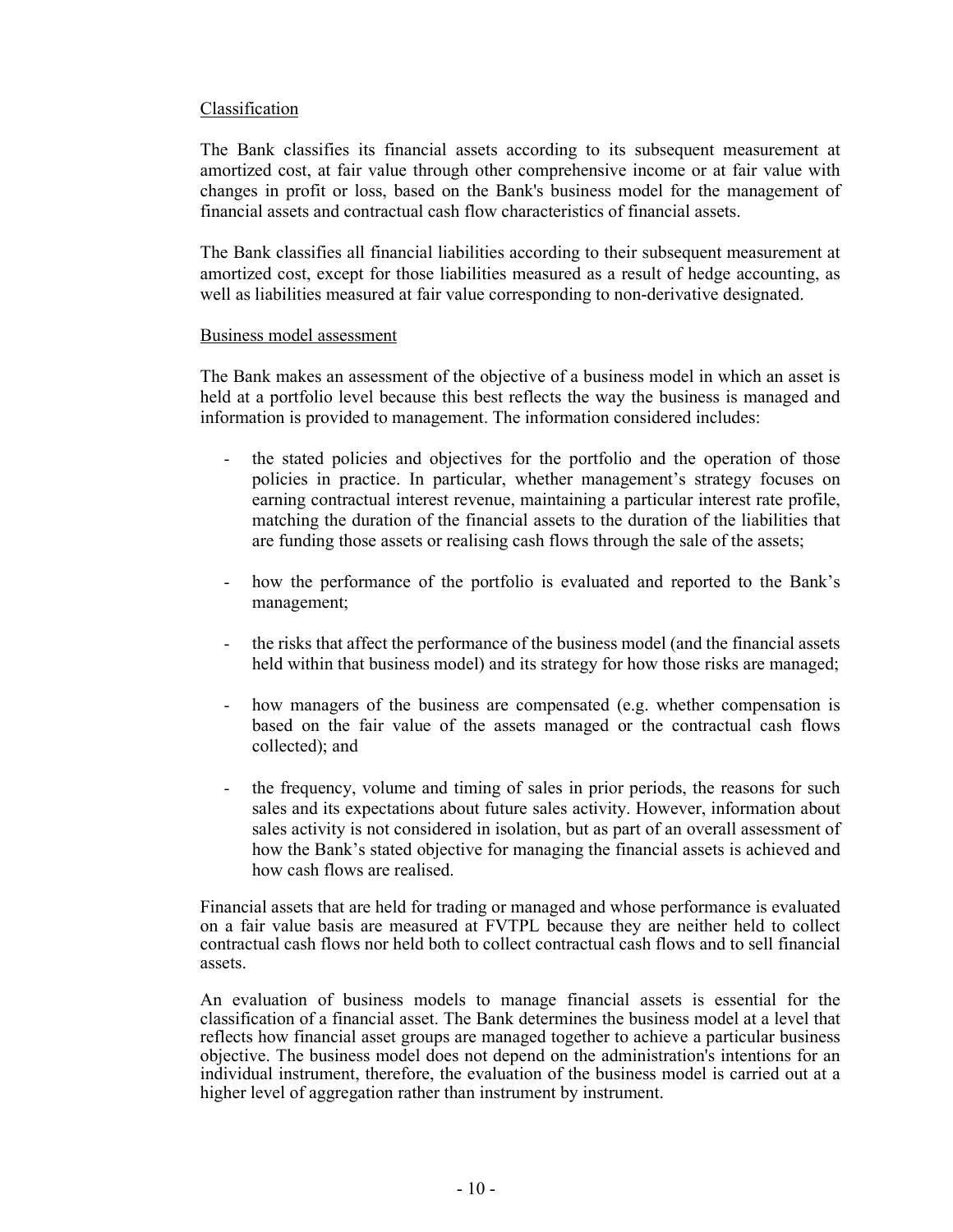In the initial recognition of a financial asset, it is determined whether the newly recognized financial assets are part of an existing business model or if they reflect the beginning of a new business model. The Bank reassesses its business model in each reporting period to determine if business models have changed since the previous period. For the current, the Bank has not identified a change in its business model.

#### Assessment of whether contractual cash flows are solely payments of principal and interest

For the purposes of this assessment, 'principal' is defined as the fair value of the financial asset on initial recognition. 'Interest' is defined as consideration for the time value of money and for the credit risk associated with the principal amount outstanding during a particular period of time and for other basic lending risks and costs (e.g. liquidity risk and administrative costs), as well as profit margin.

In assessing whether the contractual cash flows are SPPI, the Bank considers the contractual terms of the instrument. This includes assessing whether the financial asset contains a contractual term that could change the timing or amount of contractual cash flows such that it would not meet this condition. In making the assessment, the Bank considers:

- contingent events that would change the amount and timing of cash flows;
- leverage features;
- prepayment and extension terms;
- terms that limit the Bank's claim to cash flows from specified assets (e.g. nonrecourse loans); and
- features that modify consideration of the time value of money (e.g. periodical reset of interest rates).

Unrealized gains and losses are reported as net increases or decreases through other comprehensive income ("OCI") in the statement of changes in shareholders' equity until they are realized. Gains and losses made on the sale of securities that are included in the net gain on the sale of securities are determined using the specific identification method.

For an equity instrument designated as FVTOCI, the accumulated gain or loss without recyclin previously recognized in other comprehensive income is not subsequently reclassified to profit and loss.

## Financial assets at amortized cost

Financial assets at amortized cost represent securities and loans whose objective is to maintain them in order to obtain contractual cash flows during the life of the instrument. These securities and loans are valued at amortized cost if the following two conditions apply:

- The financial asset remains within the business model whose objective is to maintain the financial asset to obtain contractual cash flows, and
- The contractual conditions of the financial asset give rise, on the specified dates, to cash flows that are only payments of the principal and interest on the amount of the outstanding principal.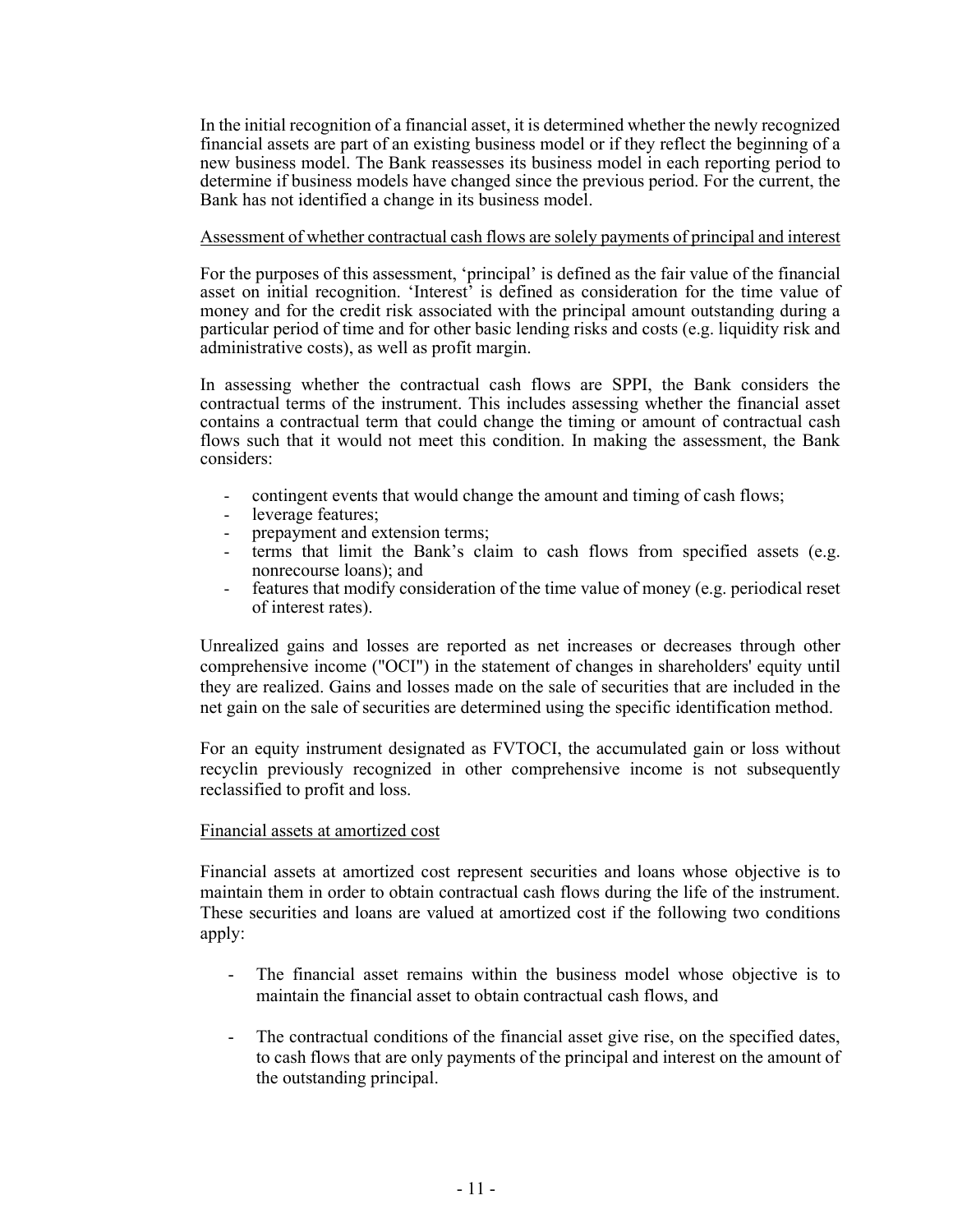## Financial assets and liabilities at fair value through profit or loss (FVTPL)

Financial assets and liabilities at fair value throught profit or loss include:

a) assets and liabilities with contractual cash flows that are not SPPI; and / or

b) assets and liabilities designated in FVTPL using the fair value option; and accounts receivable (unrealized gains) and accounts payable (unrealized losses) related to derivative financial instruments that are not designated as hedging or that do not qualify for hedge accounting.

Unrealized gains and losses made on these assets and liabilities are recorded in the statement of comprehensive income at fair value.

## Reclassification

If the business model, under which the Bank maintains financial assets changes, the affected financial assets are reclassified. The classification and measurement requirements related to the new category are applied prospectively from the first day of the first reporting period after the change in the business model that results in the reclassification of the Bank's financial assets.

During the current fiscal year there were no changes in the business model under which the Bank owns financial assets and, therefore, no reclassifications were made. Changes in contractual cash flows are considered under the accounting policy of modification and derecognition of financial assets and liabilities described next.

## Derecognition of financial assets

Financial assets

A financial asset (or, where applicable a part of a financial asset or part of a group of similar financial assets) is derecognised when:

- The contractual rights to receive cash flows from the financial asset have expired; or
- The Bank has transferred its rights to receive the contractual cash flows from the asset or has assumed an obligation to pay the received cash flows in full without material delay to a third party under a 'pass–through' arrangement; and either:
	- The Bank has transferred substantially all the risks and rewards of ownership of the financial asset, or
	- The Bank has neither transferred nor retained substantially all the risks and rewards of ownership and it does not retain control of the financial asset.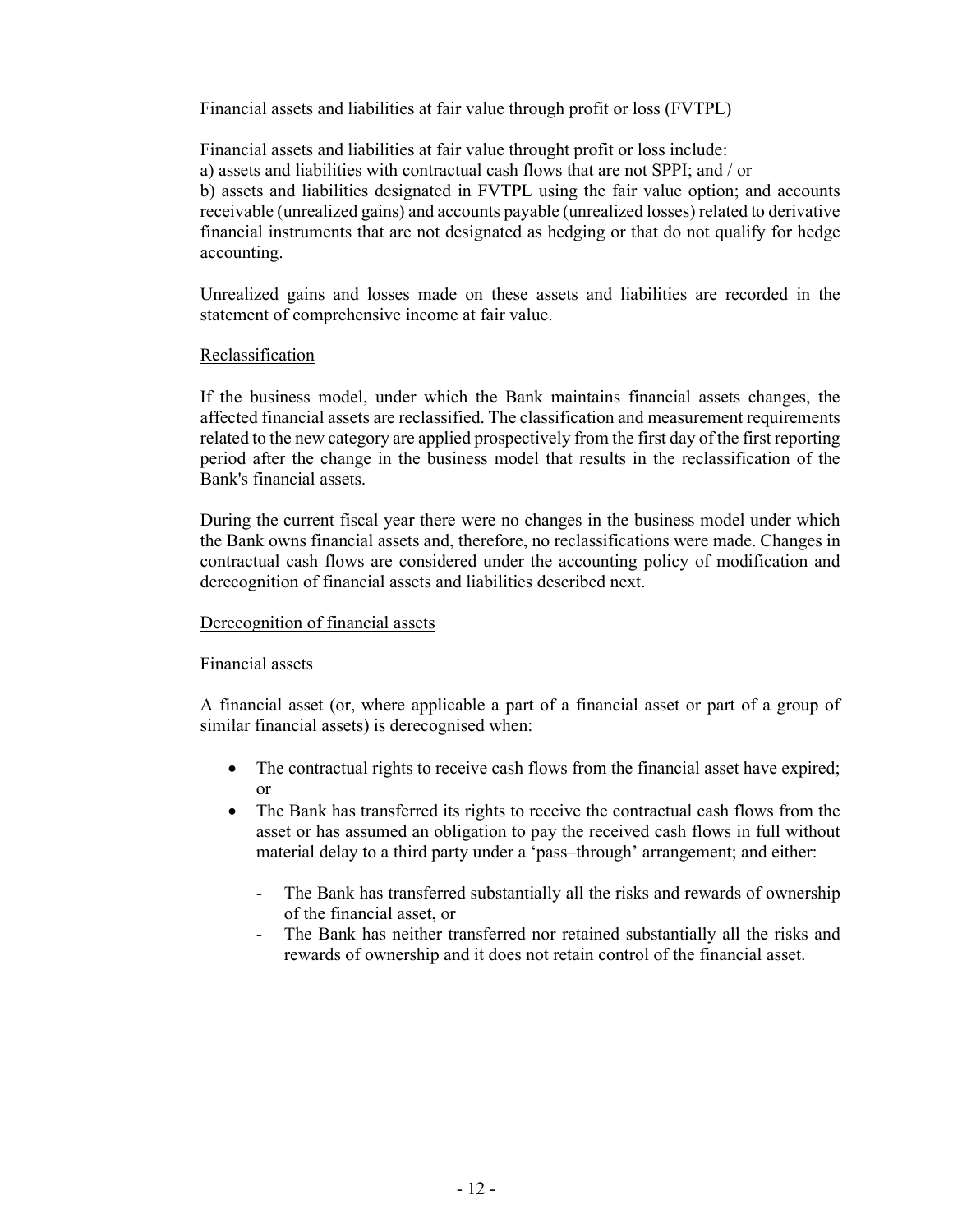When the Bank has transferred its rights to receive cash flows from an asset or has entered into a pass–through arrangement, and has neither transferred nor retained substantially all of the risks and rewards of the asset nor transferred control of the asset, the asset is recognised to the extent of the Bank's continuing involvement in the asset. In that case, the Bank also recognises an associated liability. The transferred asset and the associated liability are measured on a basis that reflects the rights and obligations that the Bank has retained. Continuing involvement that takes the form of a guarantee over the transferred asset is measured at the lower of the original carrying amount of the asset and the maximum amount of consideration that the Bank could be required to repay.

On derecognition of a financial asset, the difference between the carrying amount of the asset (or the carrying amount allocated to the portion of the asset derecognized) and the sum of (i) the consideration received (including any new asset obtained less any new liability assumed) and (ii) any cumulative gain or loss that had been recognized in OCI is recognized in profit and loss.

Impairment of financial assets

The Bank recognises loss allowance for ECL on financial assets measured at amortised cost and measures impairment losses at amount equal to 12-month ECL or lifetime ECL depending on the stage in which the asset is classified. Lifetime ECLs are the ECLs that result from all possible default events over the expected life of a financial asset. 12 month ECLs are the portion of ECLs that result from default events that are possible within the 12 months after the reporting date (or a shorter period if the expected life of the instrument is less than 12 months). The maximum period considered when estimating ECLs is the maximum contractual period over which the Bank is exposed to credit risk.

Impairment of financial assets is recognised in three stages:

Stage 1 – When a financial asset is originated, ECLs resulting from default events that are possible within the next 12 months are recognised and a loss allowance is established. On subsequent reporting dates, 12-month ECL also applies to existing financial assets with no significant increase in credit risk since their initial recognition.

Stage 2 - If the credit quality subsequently significantly deteriorates for a particular portfolio or transaction, the Bank recognises the full lifetime expected credit losses.

Stage 3 - At a later date, once one or more default events have occurred on the transaction or on a counterparty resulting in an adverse effect on the estimated future cash flows, the Bank recognises the full lifetime expected credit losses. At this stage, the financial asset is credit-impaired.

In determining whether a significant increase in credit risk has occurred since initial recognition, and when estimating ECLs, the Bank considers reasonable and supportable information that is relevant and available without undue cost or effort. This includes both quantitative and qualitative information and analysis, based on the Bank's historical experience and informed credit assessment and forward-looking information.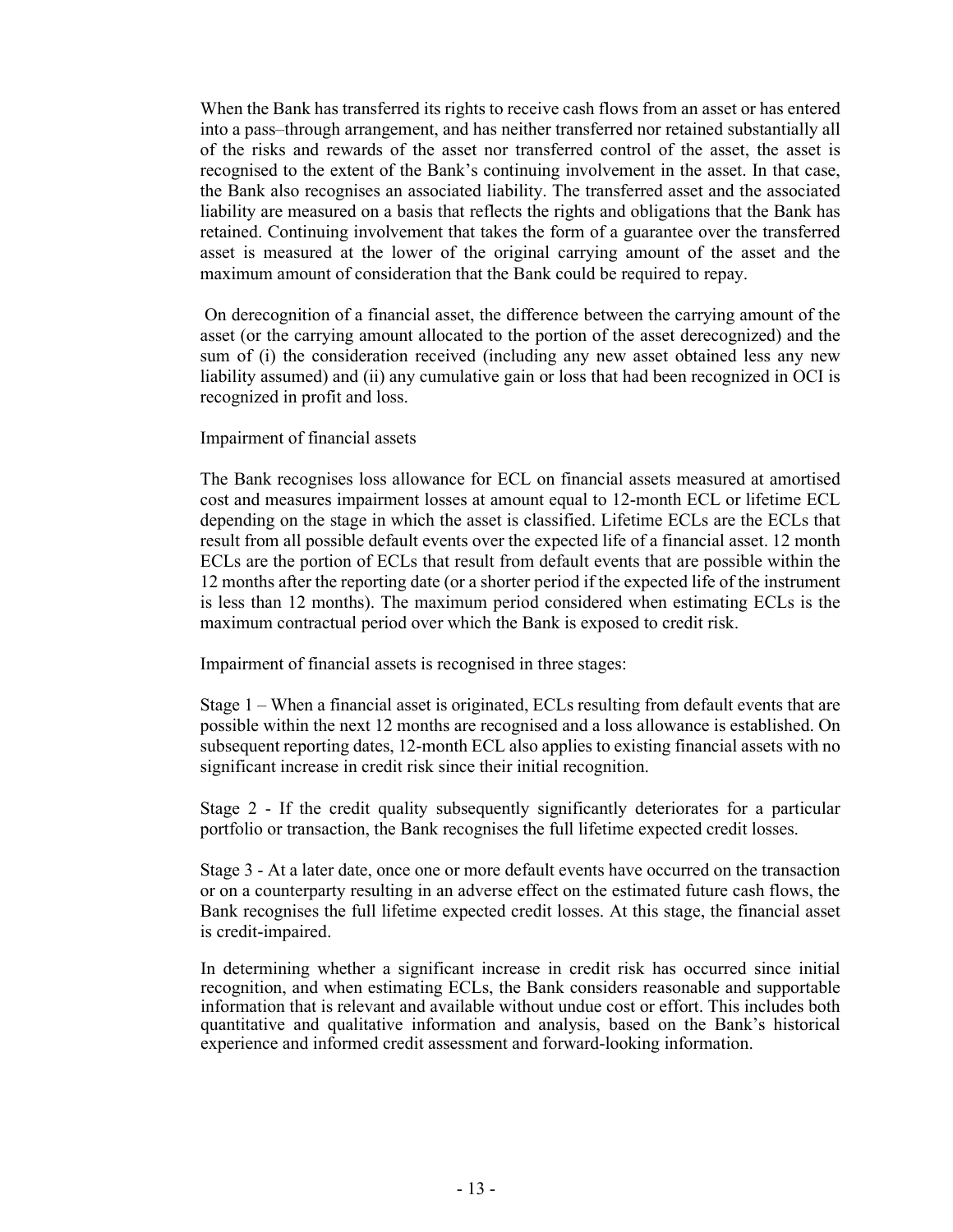The assessment of whether an asset is in stage 1 or 2 considers the relative change in the probability of default occurring over the expected life of the instrument and is not assessed based on the change in the amount of the expected credit losses. This involves setting quantitative tests combined with additional indicators such as credit risk classification and other observable inputs. Assets that are more than 30 days past due, but not creditimpaired, are classed as stage 2.

Changes in credit loss, including the impact of movements between the first stage (12 month expected credit losses) and the second stage (lifetime expected credit losses), are recorded in the statement of profit or loss.

IFRS 9 requires the use of more forward-looking information including reasonable and supportable forecasts of future economic conditions. The requirement to consider a range of economic scenarios and their possible impact on impairment allowances is a subjective feature of the IFRS 9 ECL model. The Bank continues to develop its capability to model a number of economic scenarios and capture the impact on credit losses to ensure the overall ECL represents a reasonable distribution of economic outcomes.

The application of IFRS 9 does not alter the current definition of default currently used to determine whether or not there is objective evidence of impairment of a financial asset.

The Bank considers a financial asset to be in default when:

- The borrower is unlikely to pay its credit obligations to the Bank in full, without recourse by the Bank through actions such as realising security (if any held);
- The financial asset is more than 90 days past due; or
- The borrower is on principal only repayment terms.

Impairment losses for financial assets measured at amortised cost are deducted from the gross carrying amount of assets.

Write-off of loans and advances

A loan (and the related impairment allowance account) is normally written off, either partially or in full, when there is no realistic prospect of recovery of the principal amount and, for a collateralised loan, when the proceeds from realising the security have been received. Consumer installment and credit card loans are written-off after principal and/or interest payments become 270 days and 180 days contractually in arrears, respectively.

Recovery of previously written-off loans

Recoveries of principal and/or interest on previously written off loans are recognised in provisions for credit losses, net in the statement of profit or loss and other comprehensive income on a cash basis or when the loan is rewritten on normal terms prevailing at the time of the rewrite.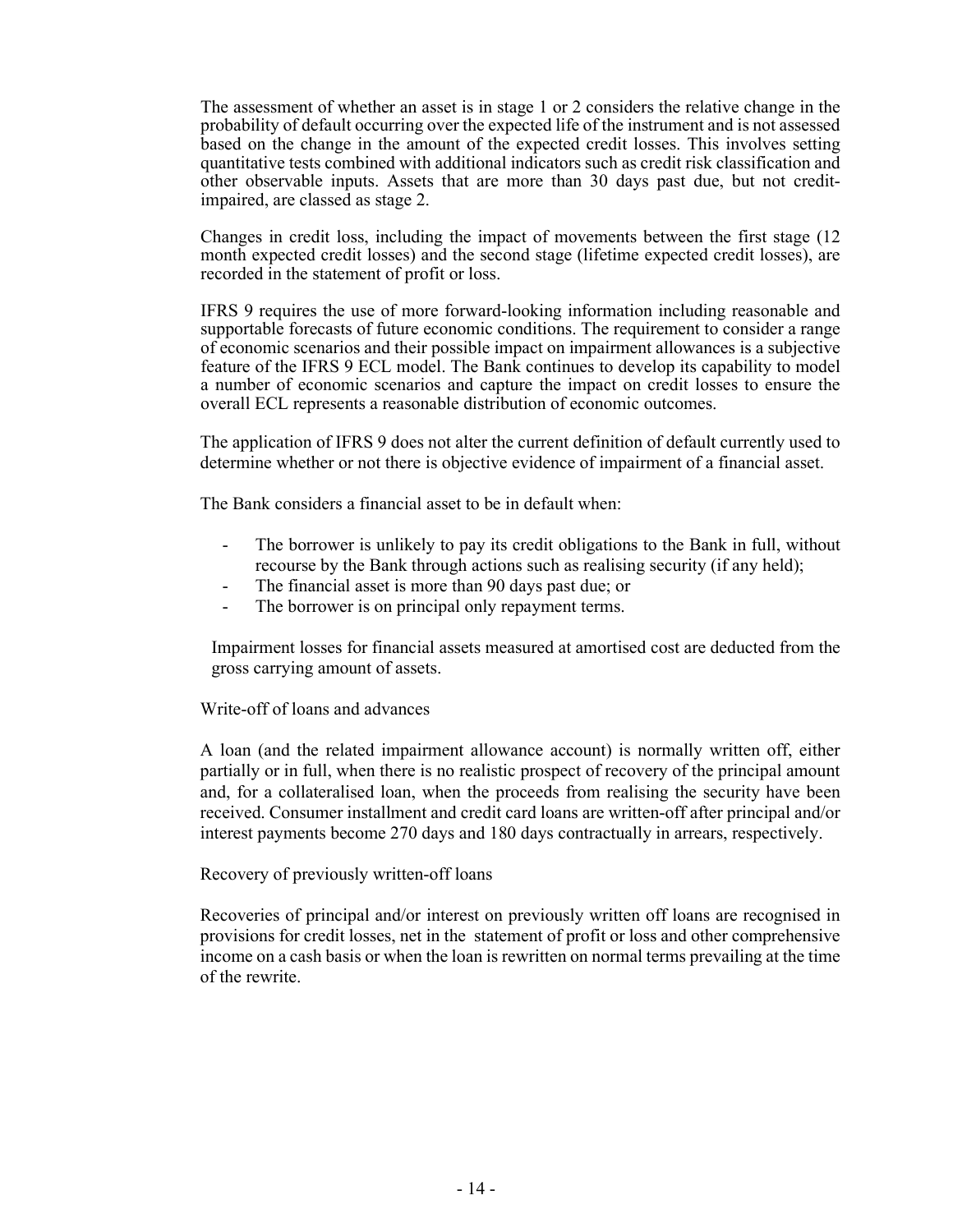Renegotiated loans

Loans subject to impairment assessment, whose terms have been renegotiated, are subject to ongoing review to determine whether they remain impaired or should be considered past due. The carrying amount of loans that have been classified as renegotiated retain this classification until maturity or derecognition

- *d. Translation of foreign currencies* Items included in the financial statements are measured using the currency of the primary economic environment in which the Bank operates ("the functional currency"). The financial statements are presented in United States dollars, which is the Bank's functional and presentation currency. Monetary assets and liabilities in currencies other than the United States dollar are translated at rates of exchange prevailing at the year-end. Income and expenses in currencies other than the United States dollar are translated at rates of exchange existing at the dates of the transactions. Foreign exchange gains and losses resulting from the settlement of such transactions and from the translation at year-end rates of monetary assets and liabilities denominated in foreign currencies are recognized in the statement of comprehensive income.
- *e. Repurchase agreements*  Securities sold under agreements to repurchase ("repurchase agreements") are treated as collateralized financings and are recognized initially at fair value, being the amount of cash disbursed and received, respectively. The party disbursing the cash takes possession of the securities serving as collateral for the financing and having a market value equal to, or in excess of, the principal amount loaned. The securities delivered under repurchase agreements are not derecognized from the statement of financial positions, because the risks and rewards of ownership are not relinquished.

The Bank has chosen to apply the fair value option to repurchase agreement.

Interest incurred on repurchase agreements is reported as interest expense.

*f. Fiduciary account and assets under administration* - Assets held in trust or in trust function are not considered part of the Bank, and accordingly, such assets and related income are not included in the accompanying financial statements. The commission income generated from the administrative of trusts and custody is recorded when the service has been provided.

## **4. CRITICAL ACCOUNTING JUDGMENTS AND KEY SOURCES OF ESTIMATION UNCERTAINTY**

The Bank makes estimates and assumptions that affect the reported amounts of assets and liabilities within the next financial year. Estimates and judgments are continually evaluated and are based on historical experience and other factors, including expectations of future events that are believed to be reasonable under the circumstances.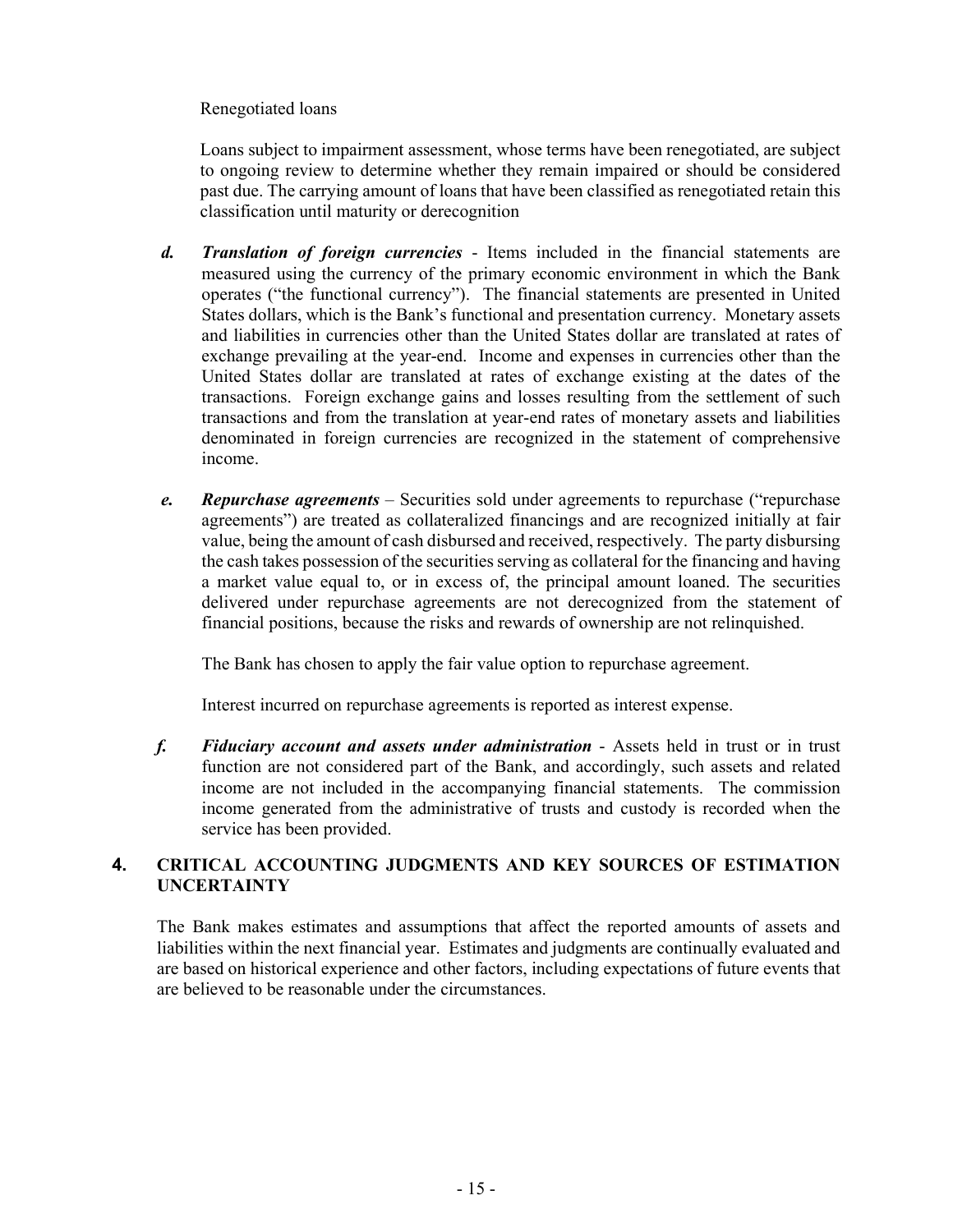## *a. Fair value of financial instruments*

Fair value is the amount for which an asset could be exchanged, or a liability settled, between knowledgeable, willing parties in an arms length transaction. The best evidence of fair value is quoted price in an active market. In some cases, however, the financial instruments are not typically exchangeable or exchanged and therefore it is difficult to determine their fair value. In these cases, the Bank considers that the carrying amounts of financial assets and financial liabilities recorded at amortised cost in the financial statements approximate their fair values.

IFRS 7 requires that the classification of financial instruments at fair value be determined by reference to the source of inputs used to derive the fair value. This classification uses the following three- level hierarchy:

- Level 1 Quoted Prices (unadjusted) in active markets for identical assets or liabilities.
- Level 2 Inputs other than quoted prices included within Level 1 that are observable for the asset or liability, either directly (i.e. as prices) or indirectly (i.e. derived from the prices).
- Level 3 Inputs for the asset or liability that are not based on observable market data (unobservable inputs).

The Bank measures the fair value using hierarchy levels that reflect the significance of the data inputs used in making the measurements. The Bank has established a process and a documented policy for determining the fair value in which responsibilities and segregation of duties are defined among different responsible areas involved in this process that have been approved by the Assets and Liabilities Committee (ALCO), Risk Committee and the Board of Directors.

Since the calculation of fair value is based on management's estimates, which involve uncertainties, the actual fair value realized in a sale or immediate settlement of the instruments may differ from the estimated amount. The use of the above hierarchy acts as an indicator of the potential variance of the actual amount realized to the estimated amount in each group of financial instruments.

## *b.* **Impairment and provisioning policies**

The internal and external classification systems are more centralized in the projection of credit quality from the beginning of the loan and from the investment activities. On the contrary, impairment provisions are recognized for financial reporting purposes only for losses that have been incurred at the date of the statement of financial position with objective evidence of impairment. Due to the different methodologies applied, the amount of credit losses foreseen in the financial statements is, overall, lower than the determined amount in the estimated loss model used for internal operational management and banking regulation purposes.

## ECL measurement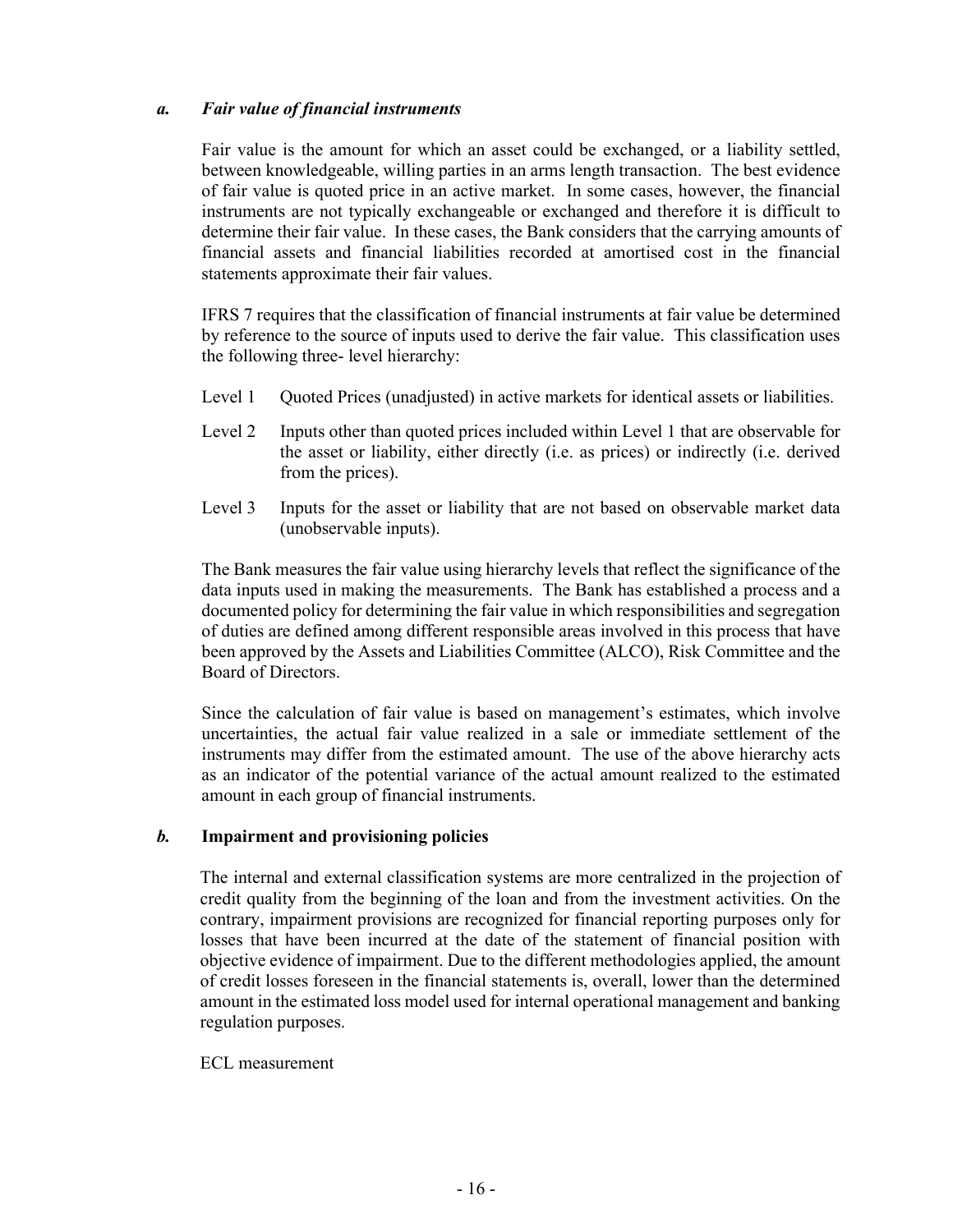The key inputs used for ECL measurement are:

- Probability of Default (PD);
- Loss Given Default (LGD); and
- Exposure at Default (EAD).

For the assets of the statement of financial position, the exposures described above are based on the net carrying values reported in the statement of financial position.

The Bank's Management trusts itself in the ability to continue control and maintain a minimum credit risk exposure for the Bank as a result of the loan portfolio and the securities available for sale.

The following table analyzes the Bank's loan portfolios that are exposed to credit risk and its corresponding evaluation:

| 2020                                       | <b>ECLs</b> during<br>the next 12<br>months | <b>ECLs</b> during<br>lifetime (not<br>impaired and<br>collectively<br>evaluated) | <b>ECLs</b> during<br>lifetime<br>(impaired -<br>individually<br>evaluated) | <b>Total</b> |
|--------------------------------------------|---------------------------------------------|-----------------------------------------------------------------------------------|-----------------------------------------------------------------------------|--------------|
| <b>Classification</b>                      |                                             |                                                                                   |                                                                             |              |
| Indicators 1-3: Normal or low risk         | 162,120,858                                 |                                                                                   |                                                                             | 162,120,858  |
| Modified loans                             | 4,731,298                                   |                                                                                   |                                                                             | 4,731,298    |
| Indicators 4-6: Special mention            |                                             |                                                                                   |                                                                             |              |
| Indicator 7: Subnormal                     |                                             |                                                                                   |                                                                             |              |
| Indicator 8: Doubtful                      |                                             |                                                                                   |                                                                             |              |
| <b>Total</b>                               | 166,852,156                                 |                                                                                   |                                                                             | 166,852,156  |
| Less:                                      |                                             |                                                                                   |                                                                             |              |
| Provision for possible uncollectible loans | (73,361)                                    |                                                                                   |                                                                             | (73,361)     |
| Regulatory provision                       |                                             |                                                                                   |                                                                             | (15,569)     |
| Loans and advances, net                    |                                             |                                                                                   |                                                                             | 166,763,226  |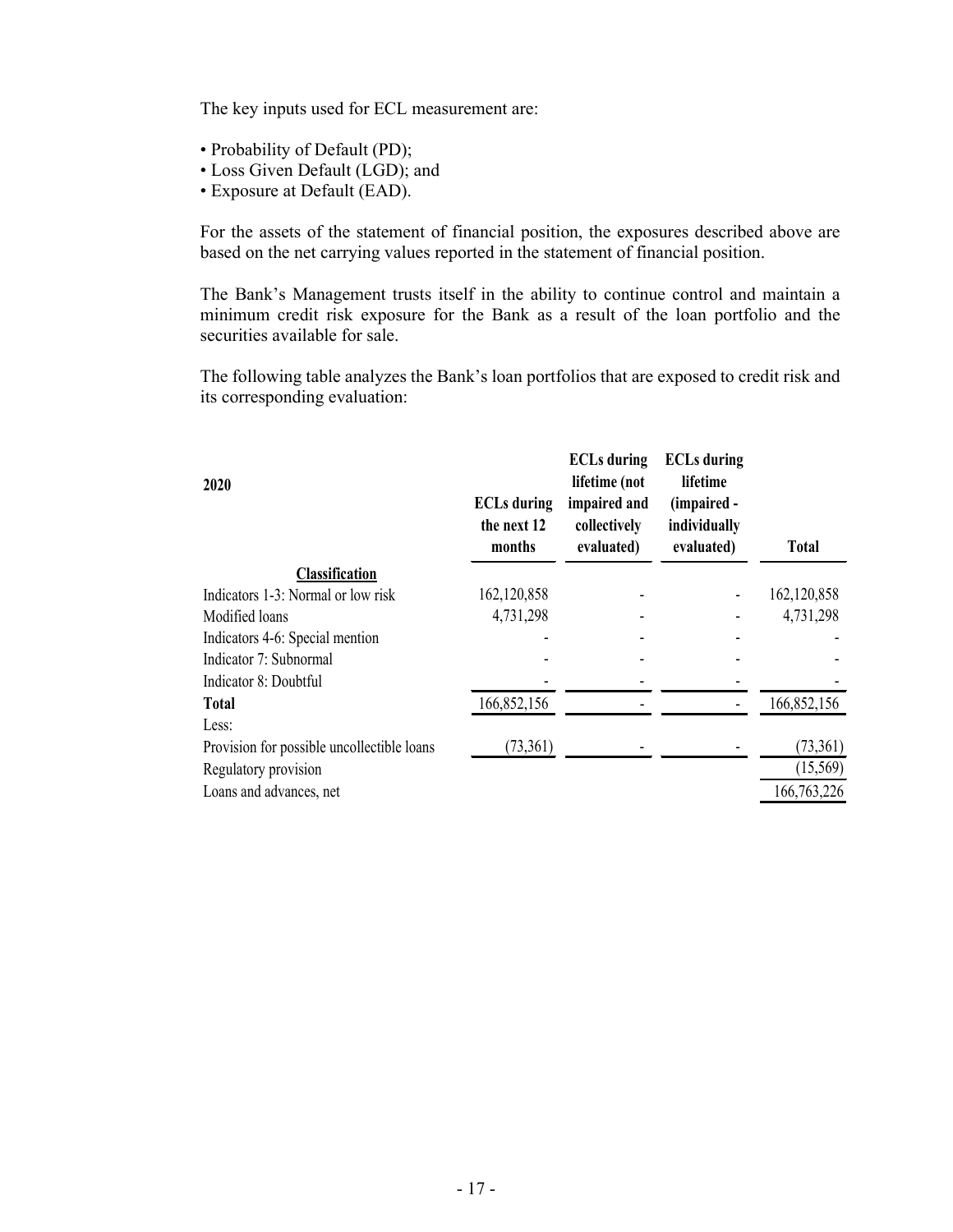| 2019                                       | <b>ECLs</b> during<br>the next 12<br>months | <b>ECLs</b> during<br>lifetime (not<br>impaired and<br>collectively<br>evaluated) | <b>ECLs</b> during<br>lifetime<br>(impaired -<br>individually<br>evaluated) | <b>Total</b> |
|--------------------------------------------|---------------------------------------------|-----------------------------------------------------------------------------------|-----------------------------------------------------------------------------|--------------|
| Classification                             |                                             |                                                                                   |                                                                             |              |
| Indicators 1-3: Normal or low risk         | 163,557,460                                 |                                                                                   |                                                                             | 163,557,460  |
| Indicators 4-6: Special mention            |                                             |                                                                                   |                                                                             |              |
| Indicator 7: Subnormal                     |                                             |                                                                                   |                                                                             |              |
| Indicator 8: Doubtful                      |                                             |                                                                                   |                                                                             |              |
| Indicator 9: Unrecoverable                 |                                             |                                                                                   |                                                                             |              |
| <b>Total</b>                               | 163,557,460                                 |                                                                                   |                                                                             | 163,557,460  |
| Less:                                      |                                             |                                                                                   |                                                                             |              |
| Provision for possible uncollectible loans | (61,022)                                    |                                                                                   |                                                                             | (61, 022)    |
| Unearned discounted commissions            |                                             |                                                                                   |                                                                             | (107,209)    |
| Loans and advances, net                    |                                             |                                                                                   |                                                                             | 163,389,229  |
|                                            |                                             |                                                                                   |                                                                             |              |

In the previous table, the factors of greater risk exposure and information of impaired assets have been detailed, and the premises used for these disclosures are the following:

Impairment in loans – Impairment of loans is determined considering the amount of principal and interest, based on the contractual terms.

Write-off policy – Loans are charged to losses when it is determined that they are uncollectible for a period not exceeding one year. This determination is made after considering a series of factors such as: the debtor's inability to pay; when the guarantee is insufficient or not properly constituted; or it is established that all the resources for the recovery of the credit in the management of collections made were exhausted.

The Bank has performed a sensitivity analysis on how ECLs in the main portfolios will change if the key assumptions used to calculate ECLs change by 0.1%. The table below outlines the total ECLs by portfolio as at September 30, 2020, if the assumptions used to measure ECLs remain as expected (amount presented in the statement of financial position), as well as whether each of the key assumptions used are changed by plus or minus 0.1%. Changes are applied separately for illustrative purposes, and are applied to each of the weighted probability scenarios used to develop the estimate of the expected credit losses. Actually, there will be interdependencies between the various economic inputs and exposure to sensitivity will vary through economic scenarios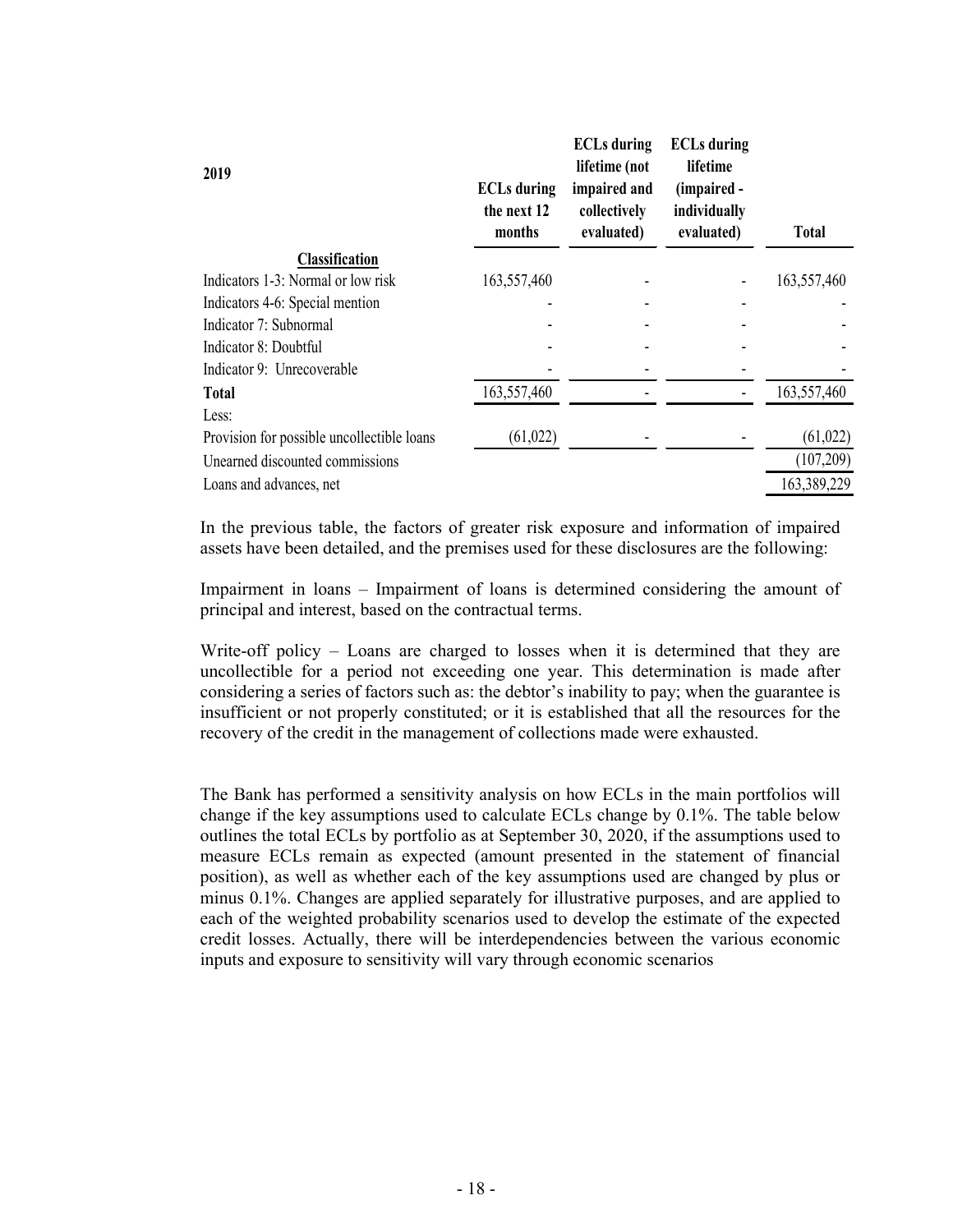## **5. DUE FROM BANKS**

Due from banks is detailed as follows:

|                                            | 2020                    | 2019                    |
|--------------------------------------------|-------------------------|-------------------------|
| Due on demand<br>Interest earning deposits | 28,778,289<br>4,996,528 | 14,116,895<br>6,277,676 |
| Total due from banks                       | 33,774,817              | 20,394,571              |

As at September 30, 2020, the bank has no time deposits in its books. The interest rates earned by time deposits ranged from 1.8% to 2% (2019:  $1.5\%$  to 2.3%).

## **6. SECURITIES**

|                                                                                                                |    | <b>2020</b>              | 2019         |                          |  |
|----------------------------------------------------------------------------------------------------------------|----|--------------------------|--------------|--------------------------|--|
| Securities at Fair Value Through Other Comprehensive Income<br>Securities at Fair Value Through Profit or Loss | S. | 22,491,595<br>16,639,259 | -S           | 17,519,462<br>37,854,175 |  |
|                                                                                                                |    | 39,130,854               | <sup>S</sup> | 55, 373, 637             |  |

# **6.1 Securities at fair value through other comprehensive incomes are described as follows:**

|                                                                                          |   | 2020                         |               | 2019                                    |  |
|------------------------------------------------------------------------------------------|---|------------------------------|---------------|-----------------------------------------|--|
| Securities as of September 30, 2020                                                      |   |                              |               |                                         |  |
| Debt securities with rating "BBB-" or better<br>Debt securities with rating below "BBB-" |   | 19,923,477<br>S<br>2,568,118 |               | 16,475,292<br><sup>S</sup><br>1,044,170 |  |
|                                                                                          | S | 22,491,595                   | <sup>\$</sup> | 17,519,462                              |  |

The movement in securities available-for-sale is summarized as follows:

|                                      | Stage 1        | Stage 2 | Stage 3 | <b>Total</b>   |
|--------------------------------------|----------------|---------|---------|----------------|
| <b>Balance as of October 1, 2019</b> | 17,519,462     |         |         | 17,519,462     |
| Disposals (sales and redemptions)    | (70, 755, 342) |         |         | (70, 755, 342) |
| <b>Additions</b>                     | 75,882,545     |         |         | 75,882,545     |
| Net realized profit                  | 41,955         |         |         | 41,955         |
| Changes in fair value                | (197, 025)     |         |         | (197, 025)     |
| Balance as of September 30, 2020     | 22,491,595     |         |         | 22,491,595     |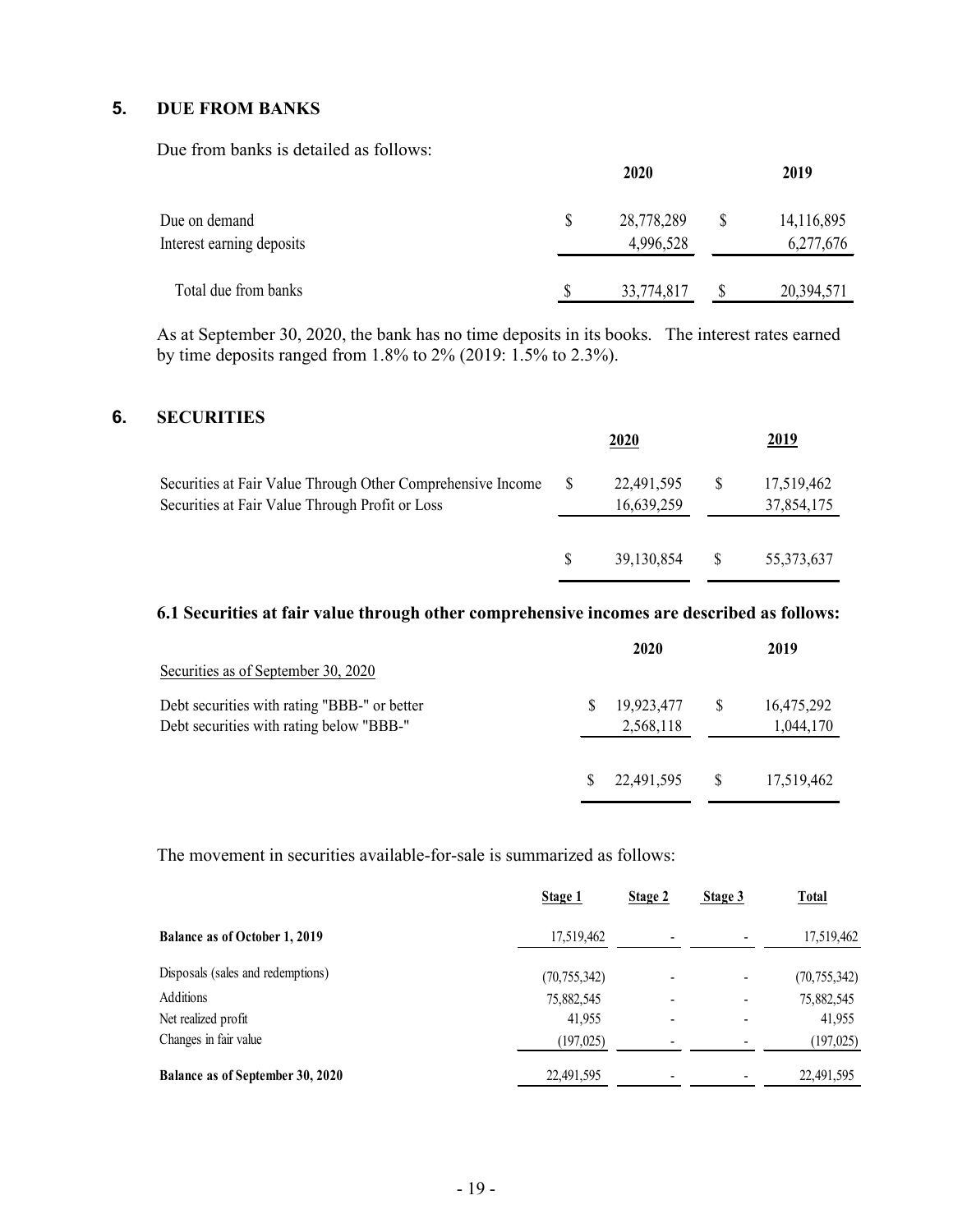|                                                                     | Stage 1         | Stage 2 | Stage 3 | <b>Total</b>    |
|---------------------------------------------------------------------|-----------------|---------|---------|-----------------|
| <b>Balance as of October 1, 2018</b>                                | 60,581,776      |         |         | 60,581,776      |
| Reclassification of securities to fair value through profit or loss | (2,658,030)     |         |         | (2,658,030)     |
| Disposals (sales and redemptions)                                   | (100, 307, 117) |         |         | (100, 307, 117) |
| <b>Additions</b>                                                    | 59,641,563      |         | ۰       | 59,641,563      |
| Net realized loss                                                   | (240, 403)      |         |         | (240, 403)      |
| Changes in fair value                                               | 501,673         |         |         | 501,673         |
| Balance as of September 30, 2019                                    | 17,519,462      |         |         | 17,519,462      |

The reconciliation between the initial balance and the end balance of the expected credit loss (ECL) value correction by reserve model type is shown below:

| Stage 1         | Stage 2 |         | Total           |
|-----------------|---------|---------|-----------------|
| 18,146          |         |         | 18,146          |
| 9,375<br>27,521 |         |         | 9,375<br>27,521 |
| Stage 1         | Stage 2 | Stage 3 | <b>Total</b>    |
| 69,928          |         |         | 69,928          |
| (51,782)        |         |         | (51, 782)       |
|                 |         |         | Stage 3         |

## **6.2 Securities at fair value through profit or loss are described as follows:**

| Securities as of September 30, 2020               | 2020       | 2019       |
|---------------------------------------------------|------------|------------|
| Institutional cash funds rating AAA by            |            |            |
| <b>International Agencies</b>                     | 4,010,368  | 37,815,034 |
| Debt securities and equity securities - no rating | 12,628,891 | 39,141     |
|                                                   | 16,639,259 | 37,854,175 |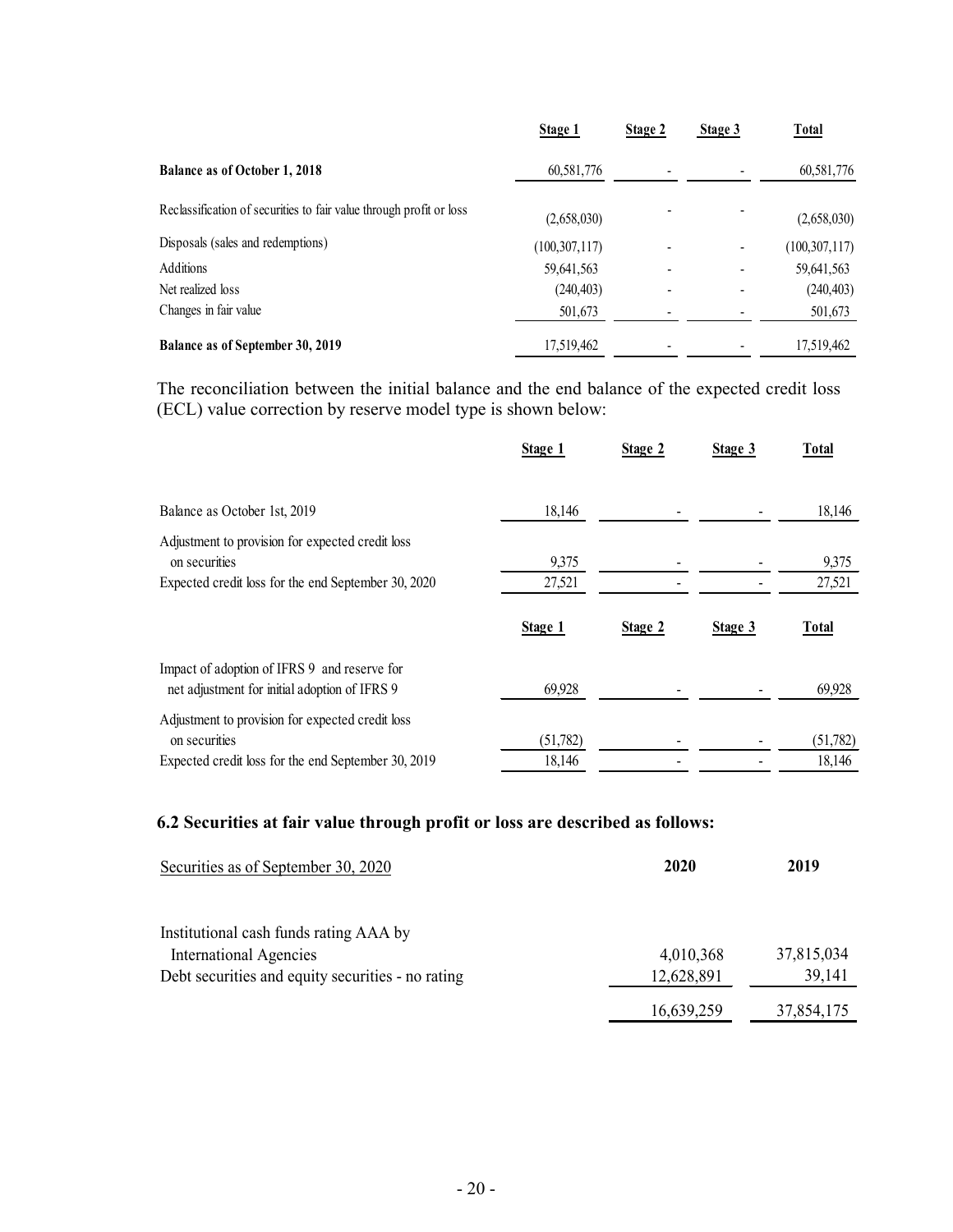## **7. LOANS RECEIVABLE, NET**

Loans receivable are summarized as follows:

|              | 2020              | 2019              |
|--------------|-------------------|-------------------|
| Commercial   | \$<br>123,716,411 | \$<br>103,245,809 |
| Personal     | 10,086,336        | 19,664,506        |
| Margin loans | 31,705,257        | 39,027,818        |
| Mortgate     | 1,255,222         | 1,451,096         |
|              | \$<br>166,763,226 | \$<br>163,389,229 |

The Bank offers its clients to use their investment portfolio as collateral which is normally called margin loans. Based on the characteristics of each type of instrument, the Bank determines the maximum amount that can be borrowed.

The range of annual interest rates on loans granted during the year ranged between 2% and 10.75% (2019: 2% and 10.75%).

As of September 30, 2020, 63% (2019: 57%) of the loans receivable were fully collateralized by customers' deposits placed with the Bank.

As of September 30, 2020, the Bank recognized an impairment provision for the amount of \$27,907 for doubtful loans (2019: \$61,022).

Significant changes in the gross carrying value of loans during the period that contributed to changes in reserves for expected credit losses are as follows:

|                                                                      | Stage 1      | Stage 2 | Stage 3 | Total        |
|----------------------------------------------------------------------|--------------|---------|---------|--------------|
| Gross book value as                                                  |              |         |         |              |
| as of October 1, 2019                                                | 163,450,251  |         |         | 163,450,251  |
| Financial instruments that have been written off during the year and |              |         |         |              |
| changes due to the instruments recognized as of September 30, 2019   | (42,805,015) |         |         | (42,805,015) |
| Changes due to financial instruments                                 |              |         |         |              |
| recognized as of September 30, 2020                                  | (42,805,015) |         |         | (42,805,015) |
| Origination or purchase of new financial assets                      | 46,206,920   |         |         | 46,206,920   |
| Gross book value as of September 30, 2020                            | 166,852,156  |         |         | 166,852,156  |
|                                                                      |              |         |         |              |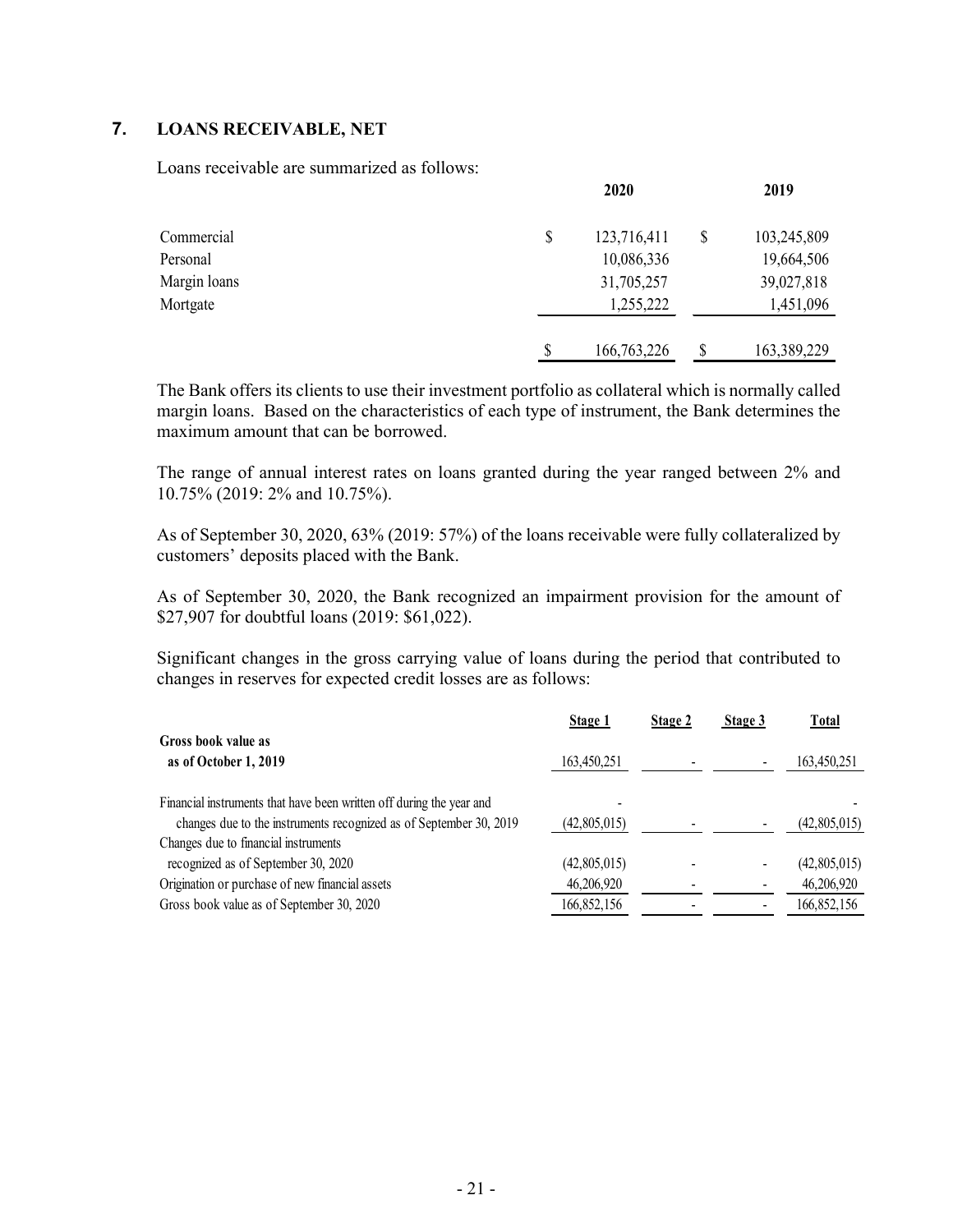|                                                                        | Stage 1      | Stage 2 | Stage 3 | Total        |
|------------------------------------------------------------------------|--------------|---------|---------|--------------|
| Gross book value as of September 30, 2018 and<br>as of October 1, 2018 | 180,587,243  |         |         | 180,587,243  |
|                                                                        |              |         |         |              |
| Financial instruments that have been written off during the year and   |              |         |         |              |
| changes due to the instruments recognized as of September 30, 2018     | (49.997,488) |         |         | (49,997,488) |
| Changes due to financial instruments                                   |              |         |         |              |
| recognized as of September 30, 2019                                    | (49,997,488) |         |         | (49,997,488) |
| Origination or purchase of new financial assets                        | 32,860,496   |         |         | 32,860,496   |
| Gross book value as of September 30, 2019                              | 163,450,251  |         |         | 163,450,251  |
|                                                                        |              |         |         |              |

The reserve for expected credit losses related to amortized cost loans is as follows:

|                                                             | Stage 1 | Stage 2 | Total  |
|-------------------------------------------------------------|---------|---------|--------|
| Balance at September 30, 2019                               | 61,022  |         | 61,022 |
| Provision for bad loans                                     | 12,339  |         | 12,339 |
| Reserve for expected credit lossed as of September 30, 2020 | 73,361  |         | 73,361 |
|                                                             |         |         |        |
| Generic provision for "modified loans" (a)                  | 15,569  |         | 15,569 |
| Total reserve for bad loans as of September 30, 2020        | 88,930  |         | 88,930 |

(a)The Superintendency of Banks of Panama issued Agreement No. 9-2020 dated September 11, 2020, which modifies Agreement No. 2-2020 through which additional, exceptional and temporary measures are established for compliance with the provisions contained in Agreement No. 4-2013 on credit risk.

As disclosed in Note 22 for modified loans, 1.5% must be calculated as a generic provision. Numeral 2, literal b, of Article 7, establishes that when there is an excess of generic provision over the IFRS provision, the Bank must record the difference until the said percentage is completed, charged to results.

|                                                             | Stage 1   | Stage 2                  | <b>Total</b> |
|-------------------------------------------------------------|-----------|--------------------------|--------------|
| Balance at Septemer 30, 2018                                | 36,165    | $\overline{\phantom{a}}$ | 36,165       |
| Adjustment of IFRS 9 adoption                               | 57,324    | $\blacksquare$           | 57,324       |
| Net adjustment in the initial application of IFRS 9         | 93.489    |                          | 93,489       |
| Reversal for bad loans                                      | (32, 467) |                          | (32, 467)    |
| Reserve for expected credit losses as of September 30, 2019 | 61,022    |                          | 61,022       |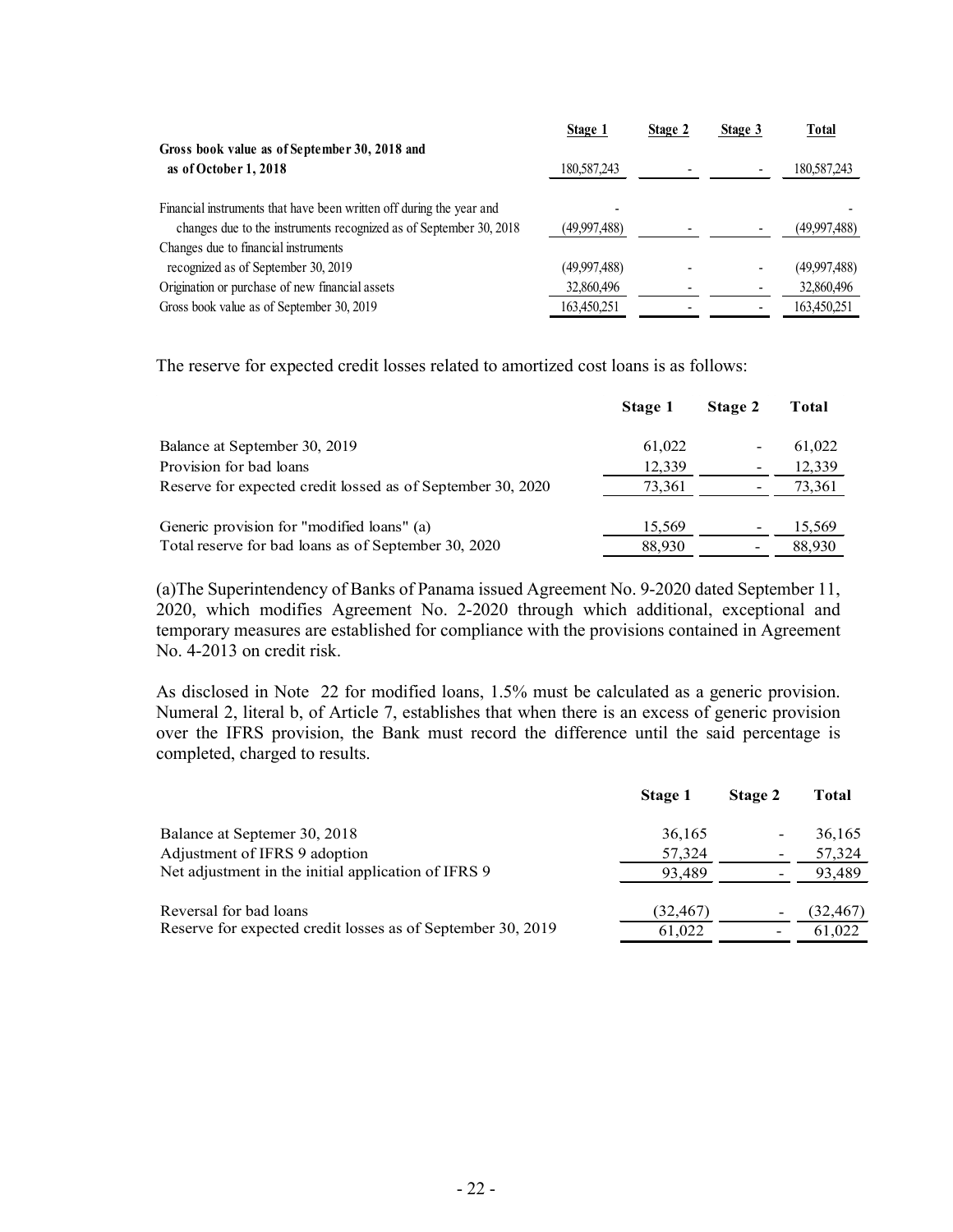## **8. STATUTORY LOAN LOSS RESERVE**

The statutory loan reserves are summarized as follows:

|                                                         | <b>2020</b> | 2019      |
|---------------------------------------------------------|-------------|-----------|
| Generic loan allowance on loans without collateral cash |             | 708,157   |
| Generic provision for "modified loans"                  | 15,801      |           |
| Dynamic loan reserve                                    | 1,531,796   | 1,531,796 |
|                                                         | 1,547,597   | 2,239,953 |

During de period ended on September 2020, the Bank reversed through profit and loss the 1% generic loan allowance on loans without collateral cash through a combination of provision for doubtful loans receivable or loan reserve as per requirement of the Central Bank of the Bahamas ("CBB"). Since this provision was replaced with adoption of the IFRS 9 which set procedures to recognize the provision for expected losses. The movement in this provision for loan receivables is as follows:

|                                                                  |   | 2020                  |  |                   |
|------------------------------------------------------------------|---|-----------------------|--|-------------------|
| Balance at beginning of year<br>(Reversal) Increase in provision |   | 708,157<br>(708, 157) |  | 638,016<br>70,141 |
|                                                                  | S |                       |  | 708,157           |

The Superintendency of Banks of Panama issued Agreement No. 9-2020 dated September 11, 2020, which modifies Agreement No.2-2020 through which additional, exceptional and temporary measures are established for compliance with the provisions contained in Agreement No. 4-2013 on credit risk.

As disclosed in Note 22 for modified loans, In cases where the IFRS provision is less than the generic provision of 3% established in the Agreement, the Bank will record said IFRS provision in income and the difference must be recorded in income or in a regulatory reserve in equity, taking into account consideration of the following aspects:

- a). When the IFRS provision is equal to or greater than 1.5%, the Bank must record said IFRS provision in the income statement. Likewise, the difference to complete the 3% of the generic provision established in the Agreement must be recorded in a regulatory reserve in equity.
- b) When the IFRS provision is less than 1.5%, the Bank must ensure that this percentage is completed and recorded in the income statement. Likewise, the difference to complete the 3% of the generic provision established in the Agreement must be recorded in a regulatory reserve in equity

|                                       | 2020     | 2019 |        |
|---------------------------------------|----------|------|--------|
| Generic provision for "modified loans | 15.801 S |      | $\sim$ |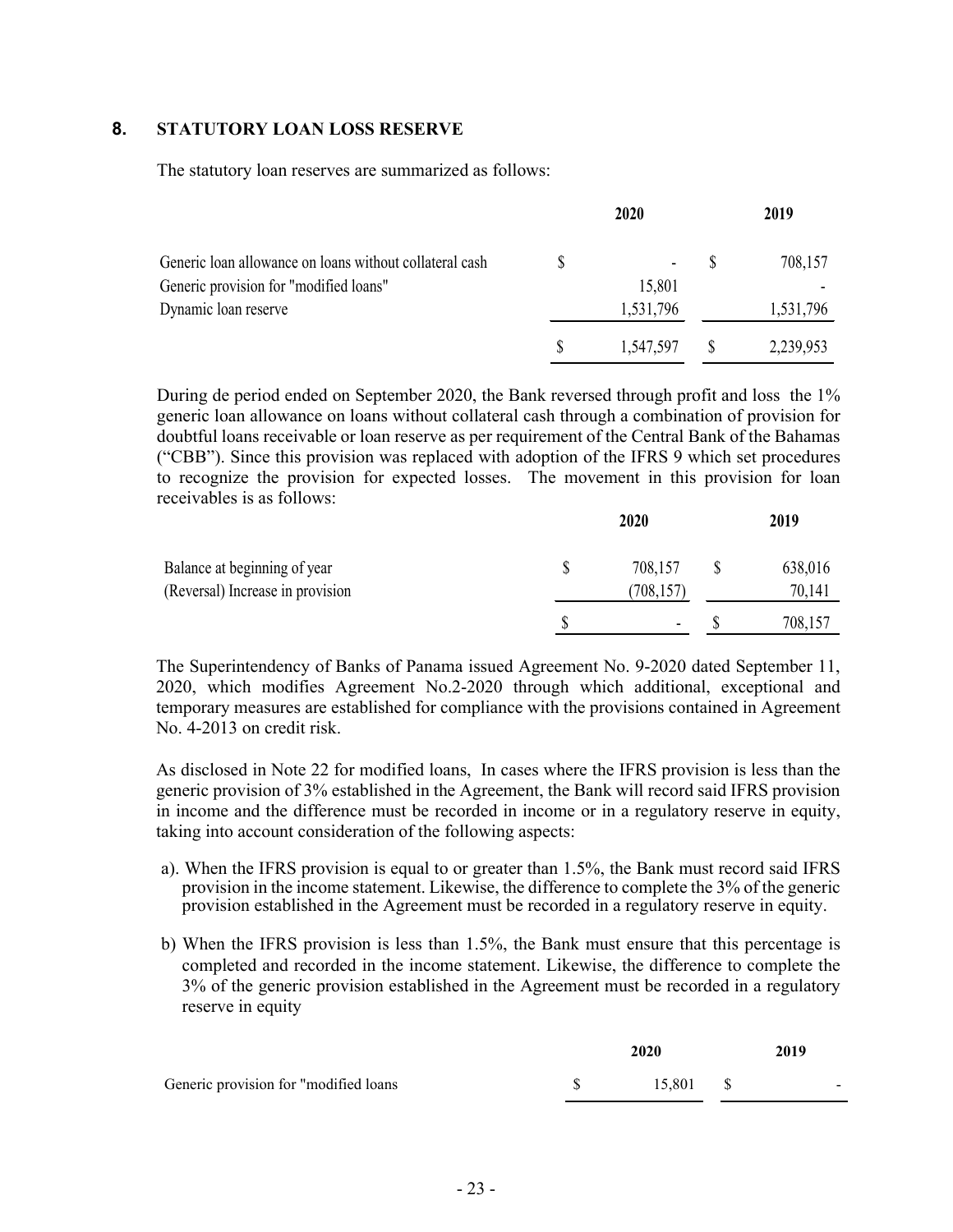The Bank also maintains a statutory loan reserve in accordance with the requirements of the Republic of Panama. Those requirements stipulate to recognize a dynamic reserve which is greater than the 1% generic loan allowance of CBB.

|                                                                  | 2020           | 2019                |
|------------------------------------------------------------------|----------------|---------------------|
| Balance at beginning of year<br>(Decrease) increase in provision | $1,531,796$ \$ | 1,516,481<br>15,315 |
|                                                                  | 1,531,796 \$   | 1,531,796           |

# **9. INTANGLIBLE ASSETS**

Intangible assets are summarized as follows:

|                                 | 2020 |           |    | 2019      |
|---------------------------------|------|-----------|----|-----------|
| Cost                            |      |           |    |           |
| Balance at beginning of year    | \$   | 2,667,632 | S  | 2,580,485 |
| <b>Additions</b>                |      | 400,214   |    | 87,147    |
| At end of year                  |      | 3,067,846 |    | 2,667,632 |
| <b>Accumulated Amortisation</b> |      |           |    |           |
| Balance at beginning of year    |      | 2,508,299 |    | 2,368,830 |
| Amortization expense            |      | 99,607    |    | 139,469   |
| At end of year                  |      | 2,607,906 |    | 2,508,299 |
| Net balance                     |      | 459,940   | \$ | 159,333   |

# **10. OTHER ASSETS**

Other assets are summarized below:

|                             |   | 2019      |               |
|-----------------------------|---|-----------|---------------|
| Commissions receivable      |   | 205,601   | \$<br>640,600 |
| Expense paid in advance     |   | 173,494   | 160,342       |
| Accounts receivable related |   | 5,150,549 | 100,000       |
| Total                       | S | 5,529,644 | \$<br>900,942 |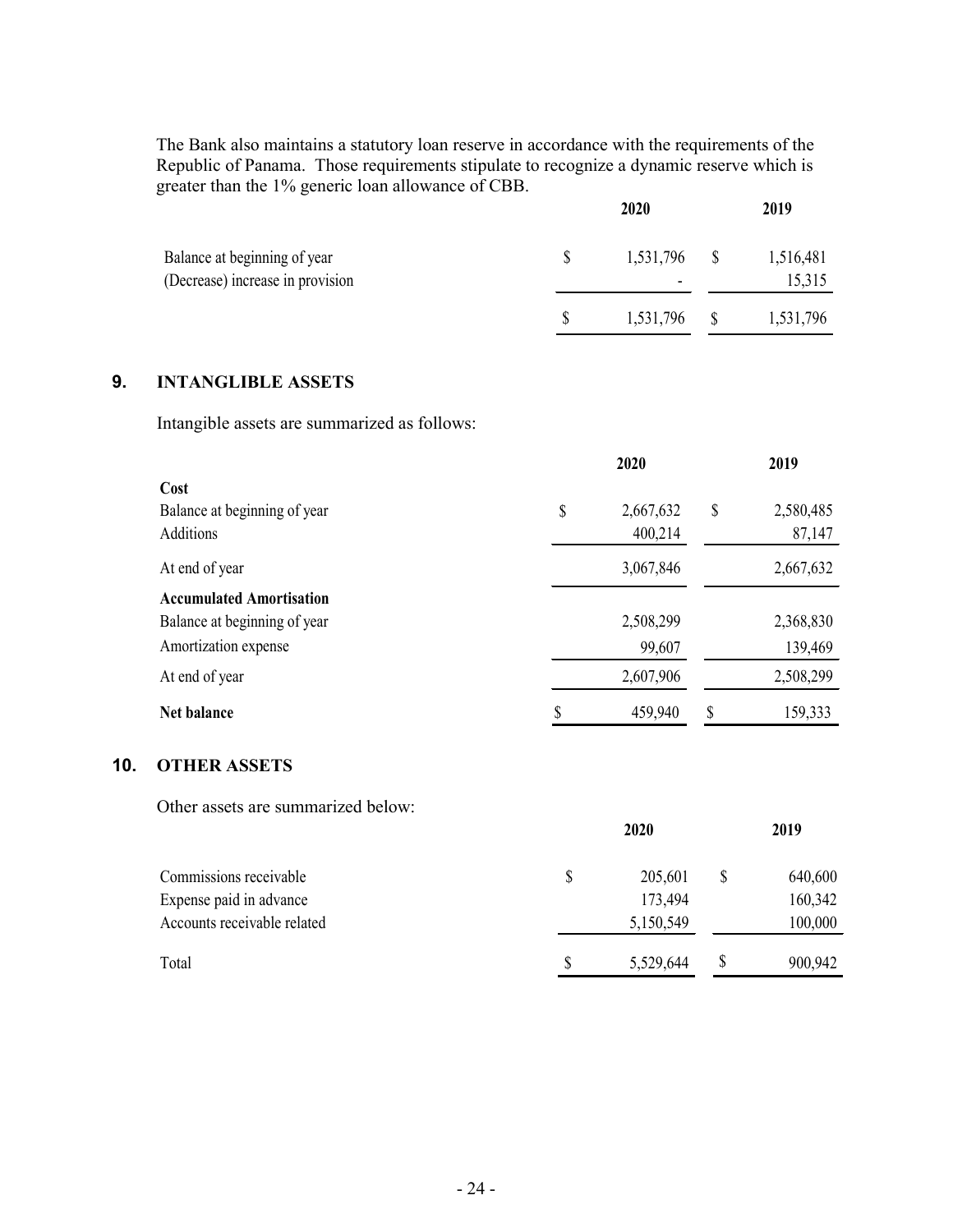# **11. CUSTOMER DEPOSITS**

Customer deposits are summarized below:

|                      | <b>Demand</b>    | <b>Time Deposit</b> |
|----------------------|------------------|---------------------|
| 2020                 |                  |                     |
| Deposit from clients | \$<br>67,737,131 | \$<br>109,666,056   |
| Deposit from banks   | 11,795,219       | 959,503             |
| Total                | \$<br>79,532,350 | \$<br>110,625,559   |
|                      | <b>Demand</b>    | <b>Time Deposit</b> |
| 2019                 |                  |                     |
| Deposit from clients | \$<br>71,428,602 | \$<br>103,526,573   |
| Deposit from banks   | 9,657,025        | 4,224,328           |
| Total                | \$<br>81,085,627 | \$<br>107,750,901   |

## **12. OTHER LIABILITIES**

Details of other liabilities are summarized below:

|                     |    |           | 2019 |           |
|---------------------|----|-----------|------|-----------|
| Account payable (a) | \$ | 3,279,584 | S    | 210,302   |
| Expenses payable    |    | 87,520    |      | 989,833   |
| Commissions payable |    | 139,731   |      | 73,357    |
| Other               |    | 131,181   |      | 3,542     |
| Total               | \$ | 3,638,016 | \$   | 1,277,034 |

(a) At of September 30, 2020, the accounts payables correspond mainly to transactions with related companies (See Note 13). The accounts payables do not have a payment agreement, and are not subject to expiration date, no interest or surcharges.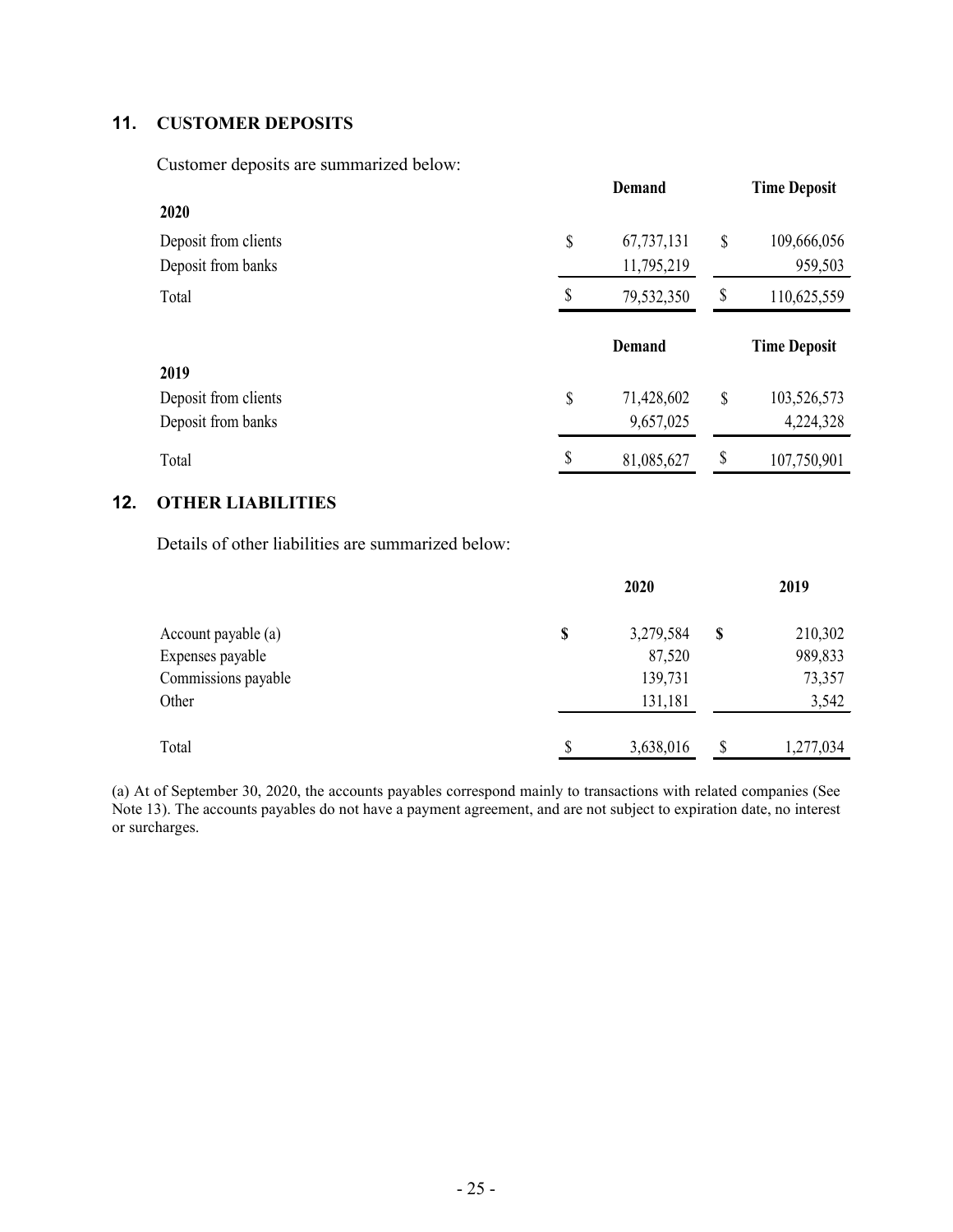# **13. BALANCES AND TRANSACTIONS WITH RELATED PARTIES**

As of September 30 and for the year then ended, the Bank had the following significant balances and transactions with related parties:

|                                          | manage rial   |            | <b>Related</b> | <b>Total</b> |    |            |
|------------------------------------------|---------------|------------|----------------|--------------|----|------------|
| 2020                                     |               | personnel  |                | companies    |    | 2019       |
| <b>Assets</b>                            |               |            |                |              |    |            |
| Due from bank                            | <sup>\$</sup> |            | S              | 8,853,307    | \$ | 8,853,307  |
| Securities available-for-sale            |               |            |                | 2,945,646    |    | 2,945,646  |
| Loans                                    |               | 1,854,603  |                | 22,849,705   |    | 24,704,308 |
| Other assets                             |               |            |                | 5,150,000    |    | 5,150,000  |
| Total assets                             | <sup>\$</sup> | 1,854,603  | \$             | 39,798,658   | \$ | 41,653,261 |
| <b>Liabilities</b>                       |               |            |                |              |    |            |
| Customers' non-interest bearing deposits | $\mathbf S$   | 354,908    | \$             | 25,407,437   | \$ | 25,762,345 |
| Customers' interest bearing deposits     |               | 18,023,738 |                | 21,881,011   |    | 39,904,749 |
| Other liabilities                        |               | 26,519     |                | 3,263,346    |    | 3,289,865  |
| Total liabilities                        | \$            | 18,405,165 | \$             | 50,551,794   | \$ | 68,956,959 |
| <b>Income</b>                            |               |            |                |              |    |            |
| Interest income                          | <sup>\$</sup> | 78,388     | \$             | 200,843      | \$ | 279,231    |
| Interest expenses                        |               | (246)      |                | (61,052)     |    | (61,298)   |
| Commissions                              |               | 3,176      |                | 360,930      |    | 364,106    |
| Total income                             | -S            | 81,318     | \$             | 500,721      | \$ | 582,039    |
| Other expenses                           |               |            |                |              |    |            |
| Personnel expenses                       | \$            | 190,040    | \$             |              | \$ | 190,040    |
| Professional fees                        |               |            |                | 1,095        |    | 1,095      |
| Total other expenses                     | <sup>\$</sup> | 190,040    | \$             | 1,095        | \$ | 191,135    |

*(Continued)*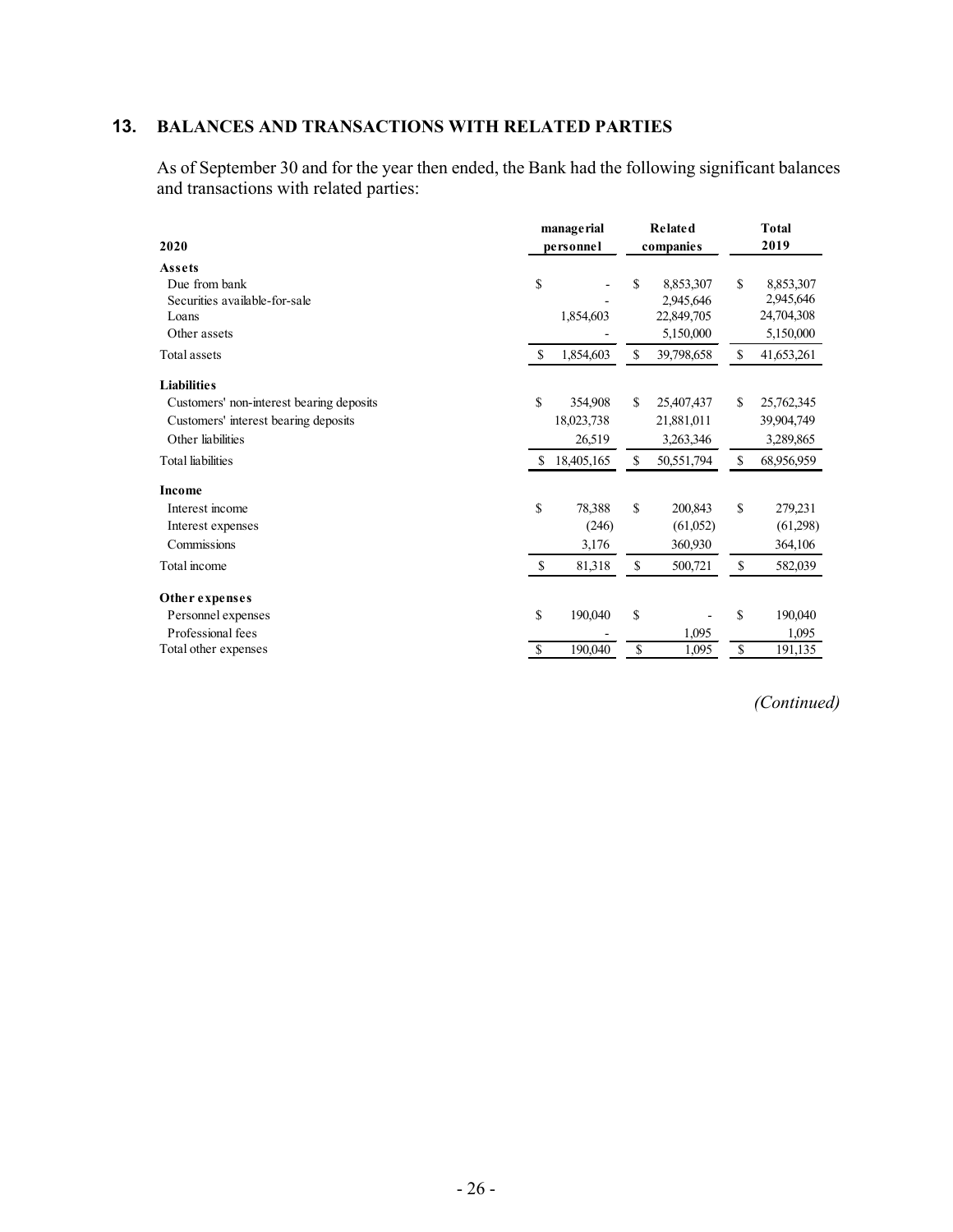| 2019                                                                                                                        |                     | Directors and<br>managerial<br>personnel |                    | Related<br>companies                         |                    | <b>Total</b><br>2019                         |  |
|-----------------------------------------------------------------------------------------------------------------------------|---------------------|------------------------------------------|--------------------|----------------------------------------------|--------------------|----------------------------------------------|--|
| <b>Assets</b><br>Due from bank<br>Securities available-for-sale<br>Loans<br>Other assets                                    | \$                  | 1,784,234                                | \$                 | 11,884,381<br>19.508<br>1,101,991<br>100,000 | \$                 | 11,884,381<br>19,508<br>2,886,225<br>100,000 |  |
| Total assets                                                                                                                | \$                  | 1,784,234                                | S                  | 13,105,880                                   | \$                 | 14,890,114                                   |  |
| <b>Liabilities</b><br>Customers' non-interest bearing deposits<br>Customers' interest bearing deposits<br>Other liabilities | \$                  | 1,685,591<br>15,642,686                  | \$                 | 25,678,845<br>5,097,747<br>1,013,261         | \$                 | 27,364,436<br>20,740,433<br>1,013,261        |  |
| <b>Total</b> liabilities                                                                                                    | \$                  | 17,328,277                               | \$                 | 31,789,853                                   | \$                 | 49,118,130                                   |  |
| Income<br>Interest income<br>Interest expenses<br>Commissions<br>Total income                                               | \$<br><sup>\$</sup> | 221,512<br>(11,590)<br>28,940<br>238,862 | \$<br>$\mathbb{S}$ | 76,013<br>(99, 613)<br>612,138<br>588,538    | \$<br>$\mathbb{S}$ | 297,525<br>(111,203)<br>641,078<br>827,400   |  |
| Other expenses<br>Personnel expenses                                                                                        | \$                  | 131,326                                  | \$                 |                                              | \$                 | 131,326                                      |  |
| Professional fees<br>Total other expenses                                                                                   | \$                  | 6,727<br>138,053                         | \$                 | 7,487<br>7,487                               | $\mathbb{S}$       | 14,214<br>145,540                            |  |

Loans granted to directors and key management personnel have various maturities ranging from 2020 to 2030 (2019: 2019 to 2029) and bear an annual interest rate between 2% and 7.79% in 2020 (2019: 2% and 5.75%).

At September 30, 2020, term deposits with affiliates companies earned an annual interest rate between 0.5% and 10% (2019: 1% and 4%).

## *(Concluded)*

## **14. SHARE CAPITAL**

At September 30, 2020, the authorized issued and outstanding share capital consisted of 5,000,000 (2019: 5,000,000) common and registered shares with a nominal value of USD1 each.

In April 2020, the Board of Directors authorized the payment of dividends to the shareholder for USD.5,000,000.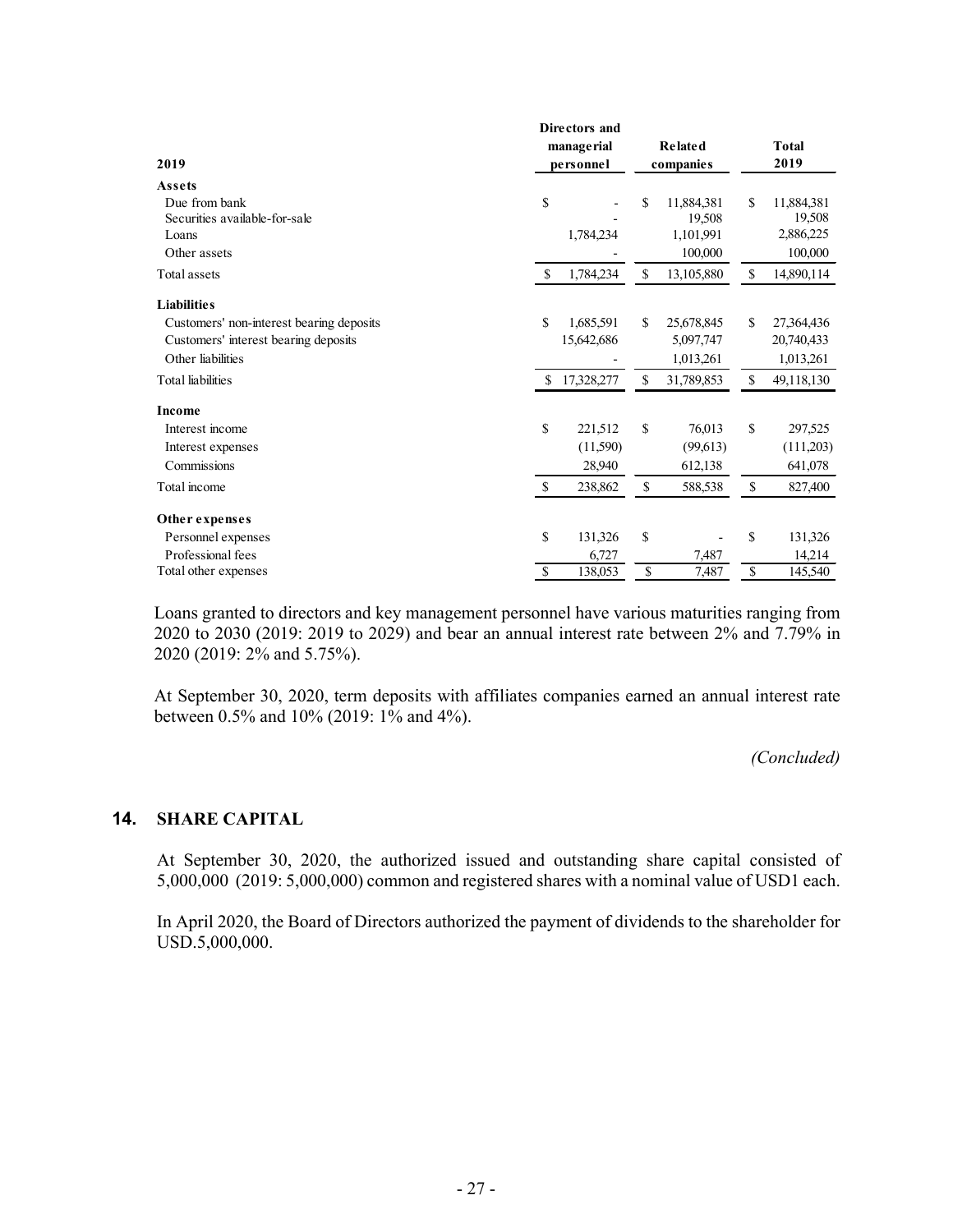## **15. INTEREST INCOME**

At September 30, interest income is detailed below:

|             | 2020 |            |              |  |            |
|-------------|------|------------|--------------|--|------------|
| Loans       |      | 9,305,473  | $\mathbb{S}$ |  | 9,136,837  |
| Investments |      | 843,706    |              |  | 1,386,041  |
| Deposits    |      | 108,331    |              |  | 158,871    |
| Total       |      | 10,257,510 | \$           |  | 10,681,749 |

## **16. NET COMMISSION INCOME**

Commission earned by the Bank totaled USD 2,860,609 (2019: USD 3,027,413). Ninety one percent 91% (2019: 90%) of these commissions are generated by the main business areas: wealth management, investment banking and banking services.

## **17. ASSETS UNDER MANAGEMENT**

The Bank holds assets outside the statement of financial position at the risk of clients for a total of USD 915,850,022 (2019: USD 1,080,657,545). These assets consist of financial portfolios in custody for a total of USD 855,806,818 (2019: USD 1,016,874,784) of which USD 56,906,190 (2019: USD 46,435,277) are managed under discretionary mandates. The Bank does not anticipate any loss as a result of the services provided.

## **18. PERSONNEL EXPENSES**

At September 30, the personnel expenses are detailed below:

|                                                       | 2020 |                   |    |                   |
|-------------------------------------------------------|------|-------------------|----|-------------------|
| Salaries and other compensations<br>Employee benefits | \$   | 423,233<br>55,519 | -S | 397,821<br>50,425 |
| Total                                                 | \$   | 478,752           |    | 448,246           |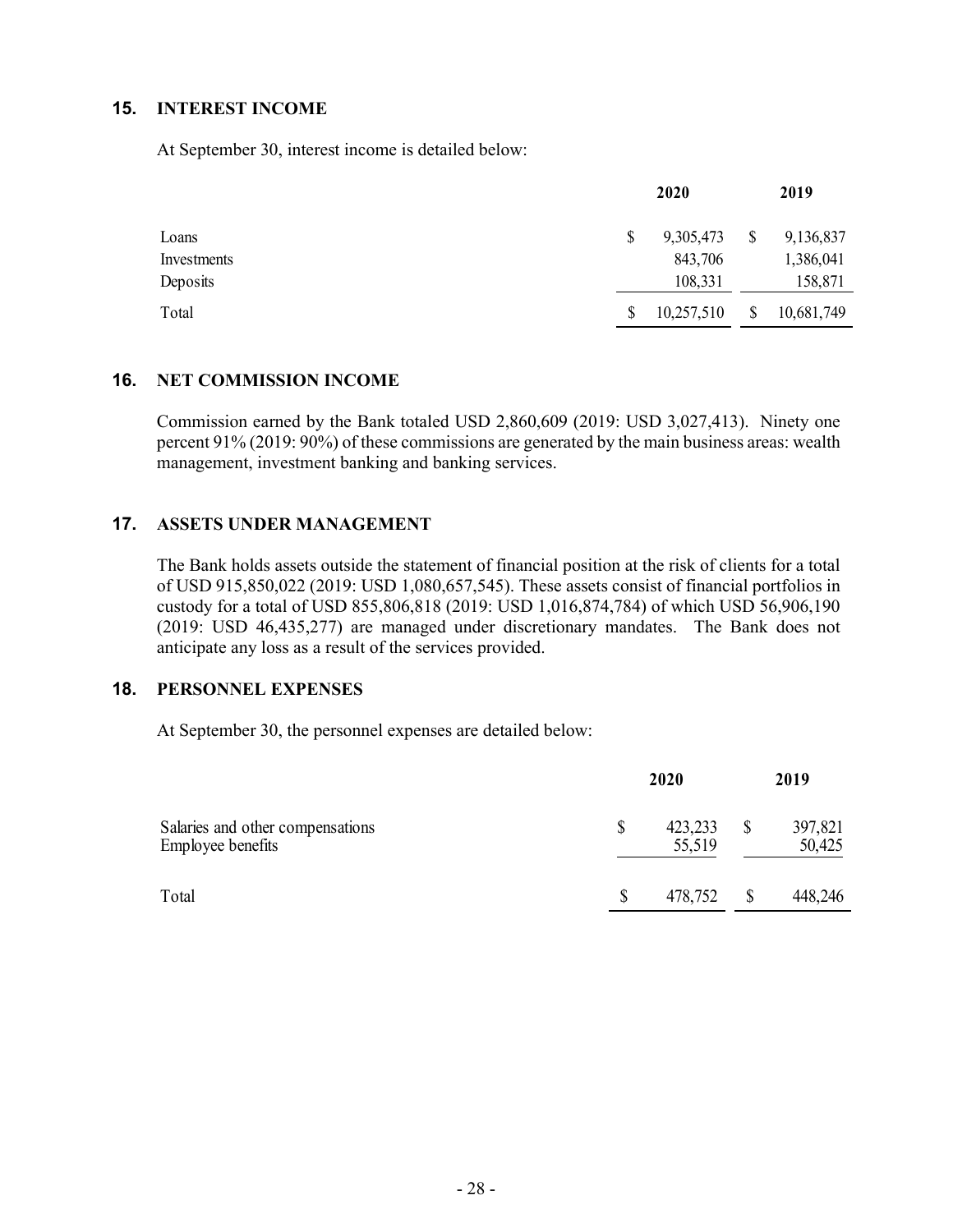## **19. OTHER EXPENSES**

At September 30, the other expenses are detailed below:

|                                  | 2020 |         |    | 2019    |
|----------------------------------|------|---------|----|---------|
| Repairs and maintenance          | \$   | 276,069 | \$ | 263,925 |
| Subscription fee                 |      | 162,992 |    | 154,483 |
| Taxes and licenses               |      | 92,171  |    | 75,305  |
| Communications                   |      | 23,536  |    | 21,686  |
| Advertising and public relations |      | 19,749  |    | 19,640  |
| Office rent                      |      | 17,508  |    | 20,815  |
| Water and electricity            |      | 6,987   |    | 6,987   |
| Travel and lodging               |      | 2,688   |    | 1,985   |
| Others                           |      | 2,396   |    | 593     |
| Insurance                        |      | 963     |    | 963     |
| Stationery and office supplies   |      | 415     |    | 4,114   |
| Total                            | \$   | 605,474 | S  | 570,496 |

## **20. INCOME TAXES**

The Bank is not subject to income tax in The Bahamas.

# **21. FINANCIAL RISK MANAGEMENT**

## *Objectives of the administration of financial risks*

By the nature of its operations, the Bank is exposed to various financial risks that could threaten their business objectives, so that proactive identification and understanding of the significant risks faced by the Bank are critical to achieve an appropriate balance between the risk and return and minimize potential adverse effects on its financial achievement.

The Bank's management and risk control falls mainly on the Board of Directors, which is initially responsible for establishing and determining the strategic direction of the organization, the focus of the business and corporate values.

The Board has established the Risk Committee, with specific roles and responsibilities for the proper supervision of the Bank's risks. This committee consists of members of the Board of Directors separate from Management and assists the Board of Directors in fulfilling its monitoring responsibilities relating to the administration and control of the risks inherent to the Bank.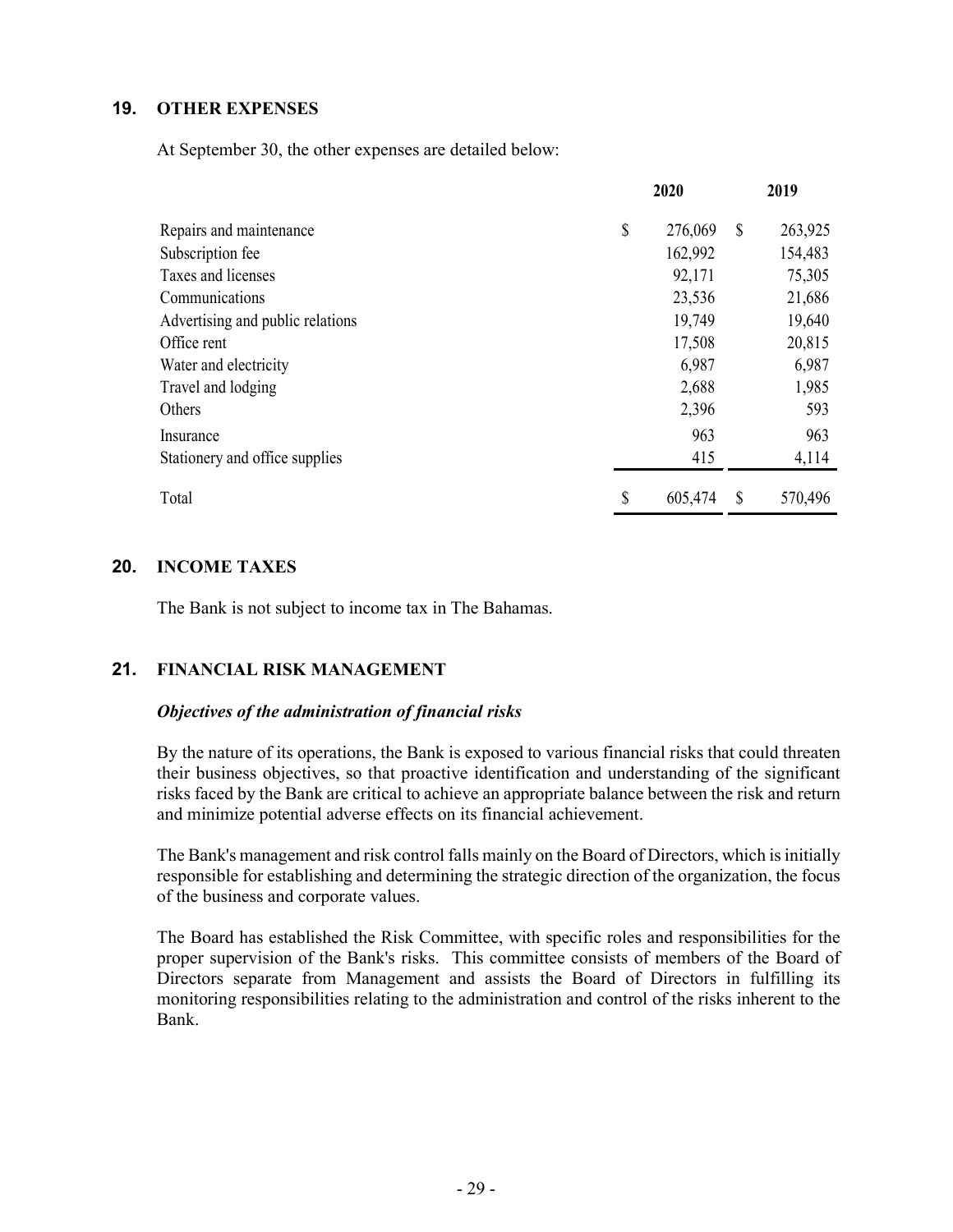Additionally, the Board of Directors has the support of the Audit Committee in which issues related to the audit areas fall, such as the integrity of the financial statements, quality and performance of internal and external auditors, and compliance of the Bank with the legal and regulatory requirements as well as policies and ethical behavior established by the Board of Directors.

It is worth mentioning that the Audit Committee has outsourced internal audit services from the firm of auditors and accountants, RSM Panama, S.A. (previously Moore Stephens). Internal audit supports the monitoring of the Audit Committee by evaluating the processes of risk management and internal control of the Bank.

The Board of Directors has established the Compliance Committee, whose primary function of the Committee is to assist the Board of Directors of the Bank as supporting agency to monitor that the Bank has a strong process for preventing money laundering and terrorist financing, as well as monitoring compliance with the laws and regulations that apply to the Bank and the Standards related to Corporate Governance.

The Board of Directors delegates responsibility for the Bank's day to day management, however, the Risk Committee oversees the management of identification, assessment and mitigation of the risks inherent to the Bank.

Management on its part has established other committees through which it evaluates and monitors different operational issues. Among these are the following:

Assets and Liabilities Committee (ALCO): Its purpose is to optimize and manage the Bank's financial resources, maintaining exposure to the inherent risks of the business within the policies established by the Board of Directors. In addition, this Committee reviews economic trends, interest rate expectations, and establishes active and passive rates.

Credit Management Committee: Its main objective is to establish policies for the management and control of credit risk, to establish credit risk measurement systems, to evaluate and classify the loan portfolio, to supervise the provisions established by the Bank to mitigate the risk Losses, evaluation of guarantees and compliance with internal policies and regulations.

The Bank is subject to the regulations of The Central Bank of The Bahamas and The Securities Commission of The Bahamas, in regard to risk concentrations, liquidity and capitalization, among others. Therefore, Management must deliver a series of reports to achieve an appropriate flow of information both internally and externally to ensure the transparency of Administration and Corporate Governance.

The main financial risks identified by the Bank are credit risk, liquidity, market and operational risks, which are described below:

## Credit risk

Credit risk is the risk of a financial loss as a consequence from a borrower who does not pay on time or the totality of its obligation or the counterparty of a financial instrument who fails to meet its contractual obligations before settling a contract and the effect of having to replace the transaction to balance the position.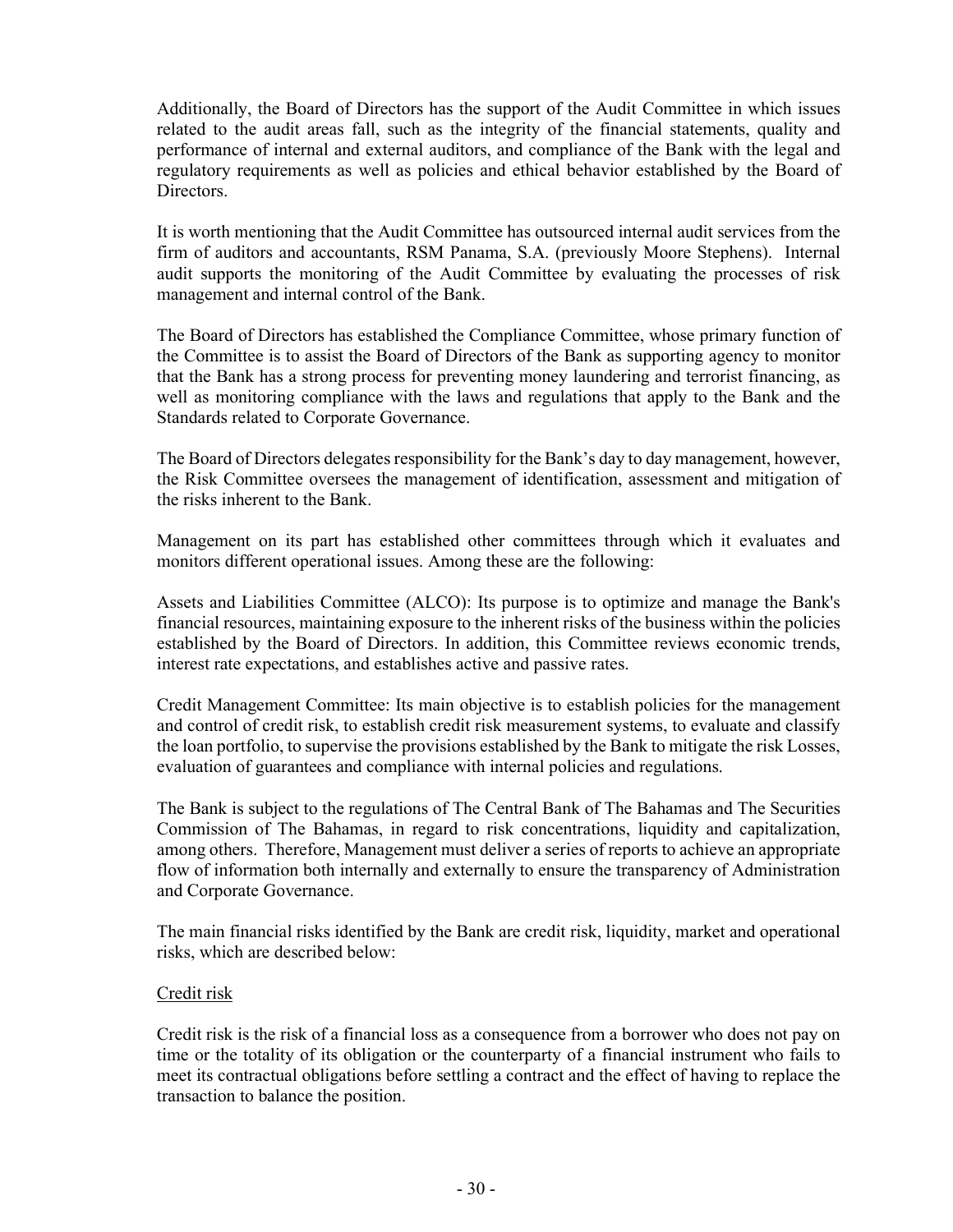Financial assets that potentially present credit risk to the Bank are loans that are not collateralized with cash, portfolio investments and placed bank deposits.

Credit risk is the most important risk for the Bank, so the Administration carefully manages its exposure to credit risk through a strict policy for the management of credit risk.

#### Settlement Risk

The Bank's activities may create a risk at the time of settlement of transactions and negotiations with a counterparty. The settlement risk, is the risk of loss due to the Bank's failure to deliver cash, securities or other assets as agreed by contract.

For certain types of transactions, the Bank mitigates risk by making settlements through a settlement agent to ensure that a settlement is settled only when both parties have fulfilled their contractual settlement obligations. Settlement limits are part of the process of monitoring credit limits / approvals described above.

#### Credit risk management

The Bank performs a qualitative and quantitative analysis of the customer. The qualitative analysis takes into account the industry in which the customer performs, the competence of the debtor or counterparty, its references, management, products, customers, suppliers and operating performance of the company. In the quantitative analysis, the financial ratios are evaluated, depending on the industry in which the client operates.

The Bank structures acceptable levels of credit risk through the establishment of policies and procedures for a single borrower, group of borrowers, and geographical segment. Exposure to risk is covered mainly by obtaining guarantees.

As of September 30, 2020, 62% (2019: 57%) of the loan portfolio was backed by cash deposits. The rest of the portfolio is guaranteed by financial assets, real and personal property, bonds or guarantees and other guarantees.

#### Credit quality analysis

The following table shows information related to the credit quality of financial assets.

|                  | <b>Maximun</b> exposure |     |               |  |  |  |
|------------------|-------------------------|-----|---------------|--|--|--|
|                  | 2020                    |     | 2019          |  |  |  |
| Due from banks   | \$<br>33,774,817        | - S | 20,394,571    |  |  |  |
| Securities       | 39,130,854              |     | 55,373,637    |  |  |  |
| Loans receivable | 166,763,226             |     | 163,389,229   |  |  |  |
|                  |                         |     |               |  |  |  |
| Total            | 239,668,897             |     | 239, 157, 437 |  |  |  |

The table above represents the Bank's most critical exposure to credit risk as of September 30, 2020, without taking into account credit guarantees or another increase in exposure to credit risk.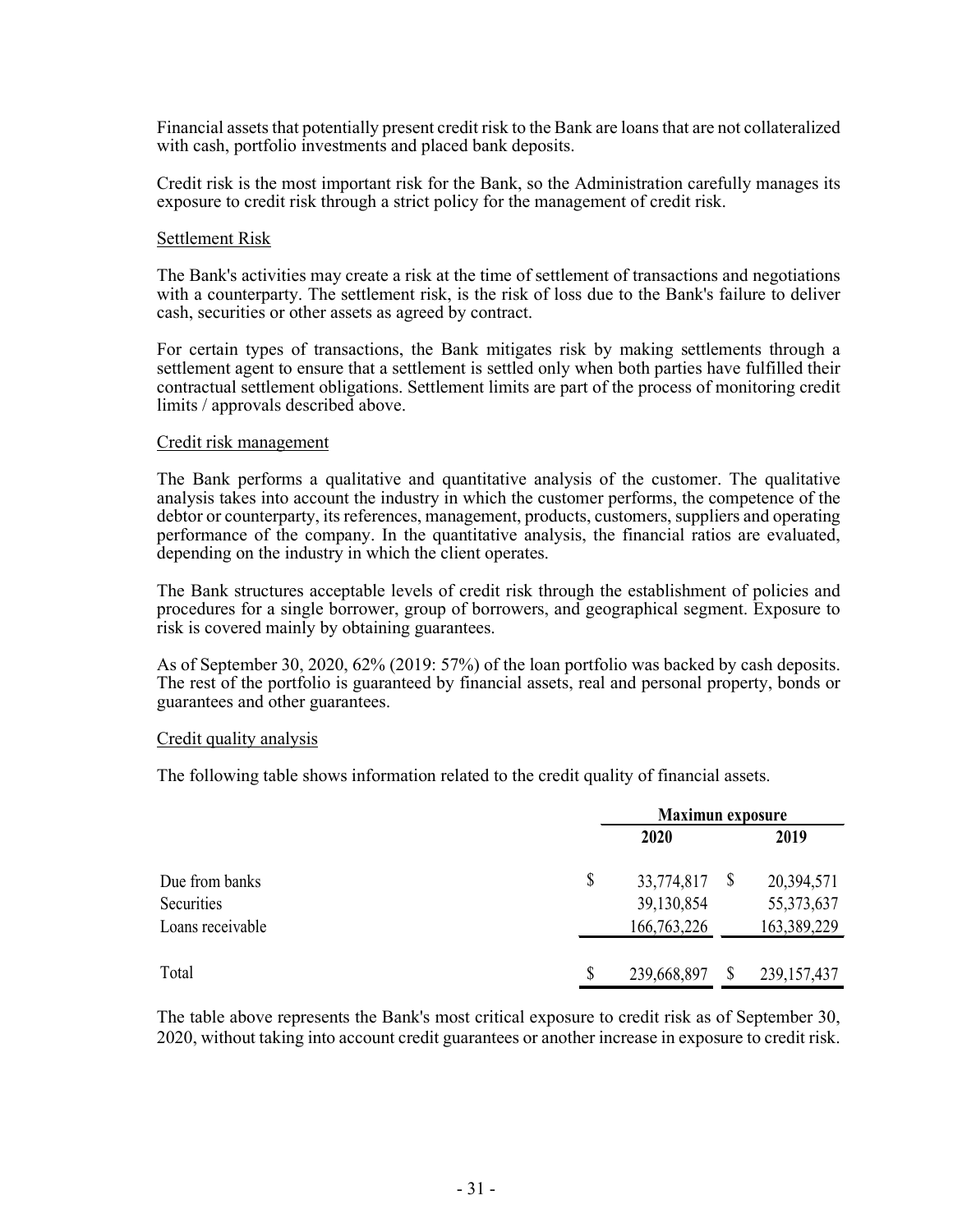The guarantees issued and promissory notes are exposed to credit losses in the event that the customer does not comply with their obligation to pay. The Bank's policies and procedures in approving credit commitments, financial guarantees and promises of payment are the same as those used for the granting of loans recorded in the statement of financial position.

Guarantees issued and promissory notes from customers relate to outstanding facilities to be disbursed, which are not shown in the statement of financial position but are recorded in the Bank's memorandum accounts.

For the assets of the statement of financial position, the exposures described above are based on the net book balances reported in the statement of financial position.

| Loan                                   |               |             |                           |             |             | <b>Securities</b> |              |            |  |  |  |  |
|----------------------------------------|---------------|-------------|---------------------------|-------------|-------------|-------------------|--------------|------------|--|--|--|--|
|                                        |               | 2020        |                           | 2019        |             | 2020              |              | 2019       |  |  |  |  |
| <b>Maximun expousure</b><br>Book value | $\$$          | 166,763,226 | $\$$                      | 163,389,229 | $\mathbb S$ | 39,130,854        | $\mathbb S$  | 55,373,637 |  |  |  |  |
| At amortized cost                      |               |             |                           |             |             |                   |              |            |  |  |  |  |
| Risk Level                             |               |             |                           |             |             |                   |              |            |  |  |  |  |
| Level 1 - normal                       |               | 166,852,156 |                           | 163,450,251 |             |                   |              |            |  |  |  |  |
| Doubtful loans reserve                 |               | (73,361)    |                           | (61, 022)   |             |                   |              |            |  |  |  |  |
| Regulatory provision                   |               | (15,569)    |                           |             |             |                   |              |            |  |  |  |  |
| Book Value, net                        |               | 166,763,226 |                           | 163,389,229 |             |                   |              |            |  |  |  |  |
| Securities available for sale          |               |             |                           |             |             |                   |              |            |  |  |  |  |
| Low risk                               |               |             |                           |             |             |                   |              |            |  |  |  |  |
| Books Value, net                       |               |             |                           |             |             | 39,130,854        |              | 55,373,637 |  |  |  |  |
| Not overdue, neither impaired          |               |             |                           |             |             |                   |              |            |  |  |  |  |
| Level 1 - normal                       |               | 166,852,156 |                           | 163,450,251 |             |                   |              |            |  |  |  |  |
| Overdue, but not impaired              |               |             |                           |             |             |                   |              |            |  |  |  |  |
| $30$ a $60$ days                       |               |             |                           |             |             |                   |              |            |  |  |  |  |
| 61 a 90 days                           |               |             |                           |             |             |                   |              |            |  |  |  |  |
| 91 a 120 days                          |               |             |                           |             |             |                   |              |            |  |  |  |  |
| 121 a 180 days                         |               |             |                           |             |             |                   |              |            |  |  |  |  |
| 181 days and more                      |               |             |                           |             |             |                   |              |            |  |  |  |  |
| Sub-total                              |               |             |                           |             |             |                   |              |            |  |  |  |  |
| <b>Individually impaired</b>           |               |             |                           |             |             |                   |              |            |  |  |  |  |
| Level 2 - special mention              |               |             |                           |             |             |                   |              |            |  |  |  |  |
| Level 3 - sub-normal                   |               |             |                           |             |             |                   |              |            |  |  |  |  |
| Level 4 - doubtful                     |               |             |                           |             |             |                   |              |            |  |  |  |  |
| Level 5 - unrecoverable                |               |             |                           |             |             |                   |              |            |  |  |  |  |
| Sub-total                              |               |             |                           |             |             |                   |              |            |  |  |  |  |
| <b>Impairment reserve</b>              |               |             |                           |             |             |                   |              |            |  |  |  |  |
| Individually                           |               | (73, 361)   |                           | (61, 022)   |             |                   |              |            |  |  |  |  |
| Total impairment reserve               |               | (73, 361)   |                           | (61, 022)   |             |                   |              |            |  |  |  |  |
| <b>Regulatory reserve</b>              |               | (15, 569)   |                           |             |             |                   |              |            |  |  |  |  |
| Total                                  | $\mathsf{\$}$ | 166,763,226 | $\boldsymbol{\mathsf{S}}$ | 163,389,229 | \$          | 39,130,854        | $\mathbb{S}$ | 55,373,637 |  |  |  |  |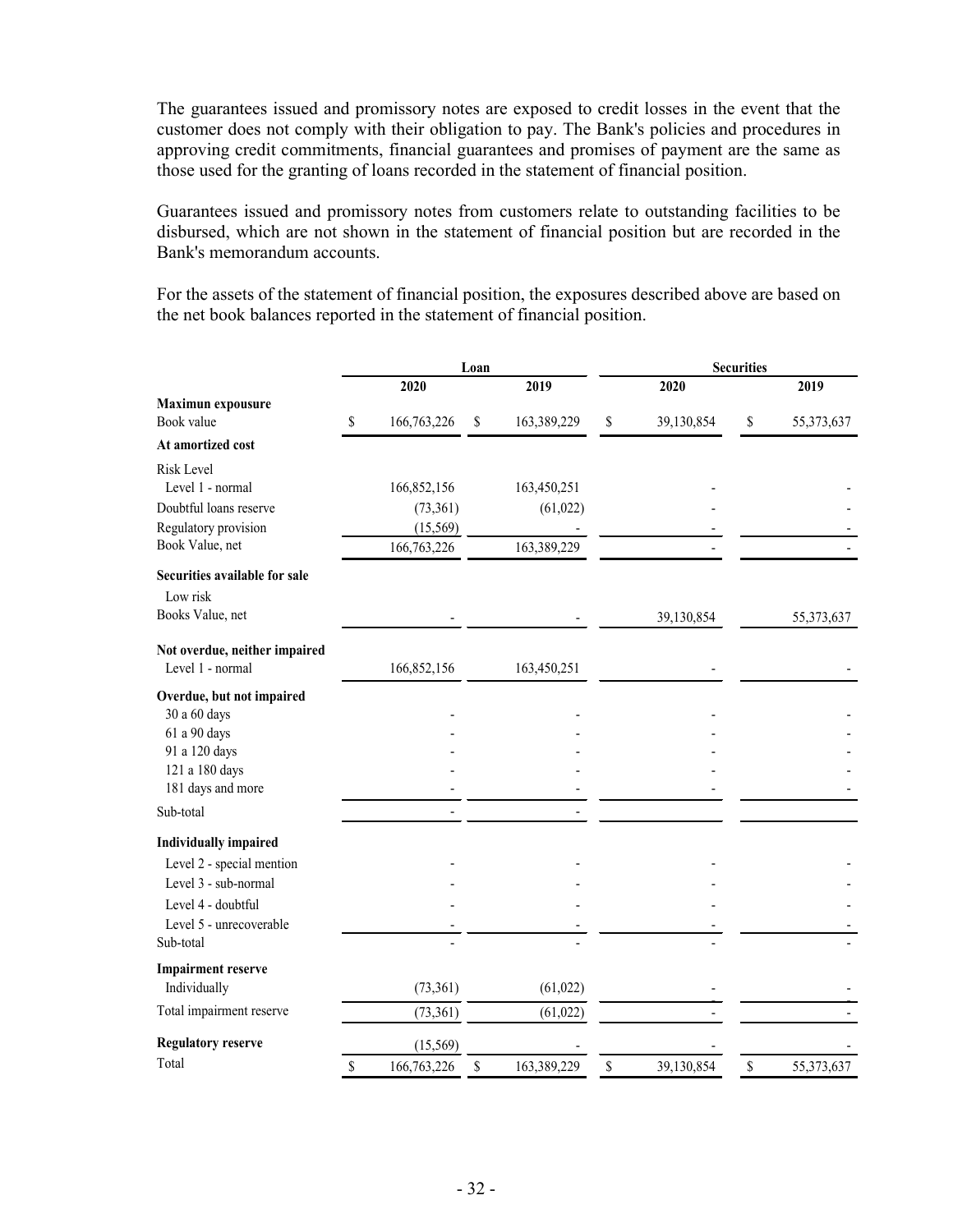Through the Asset and Liability Committee, the Bank analyzes the repayment capacity of the different issuers and banks in international markets and recommends to the Board of Directors the limits (based on capital) that can be placed on each by using as reference, international credit ratings from recognized rating agencies such as Standard & Poors, Moody's Investor Services and Fitch Ratings.

Due to very conservative asset management policies, the deposits and investments portfolio is highly diversified and mostly placed in institutions rated with international investment grade.

As at September 30, 2020, 86% (2019: 94%) of demand deposits and time deposits are placed in financial institutions rated between  $A<sup>+</sup>$  and BBB-, based on the rating agencies mentioned above.

The information in the table below shows the investment assets composition of the Bank. As of September 30, 2020 the Bank had placed 61% (September 30, 2019: 97%) of their investment assets in deposits in banks of investment-grade and debt issuers and assets securedx by cash deposits.

The information in the table below shows the assessment composition of the Bank's securities.

|                                           |    | 2020       |            |    | 2019       |            |  |  |
|-------------------------------------------|----|------------|------------|----|------------|------------|--|--|
|                                           |    | Amount     | Percentage |    | Amount     | Percentage |  |  |
| <b>Grading investments</b>                |    |            |            |    |            |            |  |  |
| AAA                                       | \$ | 18,003,231 | 46%        | \$ | 41,788,234 | 75%        |  |  |
| $A^+, A, A^-$                             |    | 3,033,330  | 8%         |    | 9,612,251  | 17%        |  |  |
| BBB+, BBB, BBB-                           |    | 2,897,284  | $7\%$      |    | 2,531,109  | $5\%$      |  |  |
| Total with international investment grade |    | 23,933,845 | 61%        |    | 53,931,594 | 97%        |  |  |
| Local BBB- or better - Corporate          |    | 1,810,189  | $5\%$      |    | 358,559    | $1\%$      |  |  |
| International BB+ to BB-                  |    | 2,358,441  | 6%         |    | 1,043,999  | $2\%$      |  |  |
| Local corporates not classified           |    | 11,028,379 | 28%        |    | 39,485     | $0\%$      |  |  |
| Total                                     | S  | 39,130,854 | 100%       | S. | 55,373,637 | 100%       |  |  |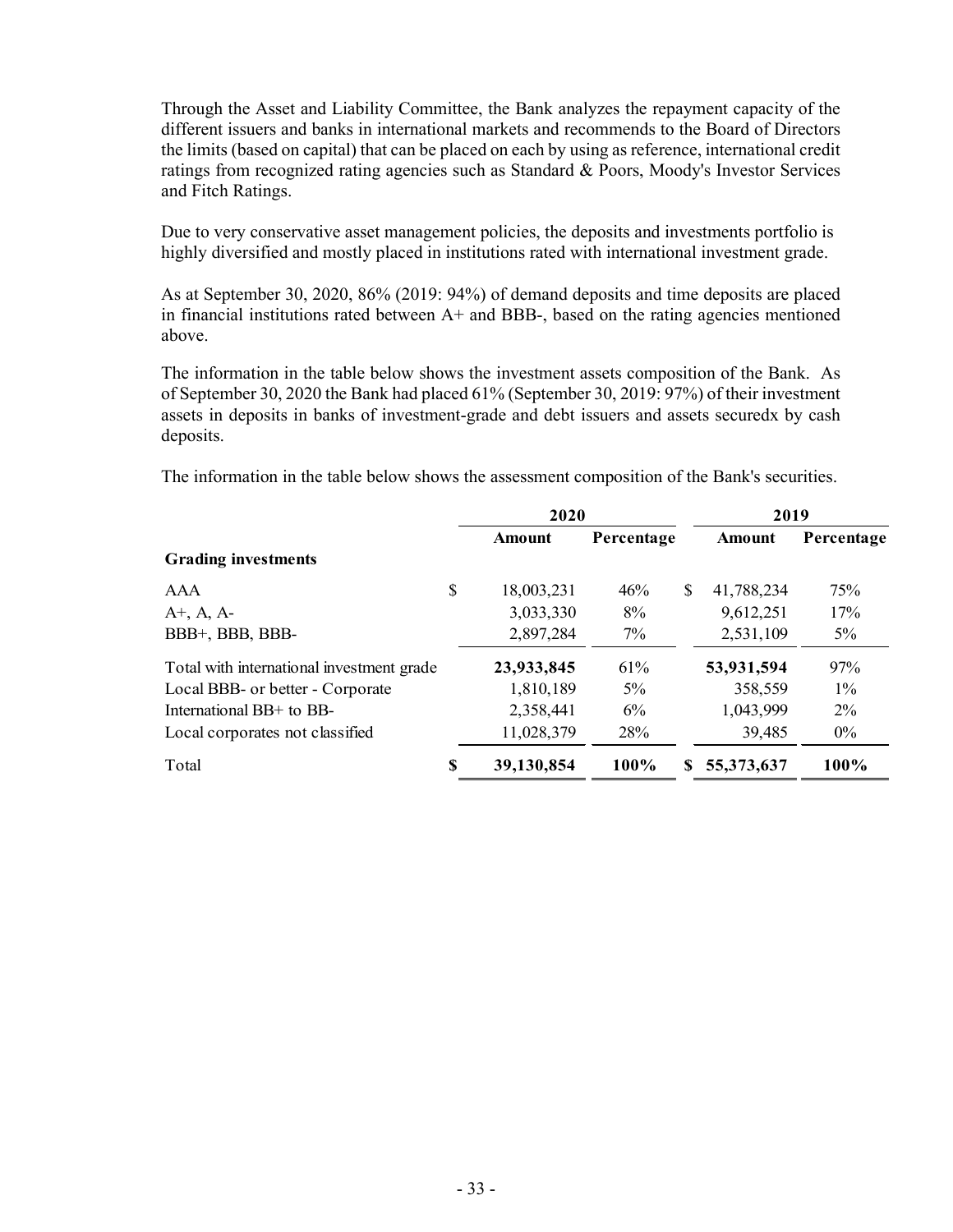The following table details the analysis of the Bank´s financial assets portfolio, under the category of investments and accounting recognition.

|                                               |    | 2020        |            |    | 2019          |            |
|-----------------------------------------------|----|-------------|------------|----|---------------|------------|
|                                               |    | Amount      | Percentage |    | Amount        | Percentage |
| Loan secured by cash deposits                 | \$ | 104,276,389 | 42%        | \$ | 92,578,311    | 46%        |
| Cash in banks with investment grade rating    |    | 29,173,615  | $12\%$     |    | 19,256,382    | 6%         |
| Securities with investment grade rating       |    | 23,933,845  | 10%        |    | 53,931,594    | 19%        |
| Sub-total                                     |    | 157,383,849 | 64%        |    | 165,766,287   | 71%        |
| Loans with other guarantees than cash         |    | 62,486,837  | 26%        |    | 70,810,918    | 24%        |
| Cash in banks without investment grade rating |    | 4,601,202   | 2%         |    | 1,138,189     | $1\%$      |
| Securities without investment grade rating    |    | 4,168,630   | 2%         |    | 1,442,043     | 3%         |
| Securities without rating                     |    | 11,028,379  | 4%         |    |               | $1\%$      |
| Other assets                                  |    | 5,989,584   | $2\%$      |    | 1,060,275     | $0\%$      |
| Total other                                   |    | 88,274,632  | 36%        |    | 74,451,425    | 29%        |
| Total assets                                  | S  | 245,658,481 | 100%       | \$ | 240, 217, 712 | 100%       |

Collateral and other guarantees against credit exposure

The Bank holds collateral and other guarantees against credit exposures. The following table shows the main types of guarantees received against different types of loans.

|                       | <b>Main type</b>             |    | <b>Maximum exposure</b> |     |               |  | <b>Guarantees</b> |     |            |  |
|-----------------------|------------------------------|----|-------------------------|-----|---------------|--|-------------------|-----|------------|--|
| Types of loan -       | of guarantee                 |    | 2020                    |     | 2019          |  | 2020              |     | 2019       |  |
| <b>Consumer loans</b> |                              |    |                         |     |               |  |                   |     |            |  |
| Personal              |                              | \$ | 10,086,336              | -S  | 19,664,506 \$ |  | 15,733,049        | \$. | 56,841,963 |  |
|                       | Deposits                     |    | 1,336,212               |     | 513.393       |  | 1,415,655         |     | 522,705    |  |
|                       | Transfer of promissory notes |    | 1.630.290               |     | 2,187,106     |  | 2,068,504         |     | 2,987,054  |  |
|                       | Investments                  |    | 2,207,774               |     | 11,357,989    |  | 6.094.880         |     | 47,316,442 |  |
|                       | Bonds and guarantees         |    | 4,912,060               |     | 5,606,018     |  | 6,154,010         |     | 6,015,762  |  |
| Mortgages             | Property                     |    | 1,133,022               |     | 1,451,096     |  | 1,299,252         |     | 2,717,704  |  |
| <b>Margin</b> loans   | Investments                  |    | 30,432,087              |     | 2,197,181     |  | 95,265,808        |     | 7,243,856  |  |
| Overdrafts            |                              |    |                         |     | 358           |  |                   |     |            |  |
| Sub-total             |                              | \$ | 41,651,445              | \$. | 23, 313, 141  |  | 112.298.109       | S   | 66,803,523 |  |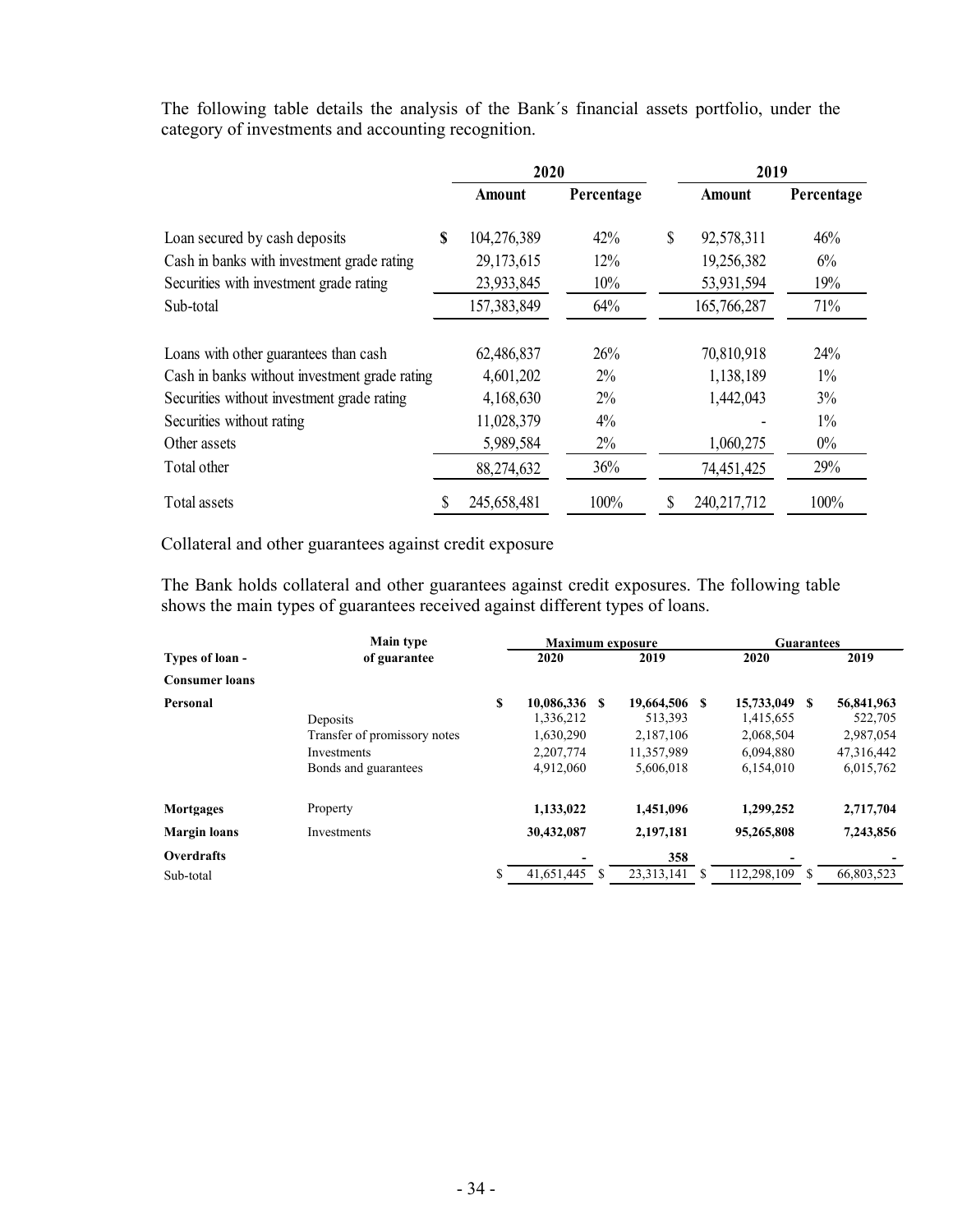|                        | Main type                       | <b>Maximum exposure</b> |                |     |                  | <b>Guarantees</b>             |                    |             |
|------------------------|---------------------------------|-------------------------|----------------|-----|------------------|-------------------------------|--------------------|-------------|
|                        | of guarantee                    |                         | 2020           |     | 2019             | 2020                          |                    | 2019        |
| <b>Types of loan</b>   |                                 |                         |                |     |                  |                               |                    |             |
| <b>Corporate loans</b> |                                 |                         |                |     |                  |                               |                    |             |
| Commercial             |                                 | \$                      | 123,452,390 \$ |     | 103,245,206 \$   | 150,044,591 \$                |                    | 130,065,238 |
|                        | Deposits                        |                         | 102,940,177    |     | 91,743,481       | 103,825,974                   |                    | 100,070,799 |
|                        | Assignments of promissory notes |                         | 84,578         |     | 437,604          | 145,000                       |                    | 641,000     |
|                        | Investments                     |                         | 9,720,000      |     |                  | 32,275,015                    |                    |             |
|                        | Bonds, guarantees and others    |                         | 10,707,635     |     | 11,064,121       | 13,798,602                    |                    | 29,353,439  |
| Mortgages              | Properties                      |                         | 122,200        |     |                  | 518,452                       |                    |             |
| <b>Margin</b> loans    | Bonds, guarantees and others    |                         | 1,273,170      |     | 36,830,637       | 7,835,165                     |                    | 110,798,821 |
| <b>Others</b>          | Bonds, guarantees and others    |                         | 264,021        |     | 245              |                               |                    |             |
| Sub-total              |                                 |                         | 125, 111, 781  |     | 140,076,088      | 158,398,208                   |                    | 240,864,059 |
| <b>Total</b>           |                                 | \$                      | 166,763,226    | \$. | 163,389,229 \$   | 270,696,317                   | $\mathbf{\hat{s}}$ | 307,667,582 |
|                        | 2020                            |                         | 2019           |     |                  |                               |                    |             |
|                        |                                 |                         |                |     |                  | <b>Collateral type</b>        |                    |             |
| Loans portfolio        | 63%                             |                         | 56%            |     | Cash deposits    |                               |                    |             |
|                        | 26%                             |                         | 32%            |     | Investments      |                               |                    |             |
|                        | $1\%$                           |                         | 4%             |     |                  |                               |                    |             |
|                        |                                 |                         |                |     | Promissory notes |                               |                    |             |
|                        | 3%                              |                         | 6%             |     | Properties       |                               |                    |             |
|                        | 7%                              |                         | 2%             |     |                  | Bonds, guarantees $\&$ others |                    |             |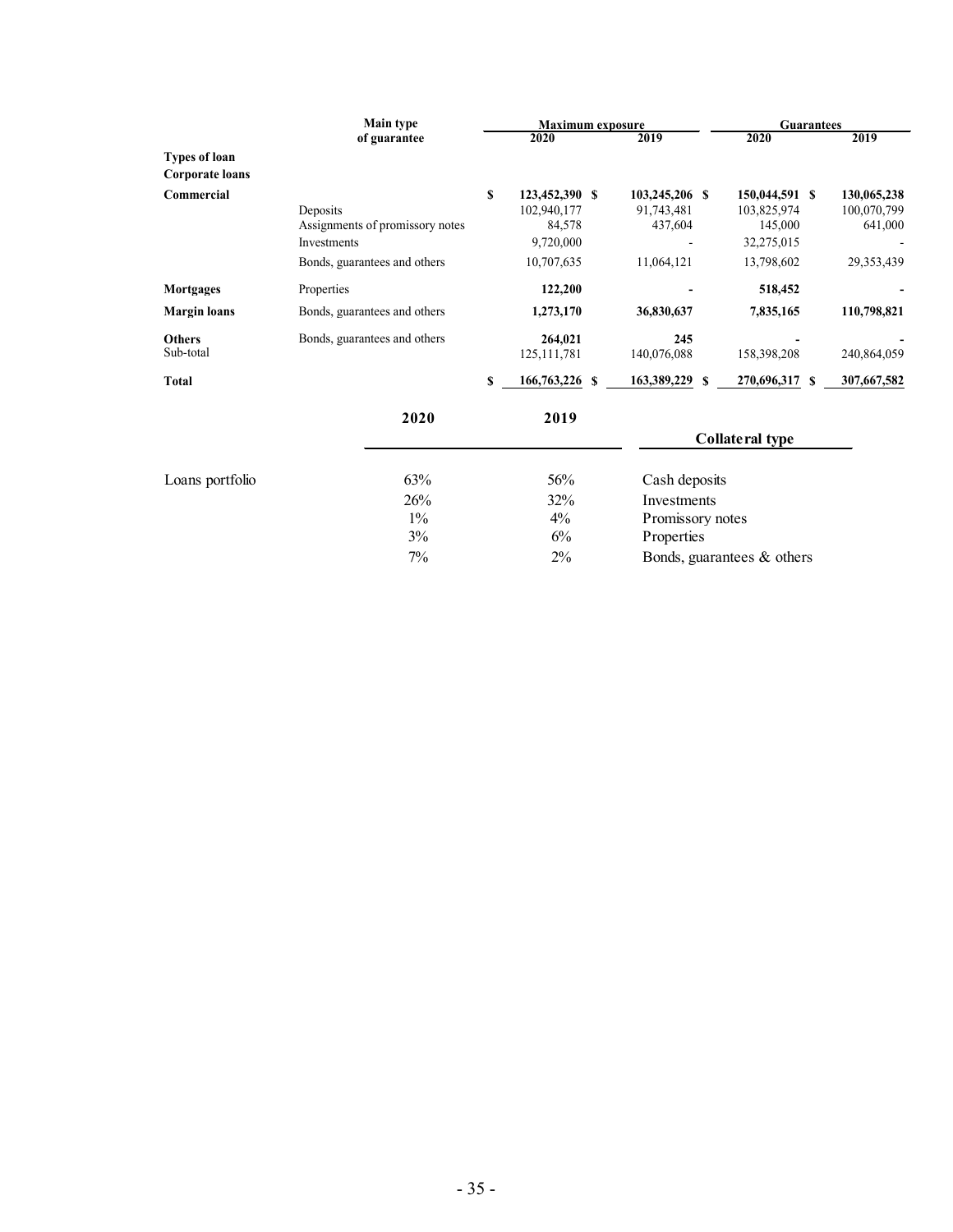#### Credit risk concentration

The Bank monitors the concentration of credit risk by sector and geographic location. The analysis of the credit risk concentration at the date of the financial statements is as follows:

|                               | Loans         |             | <b>Securities</b>  |               |  |  |
|-------------------------------|---------------|-------------|--------------------|---------------|--|--|
|                               | 2020          | 2019        | 2020               | 2019          |  |  |
| Concentration by sector:      |               |             |                    |               |  |  |
| Corporate                     | 125, 111, 781 | 140,076,088 | 21,116,705         | 1,076,405     |  |  |
| Consumer                      | 41,651,445    | 23,313,141  |                    |               |  |  |
| Other                         |               |             | 18,014,149         | 54,297,232    |  |  |
|                               | 166,763,226   | 163,389,229 | 39,130,854         | 55,373,637    |  |  |
|                               | Assets        |             | <b>Liabilities</b> |               |  |  |
|                               | 2020          | 2019        | 2020               | 2019          |  |  |
| Geographic concentration      |               |             |                    |               |  |  |
| United States of America      | 14,458,808    | 40,546,466  | 1,269,506          | 1,425,938     |  |  |
| Panama                        | 172,729,427   | 124,342,591 | 82,575,083         | 77,791,271    |  |  |
| Europe                        | 5,874,925     | 40,118,862  | 4,511,732          | 4,603,260     |  |  |
| South America                 | 25,318,306    | 15,542,558  | 29,611,660         | 21,293,363    |  |  |
| <b>Bahamas</b>                | 280,378       | 25,000      | 9,684,399          | 13,889,263    |  |  |
| Others                        | 8,001,620     | 1,557,078   | 191,654            | 1,278,942     |  |  |
| Central America and Caribbean | 18,995,017    | 18,085,157  | 65,951,891         | 69,831,525    |  |  |
|                               | 245,658,481   | 240,217,712 | 193,795,925        | 190, 113, 562 |  |  |

Exposure to credit risk is managed by the Credit Management Committee and the Assets and Liabilities Committee (ALCO), through periodic analysis of the ability of current and potential borrowers to meet their obligations. Both committees are duly authorized to evaluate and recommend to the Board changes in credit limits where appropriate.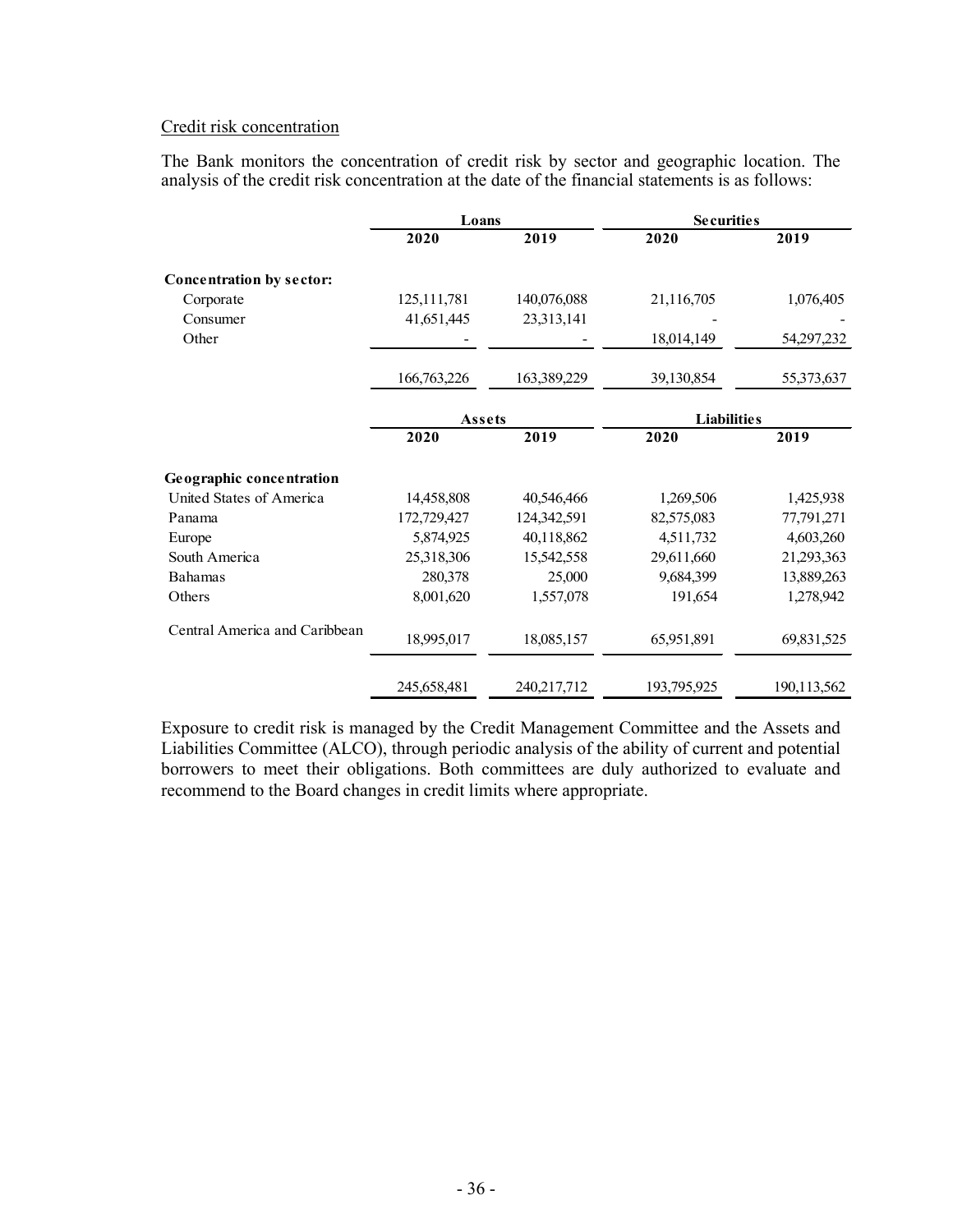## **Liquidity risk**

Liquidity risk is the risk that the Bank will not be able to meet commitments and financial obligations due to a shortage of liquid resources to cover them. This contingency may force the Bank to resort to the sale of assets or the collection of liabilities under unfavorable conditions, such as unusual discounts, higher financial costs, or foreclosure on equity losses.

## Liquidity risk management

Liquidity risk is monitored by measuring the concentration of depositors, measuring the volatility of the different products, the portion of the liabilities that are hedged by the liquid assets and the maturity between assets and liabilities.

To manage this risk, the Bank maintains strict liquidity policies to support the management of its customers' deposits. Internal policies require maintaining primary liquidity reserves that largely cover withdrawals of liquid liabilities projected under stress scenarios. Primary liquidity is defined as cash, deposits with banks maturing up to 14 days, units in AAA-rated institutional liquidity funds, US Treasury Bills and Letters of the Bundesbank. Net liabilities refer to overnight deposits, overnight deposits and time deposits that mature within the next 7 days. In addition, most of the maturity mismatch between assets and liabilities must be covered at all times by secondary liquidity and contingent funding lines. Secondary liquidity is defined as net investments of debtors with international investment grade and with a maximum maturity of 12 months. Contingent funding lines are defined as contractually established bank facilities to which the bank has access and whose financing terms have been previously defined.

It should be noted that compliance with liquidity policies is monitored by the Assets and Liabilities Committee and the Board of Directors through the Risk Committee.

It should be noted that compliance with the liquidity policies is monitored by the Assets and Liabilities Committee and the Board of Directors through the Audit and Risk Management Committee.

## Exposure to liquidity risk

The key measure used by the Bank for the management of liquidity risk is the index of net liquid assets on deposits received from customers. A similar but not identical calculation is used to measure the liquidity limits established by the Bank.

Below are detailed the indexes corresponding to the net liquid assets ratio on deposits received from clients at the date of the financial statements as follows:

|                 | 2020 | 2019 |
|-----------------|------|------|
| At end of year  | 24%  | 49%  |
| Average of year | 46%  | 48%  |
| Maximum of year | 24%  | 44%  |
| Minimum of year | 46%  | 48%  |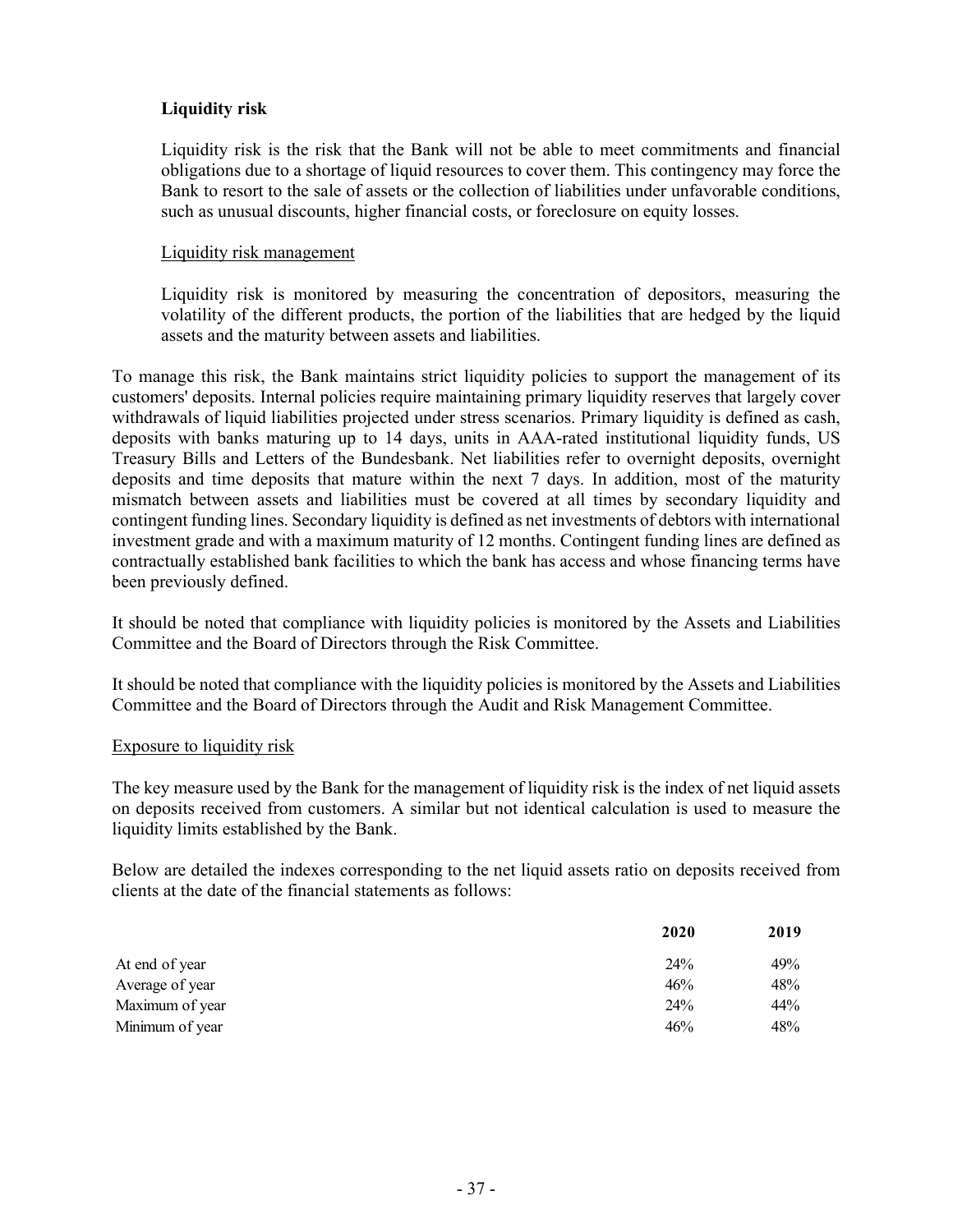## Analysis of maturities for financial liabilities and financial assets

The maturity analysis of assets and liabilities based on the remaining period to the date of the statement of financial position up to the contractual maturity date are as follows:

|                                          | Up to       | 1 <sub>to</sub> | 3 months   | 1 to       | More than                |               |
|------------------------------------------|-------------|-----------------|------------|------------|--------------------------|---------------|
| 2020                                     | 1 month     | 3 months        | to 1 year  | 5 years    | 5 years                  | <b>Total</b>  |
| <b>Liabilities</b>                       |             |                 |            |            |                          |               |
| Customers' non-interest bearing deposits | 79,532,350  |                 |            |            |                          | 79,532,350    |
| Customers' interest bearing deposits     |             | 15,351,861      | 48,950,515 | 46,045,959 | 277,224                  | 110,625,559   |
| <b>Total liabilities</b>                 | 79,532,350  | 15,351,861      | 48,950,515 | 46,045,959 | 277,224                  | 190, 157, 909 |
| <b>Assets</b>                            |             |                 |            |            |                          |               |
| Due from banks                           | 28,778,289  | 4,996,528       |            |            |                          | 33,774,817    |
| Securities                               | 16,639,259  | 7,048,731       | 10,505,896 | 4,028,223  | 908,745                  | 39,130,854    |
| Loans receivable, net                    | 30,215,649  | 18,946,413      | 59,313,318 | 57,401,324 | 886,522                  | 166,763,226   |
| Total assets                             | 75,633,197  | 30,991,672      | 69,819,214 | 61,429,547 | 1,795,267                | 239,668,897   |
| Commitments and contingencies            |             |                 |            |            |                          |               |
| Net position                             | (3,899,153) | 15,639,811      | 20,868,699 | 15,383,588 | 1,518,043                | 49,510,988    |
|                                          | Up to       | $1$ to          | 3 months   | 1 to       | More than                |               |
| 2019                                     | 1 month     | 3 months        | to 1 year  | 5 years    | 5 years                  | <b>Total</b>  |
| <b>Liabilities</b>                       |             |                 |            |            |                          |               |
| Customers' non-interest bearing deposits | 81,085,627  |                 |            |            |                          | 81,085,627    |
| Customers' interest bearing deposits     |             | 16,353,044      | 45,949,147 | 45,448,710 |                          | 107,750,901   |
| <b>Total</b> liabilities                 | 81,085,627  | 16,353,044      | 45,949,147 | 45,448,710 | $\overline{\phantom{a}}$ | 188,836,528   |
| <b>Assets</b>                            |             |                 |            |            |                          |               |
| Due from banks                           | 20,394,571  |                 |            |            |                          | 20,394,571    |
| Securities                               | 37,854,346  | 4,325,349       | 8,551,055  | 4,577,876  | 65,011                   | 55,373,637    |
| Loans receivable, net                    | 29,152,732  | 11,121,953      | 52,073,279 | 70,880,380 | 160,885                  | 163,389,229   |
| Total assets                             | 87,401,649  | 15,447,302      | 60,624,334 | 75,458,256 | 225,896                  | 239, 157, 437 |
| Commitments and contingencies            |             |                 |            |            |                          |               |
| Net position                             | 6,316,022   | (905, 742)      | 14,675,187 | 30,009,546 | 225,896                  | 50,320,909    |

It is noteworthy that compliance with liquidity policies is monitored by the Asset and Liability Committee and the Board of Directors through the Risk Committee. Liquidity risk is monitored by measuring the concentration of depositors, measuring the volatility of different products, the portion of the liabilities that are covered by liquid assets and the matching of maturities between assets and liabilities.

To manage the liquidity risk arising from financial liabilities, the Bank maintains liquid assets such as Due from banks and investment grade for which an active market exists.

These assets can be easily sold to meet liquidity requirements. Consequently, the Bank believes that it's not necessary to disclose the maturity analysis related to these assets to allow assessment of the nature and extent of liquidity risk.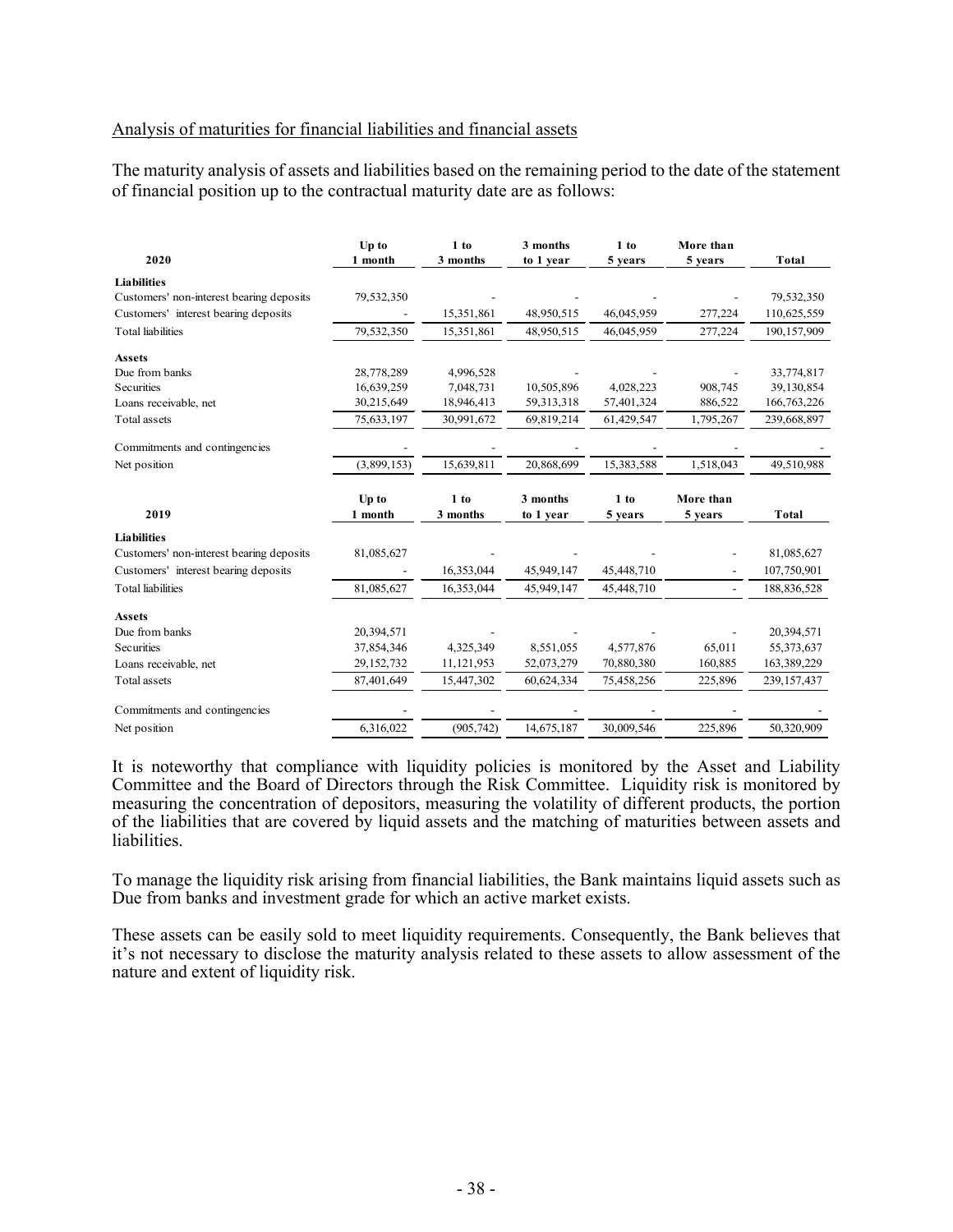The table below shows the undiscounted cash flows of the Bank's financial liabilities based on their nearest possible maturities. The expected cash flows of these instruments may vary significantly over time:

| 2020                                     | Carrying<br>value | <b>Gross nominal</b><br>amount<br>inputs/<br>(outputs) | Up to<br>1 month | 1 to<br>3 months | 3 months<br>to 1 year | 1 to<br>5 years | More than<br>5 years |
|------------------------------------------|-------------------|--------------------------------------------------------|------------------|------------------|-----------------------|-----------------|----------------------|
| <b>Liabilities</b>                       |                   |                                                        |                  |                  |                       |                 |                      |
| Customers' non-interest bearing deposits | 79,532,350        | 79,532,342                                             | 79,532,342       |                  |                       |                 |                      |
| Customers' interest bearing deposits     | 110,625,559       | 118,214,691                                            |                  | 15,434,234       | 50,843,551            | 51,511,699      | 425,207              |
| <b>Total liabilities</b>                 | 190,157,909       | 197,747,033                                            | 79,532,342       | 15,434,234       | 50,843,551            | 51,511,699      | 425,207              |
| <b>Assets</b>                            |                   |                                                        |                  |                  |                       |                 |                      |
| Due from banks                           | 33,774,817        | 33,774,819                                             | 28,778,291       | 4,996,528        |                       |                 |                      |
| Securities                               | 39,130,854        | 39,675,688                                             | 16,639,259       | 7,048,731        | 10,505,896            | 4,491,705       | 990,097              |
| Loans receivable, net                    | 166,763,226       | 177,204,982                                            | 30,215,646       | 19,085,937       | 61,741,720            | 64,803,985      | 1,357,694            |
| Total assets                             | 239,668,897       | 250,655,489                                            | 75,633,196       | 31,131,196       | 72,247,616            | 69,295,690      | 2,347,791            |
| Net position                             | 49,510,988        | 52,908,456                                             | (3,899,146)      | 15,696,962       | 21,404,065            | 17,783,991      | 1,922,584            |
| 2019                                     | Carrying<br>value | amount<br>inputs/<br>(outputs)                         | Up to<br>1 month | 1 to<br>3 months | 3 months<br>to 1 year | 1 to<br>5 years | More than<br>5 years |
| <b>Liabilities</b>                       |                   |                                                        |                  |                  |                       |                 |                      |
| Customers' non-interest bearing deposits | 81,085,627        | 81,085,611                                             | 81,085,611       |                  |                       |                 |                      |
| Customers' interest bearing deposits     | 107,750,901       | 115,661,316                                            |                  | 16,387,718       | 47,857,743            | 51,415,855      |                      |
| <b>Total liabilities</b>                 | 188,836,528       | 196,746,927                                            | 81,085,611       | 16,387,718       | 47,857,743            | 51,415,855      |                      |
| <b>Assets</b>                            |                   |                                                        |                  |                  |                       |                 |                      |
| Due from banks                           | 20,394,571        | 20,394,573                                             | 20,394,573       |                  |                       |                 |                      |
| Securities                               | 55,373,637        | 64,328,587                                             | 37,854,347       | 4,341,210        | 8,598,664             | 5,171,739       | 8,362,627            |
| Loans receivable, net                    | 163,389,229       | 176,275,633                                            | 29,152,732       | 11,172,174       | 54, 357, 872          | 81,045,706      | 547,149              |
| Total assets                             | 239,157,437       | 260,998,793                                            | 87,401,652       | 15,513,384       | 62,956,536            | 86,217,445      | 8,909,776            |
| Net position                             |                   |                                                        |                  |                  |                       |                 |                      |
|                                          | 50,320,909        | 64,251,866                                             | 6,316,041        | (874, 334)       | 15,098,793            | 34,801,590      | 8,909,776            |

In Management's opinion, in the investment portfolio and other financial assets of the Bank, there are highly liquid investments (rated AAA to BBB-) for USD 23,933,845 (2019: USD 53,931,594), which may be converted into cash in a period less than one week.

## **Market risk**

Market risk is that in which the value of a financial asset decreases because of changes in interest rates in the foreign exchange rates in stock prices and other financial variables as well as the reaction of market's participants to political and economic events.

#### Market risk management

The Bank establishes a high priority in corporate governance through the establishment and continuous strengthening of policies that establish parameters of exposure to different risk factors. Policies and limits are approved by the Assets and Liabilities Committee (ALCO) and ratified by the Board of Directors. The ALCO is furthermore responsible for ensuring compliance with these policies and recommending improvements as required.

Internal policies establish market risk limits of up to 15% of capital. This in turn has sub-limits by risk factors, which are quantified based on models developed internally in follow-up to the best practices of the industry.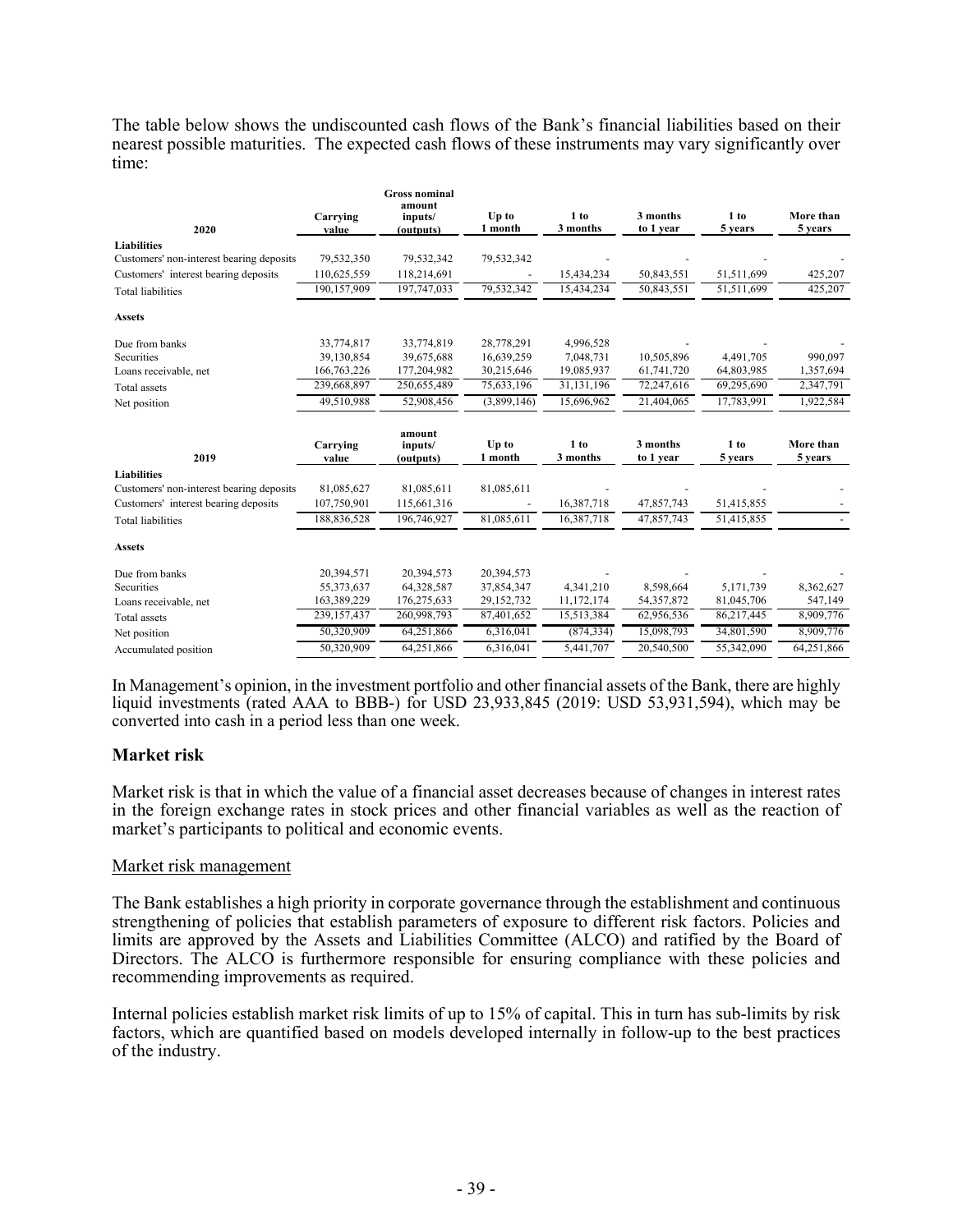## Exchange rate risk

It is the risk that the value of a financial instrument will fluctuate because of changes in exchange rates of foreign currencies, and other financial variables, as well as the reaction of market participants to political and economic events. It is the financial risk (adverse impact) resulting from time differences for the re-definition of prices (rates) of assets and liabilities and changes in the level and shape of associated yield curves.

To mitigate this risk, the Board has limited a maximum open global exposure of up to 2% of the Bank's capital and only 1% of the capital in a single currency.

The table below summarizes the exposure to the foreign currency exchange rate at September 30.

|                                                                                                                        | <b>Exposure to currency exchange risk</b> |                           |            |            |                                                  |            |               |                                         |  |  |  |
|------------------------------------------------------------------------------------------------------------------------|-------------------------------------------|---------------------------|------------|------------|--------------------------------------------------|------------|---------------|-----------------------------------------|--|--|--|
| 2020                                                                                                                   | <b>USD</b>                                | <b>EURO</b>               | <b>GBP</b> | <b>CHF</b> | CAD                                              | <b>JPY</b> | <b>Others</b> | Total                                   |  |  |  |
| <b>Financial assets</b>                                                                                                |                                           |                           |            |            |                                                  |            |               |                                         |  |  |  |
| Due from banks<br><b>Securities</b><br>Loans receivable, net                                                           | 21,260,076<br>39,121,708<br>166,763,226   | 7.816.616<br>9,146        | 891,236    | 2,516,533  | 1,161,305                                        | 621        | 128,430       | 33,774,817<br>39,130,854<br>166,763,226 |  |  |  |
| Total financial assets                                                                                                 | 227,145,010                               | 7,825,762                 | 891,236    | 2,516,533  | 1,161,305                                        | 621        | 128,430       | 239,668,897                             |  |  |  |
| <b>Financial liabilities</b><br>Customers' non-interest<br>bearing deposits<br>Customers' interest bearing<br>deposits | 67,003,895<br>110,625,559                 | 7,831,629                 | 905,898    | 2,510,693  | 1,167,817                                        | 634        | 111,784       | 79,532,350<br>110,625,559               |  |  |  |
| Total financial liabilities                                                                                            | 177,629,454                               | 7,831,629                 | 905,898    | 2,510,693  | 1,167,817                                        | 634        | 111,784       | 190,157,909                             |  |  |  |
| <b>Net position</b>                                                                                                    | 49,515,556                                | (5,867)                   | (14,662)   | 5,840      | (6,512)                                          | (13)       | 16,646        | 49,510,988                              |  |  |  |
| 2019                                                                                                                   | <b>USD</b>                                | <b>EURO</b>               | <b>GBP</b> | <b>CHF</b> | <b>Exposure to currency exchange risk</b><br>CAD | <b>JPY</b> | <b>Others</b> | <b>Total</b>                            |  |  |  |
| <b>Financial assets</b>                                                                                                |                                           |                           |            |            |                                                  |            |               |                                         |  |  |  |
| Due from banks<br><b>Securities</b><br>Loans receivable, net                                                           | 11,905,247<br>55,365,095<br>163,388,951   | 4,824,029<br>8,542<br>278 | 485,229    | 2,073,728  | 612,052                                          | 606        | 493,682       | 20,394,573<br>55,373,637<br>163,389,229 |  |  |  |
| Total financial assets                                                                                                 | 230,659,293                               | 4,832,849                 | 485.229    | 2,073,728  | 612.052                                          | 606        | 493,682       | 239,157,439                             |  |  |  |
| <b>Financial liabilities</b><br>Customers' non-interest<br>bearing deposits<br>Customers' interest bearing<br>deposits | 72,530,420<br>107,750,901                 | 4,843,394                 | 490,288    | 2,120,175  | 611,882                                          | 619        | 488,849       | 81,085,627<br>107,750,901               |  |  |  |
| Total financial liabilities                                                                                            | 180,281,321                               | 4,843,394                 | 490,288    | 2,120,175  | 611,882                                          | 619        | 488,849       | 188,836,528                             |  |  |  |
| <b>Net position</b>                                                                                                    | 50,377,972                                | (10, 545)                 | (5,059)    | (46, 447)  | 170                                              | (13)       | 4,833         | 50,320,911                              |  |  |  |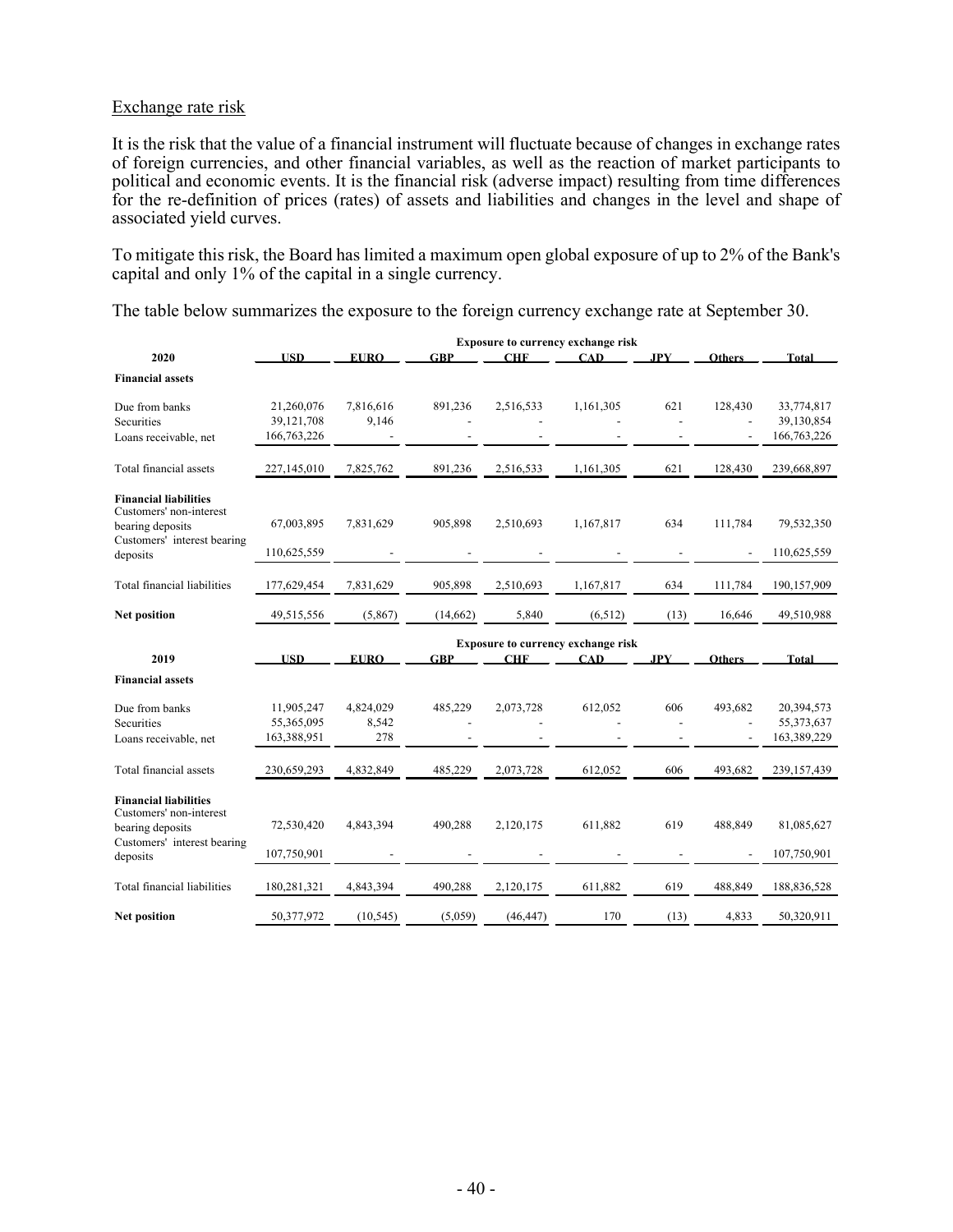## **Interest rate risk**

It is the risk associated with a decrease in future cash flows and the value of a financial instrument due to changes in market interest rates.

Management uses robust methodologies for the measurement and monitoring of rate risk derived from the fluctuation in the fair value of a financial instrument and its respective effect on equity, the main market risk factor facing the Bank. Currently, different risk assessment scenarios are considered that consider an analysis under extreme conditions (stress testing) contemplating the sensitivity to the movements in the risk-free rates and credit premiums on the portfolio. The results of these simulations are monitored daily and presented monthly to the Assets and Liabilities Committee.

The sensitivity analysis below reflects the change in the fair value of investments given a sudden increase or decrease of 100 basis points based on the modified duration of the investment portfolio. This change in fair value could be due to changes in the discounted rates of credit, liquidity and / or macroeconomic factors or a combination of these:

|                                      | <b>Increase</b><br>of $100$ bp | <b>Decrease</b><br>of $100$ bp |
|--------------------------------------|--------------------------------|--------------------------------|
| 2020                                 |                                |                                |
| Securities                           | (348,701)                      | 348,701                        |
| Loans receivable, net                | (1,651,641)                    | 1,651,641                      |
| Customers' interest bearing deposits | 729,405                        | (729, 405)                     |
| Net impact                           | (1,270,937)                    | 1,270,937                      |
| 2019                                 |                                |                                |
| Securities                           | (543, 376)                     | 543,376                        |
| Loans receivable, net                | (1,491,351)                    | 1,491,351                      |
| Customers' interest bearing deposits | 1,599,675                      | (1,599,675)                    |
| Net impact                           | (435, 052)                     | 435,052                        |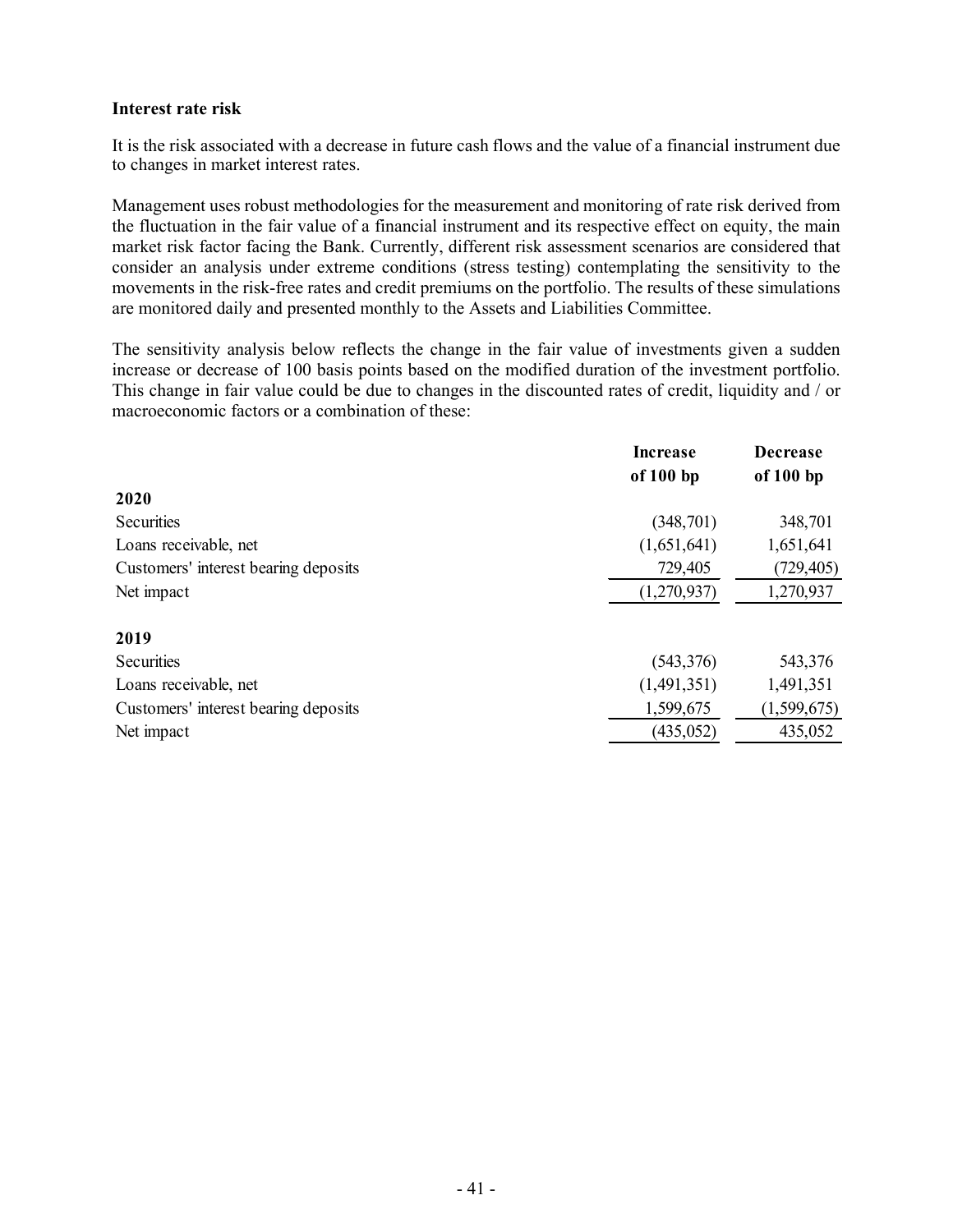|                    | Sensitivity to equity in relation to rate movements |                      |                       |                              |  |  |  |  |
|--------------------|-----------------------------------------------------|----------------------|-----------------------|------------------------------|--|--|--|--|
|                    | Increase                                            | Decrease<br>of 50 bp | Increase<br>of 100 bp | <b>Decrease</b><br>of 100 bp |  |  |  |  |
| 2020               | of 50 bp                                            |                      |                       |                              |  |  |  |  |
| As of September 30 | (174, 351)                                          | 174,351              | (348, 701)            | 348,701                      |  |  |  |  |
| Annual average     | (130, 163)                                          | 130,163              | (260, 326)            | 260,326                      |  |  |  |  |
| Annual maximun     | (109, 089)                                          | 109,089              | (218, 178)            | 218,178                      |  |  |  |  |
| Annual minimun     | (174, 351)                                          | 174,351              | (348, 702)            | 348,702                      |  |  |  |  |
| 2019               |                                                     |                      |                       |                              |  |  |  |  |
| As of September 30 | (271, 688)                                          | 271,688              | (543, 376)            | 543,376                      |  |  |  |  |
| Annual average     | (202, 831)                                          | 202,831              | (405, 662)            | 405,662                      |  |  |  |  |
| Annual maximun     | (169, 991)                                          | 169,991              | (339, 982)            | 339,982                      |  |  |  |  |
| Annual minimun     | (271, 688)                                          | 271,688              | (543, 376)            | 543,376                      |  |  |  |  |

With respect to rate risk arising from fluctuations in the interest rates on assets or liabilities and their effect on net interest income, the Assets and Liabilities Committee periodically reviews asset and liability rates and establishes asset allocation and collection strategies And liabilities, and their respective rate profiles. Additionally, in the placement of loans not guaranteed by cash, the bank has ample contractual flexibility to vary the interest rates at its discretion.

The table below summarizes the Bank's exposure to fluctuations in interest rates on the financial margin. The Bank's assets and liabilities are included in the table at their carrying amount, classified by categories whichever occurs first between the repricing or expiration dates.

| 2020                                                                                  | 1 month                                | 3 months                             | to 1 year               | 5 years                 | 5 years            | Bearing              | <b>Total</b>                            |
|---------------------------------------------------------------------------------------|----------------------------------------|--------------------------------------|-------------------------|-------------------------|--------------------|----------------------|-----------------------------------------|
| <b>Assets</b>                                                                         |                                        |                                      |                         |                         |                    |                      |                                         |
| Due from banks<br>Securities<br>Loans receivable, net                                 | 13,727,835<br>30,617,889<br>30,215,649 | 4,996,528<br>3,048,998<br>18,946,413 | 512,766<br>59, 313, 318 | 4,028,223<br>57,401,324 | 908,745<br>886,522 | 15,050,454<br>14,233 | 33,774,817<br>39,130,854<br>166,763,226 |
| Total assets                                                                          | 74,561,373                             | 26,991,939                           | 59,826,084              | 61,429,547              | 1,795,267          | 15,064,687           | 239,668,897                             |
| Liabilities<br>Customers' non-<br>interest bearing<br>deposits<br>Customers' interest | 2,825,261                              |                                      |                         |                         | ۰.                 | 76,707,089           | 79,532,350                              |
| bearing deposits                                                                      | 15,351,861                             | 48,950,515                           | 46,045,959              | 277,224                 |                    |                      | 110,625,559                             |
| Total liabilities                                                                     | 18, 177, 122                           | 48,950,515                           | 46,045,959              | 277,224                 |                    | 76,707,089           | 190,157,909                             |
| Net position                                                                          | 56,384,251                             | (21,958,576)                         | 13,780,125              | 61,152,323              | 1,795,267          | (61, 642, 402)       | 49,510,988                              |
| Accumulated position                                                                  | 56,384,251                             | 34,425,675                           | 48,205,800              | 109,358,123             | 111,153,390        | 49,510,988           |                                         |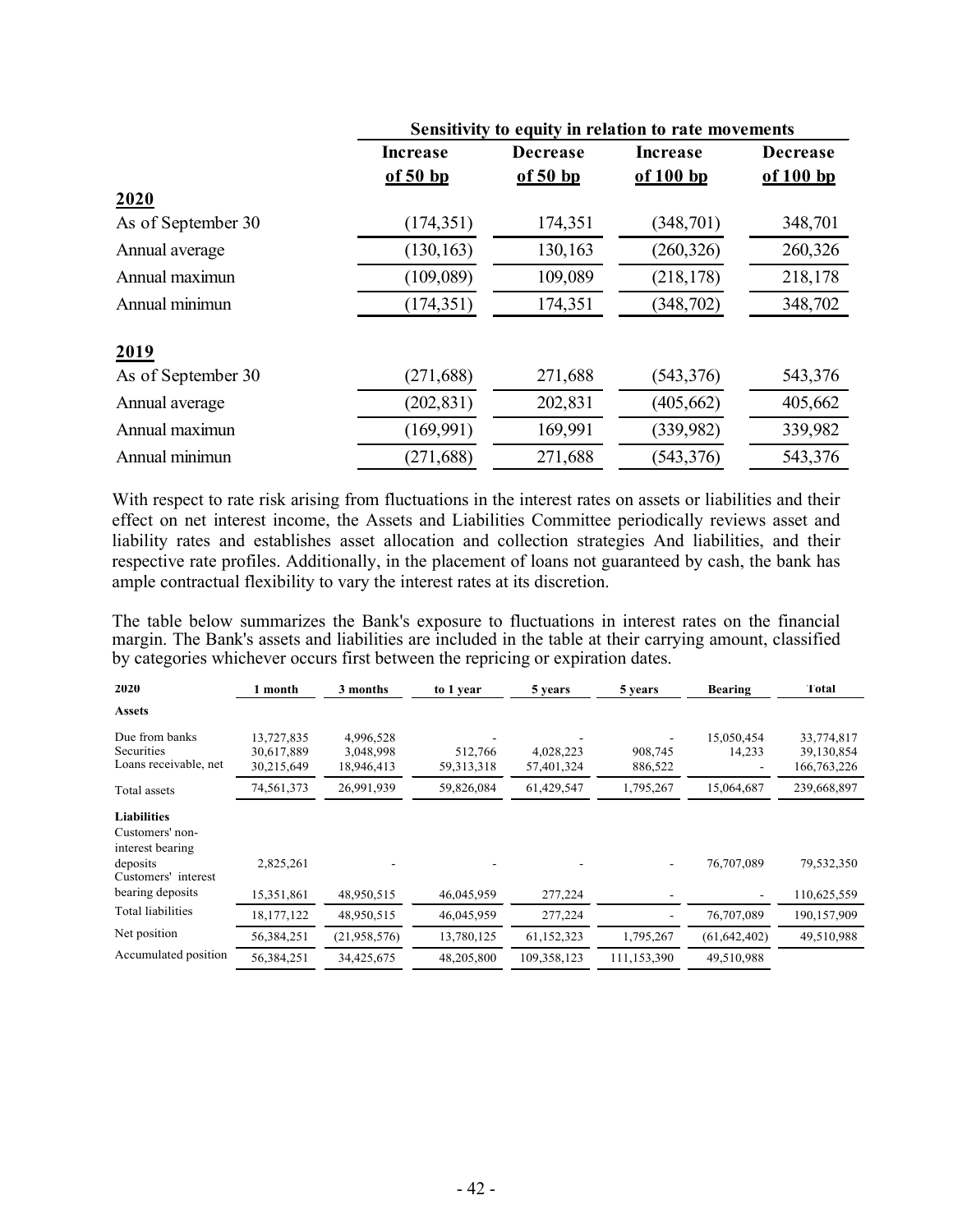| 2019                     | 1 month      | 3 months   | to 1 year  | 5 years     | 5 years     | <b>Bearing</b> | Total         |
|--------------------------|--------------|------------|------------|-------------|-------------|----------------|---------------|
| <b>Assets</b>            |              |            |            |             |             |                |               |
| Due from banks           | 2,437,075    |            |            |             |             | 17,957,496     | 20,394,571    |
| Securities               | 44, 111, 095 | 2,022,167  | 4,577,855  | 4,577,876   | 65,011      | 19,633         | 55,373,637    |
| Loans receivable, net    | 31,684,815   | 8,589,870  | 52,073,279 | 70,880,380  | 160,885     |                | 163,389,229   |
| Total assets             | 78,232,985   | 10,612,037 | 56,651,134 | 75,458,256  | 225,896     | 17,977,129     | 239, 157, 437 |
| Liabilities              |              |            |            |             |             |                |               |
| Customers' non-interest  |              |            |            |             |             |                |               |
| bearing deposits         | 1,400,230    |            |            |             | ۰           | 79,685,397     | 81,085,627    |
| Customers' interest      |              |            |            |             |             |                |               |
| bearing deposits         | 6,641,696    | 9,711,348  | 45,949,147 | 45,448,710  |             |                | 107,750,901   |
| <b>Total liabilities</b> | 8,041,926    | 9,711,348  | 45,949,147 | 45,448,710  |             | 79,685,397     | 188,836,528   |
| Net position             | 70,191,059   | 900,689    | 10,701,987 | 30,009,546  | 225,896     | (61,708,268)   | 50,320,909    |
| Accumulated position     | 70,191,059   | 71,091,748 | 81,793,735 | 111,803,281 | 112,029,177 | 50,320,909     |               |

## **Operational risk**

Operational risk is defined as the possibility of incurring losses due to deficiencies, failures or inadequacies of human resources, processes, technology, infrastructure or the occurrence of external events. This definition includes legal risk associated with these factors.

The Bank has an Operational Risk Manual, which represents the framework for operational risk management. Likewise, policies have been established for the evaluation of new products and services that are aimed mainly to assess the operational risks associated with the development of new products or services prior to their release or implementation.

To manage operational risk, the bank has established an organizational structure with clear roles and responsibilities of the board of directors, senior management, risk committee, risk management unit, form and frequency of reports, the acceptable level of operational risk and indicators of operational risk.

The operational risk management aims to:

- Prevent and minimize losses caused by incidents or operational risk events.
- Formalize the identification, measurement, mitigation, monitoring, and control of operational risk information.
- Focus resources and effort on the key operational risks.
- Continuous improvement of control and learning.

The bank has a separate management risk unit from other areas of the bank, which among its functions has the management of operational risk. This unit reports to the Risk Committee of the Board of Directors, who is in charge of approving the strategy of operational risk management, monitoring its management and evaluating the risk management unit.

The risk management unit enables the bank's staff on the methodology for operational risk management adopted by the Board of Directors in the key processes of the bank, considering key operational risk factors such as human resources, processes, technology and external events.

The events or incidents of operational risk occurring should be reported by all areas of the bank to the risk management unit which is responsible for maintaining a database that allows the evolution of operational risk at the organizational level, according to the levels of operational risk tolerance approved by the Board of Directors.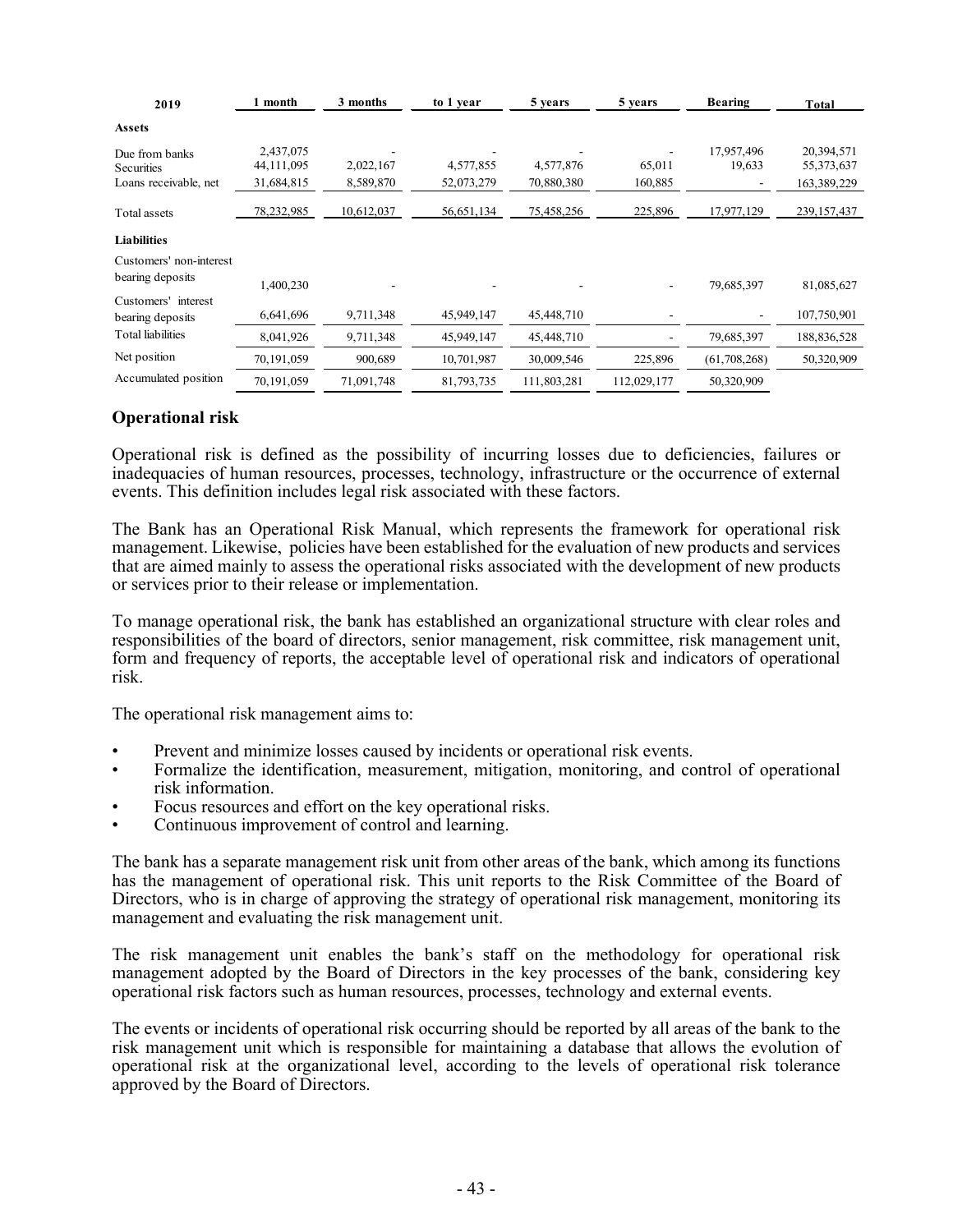Business continuity plans for key bank processes were designed in order to ensure business continuity in the event of an outage, as well as information security policies that ensure the integrity, confidentiality and availability of information.

The Bank uses the basic indicator method to measure the impact of operational risk in the capitalization-weighted index of bank risks.

## **Capital management**

Within the financial risks to which the Bank is exposed, there is the risk that the Bank's capital does not support its activities and growth.

The Bank manages its capital to ensure:

- Compliance with the requirements established by the Central Bank of The Bahamas.
- Maintain a base capital, strong enough to support the performance of its business.
- The continuation as a going concern while examining the return to shareholders through the optimization of the debt and equity balance.

#### **Fair value of financial instruments**

The estimated fair value is the amount by which financial instruments can be traded in a transaction between interested parties in different conditions to a forced sale or liquidation, and is best evidenced by quoted market prices, if any.

The fair value estimates are made at a given date, based on market estimates and information on financial instruments. These estimates do not reflect any premium or discount that could result from offering a particular financial instrument for sale at a given date. These estimates are subjective in nature, involve uncertainty and much judgment; therefore, they cannot be determined accurately. Any changes in assumptions or criteria can significantly affect the estimates.

#### Valuation models

IFRS 13 specifies a hierarchy of valuation techniques based on whether the information included in these valuation techniques are observable or unobservable. The observable information reflects market data obtained from independent sources; unobservable information reflects the Bank's market assumptions. These two types of information have created the following fair value hierarchy:

Level 1: Inputs are quoted prices (unadjusted) in active markets for identical assets or liabilities that the entity can access at the measurement date.

Level 2: Quoted prices in active markets for similar financial instruments or using a valuation technique where all the variables are derived from observable market data for assets or liabilities either directly or indirectly. In some cases, the Bank uses reference information from active markets for similar instruments and other, uses discounted cash flow techniques where all model variables and inputs are derived from observable market data.

Level 3: When the "inputs" are not available and it is required that the fair value be determined using a valuation model, the Bank is supported by entities engaged in the valuation of securities or instruments from the same managing institutions of the asset or liability concerned. The models used to determine fair value are usually through discounted cash flows or valuations employing historical market observations.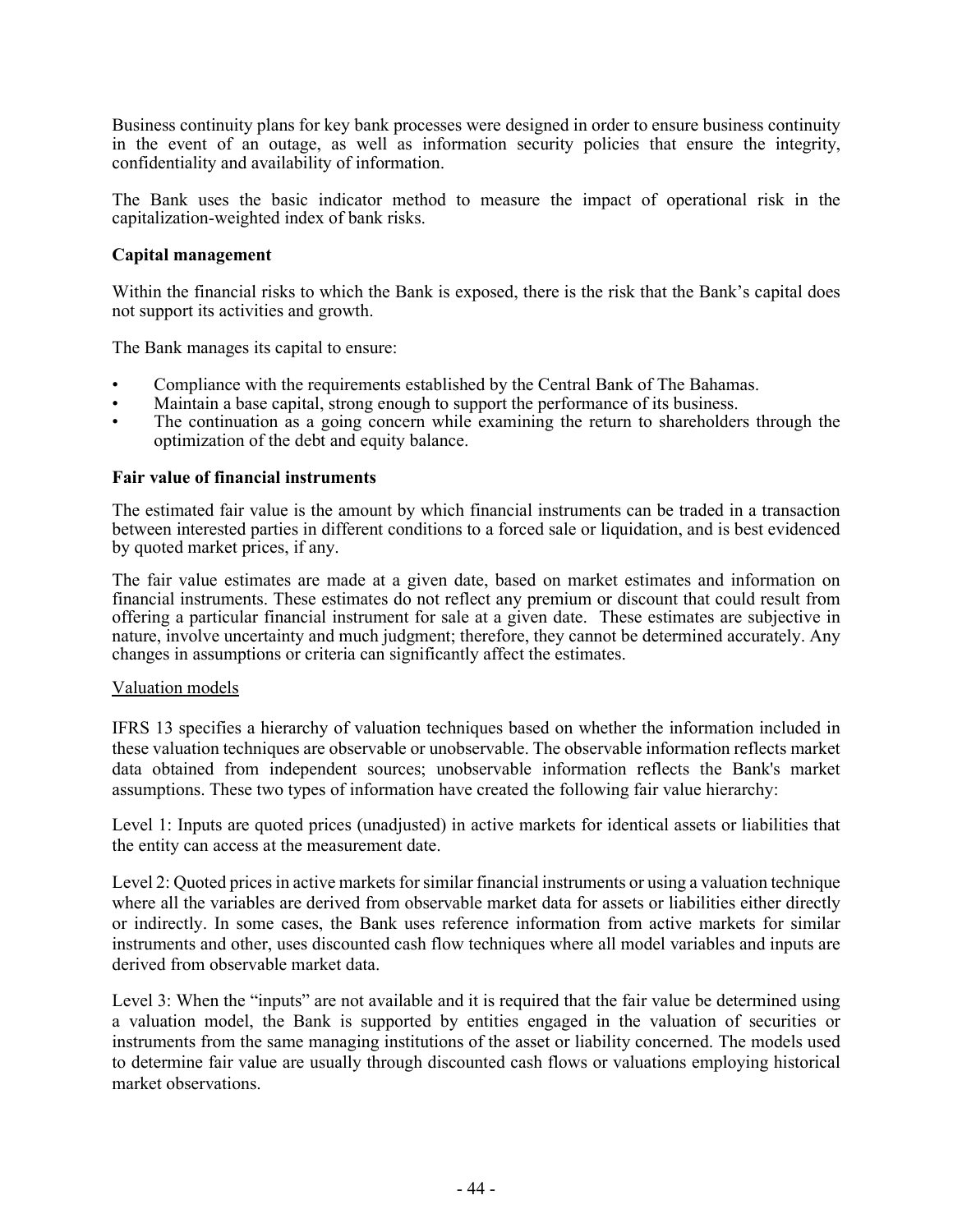When the fair value measurements are determined for assets and liabilities required or permitted to be recorded at fair value, the Bank considers the principal or most advantageous market in which it would make the transaction and considers assumptions that a participant market would use when pricing the asset or liability. Where possible, the Bank uses the active markets and observable market prices for identical assets and liabilities.

When identical assets and liabilities are not traded in active markets, the Bank uses observable market data for similar assets and liabilities. However, certain assets and liabilities are not actively traded in observable markets and the Bank must use alternative valuation techniques to determine the fair value measurement. The frequency of transactions, the differential size between supply and demand and the size of the investment are factors considered in determining the liquidity of markets and the relevance of observed prices in these markets.

Investments available for sale are recorded at fair value based on quoted market prices when available, or if unavailable, based on discounted future cash flows using market rates corresponding to the credit quality and maturity of the investment.

When reference prices are available in an active market, securities available for sale are classified within Level 1 of the fair value hierarchy. If the market value prices are not available or are available in markets that are not active, fair value is estimated based on the quoted prices of other similar instruments, or if these prices are not available, internal valuation techniques will be used models, primarily discounted cash flows. These securities are classified within Level 2 of the fair value hierarchy.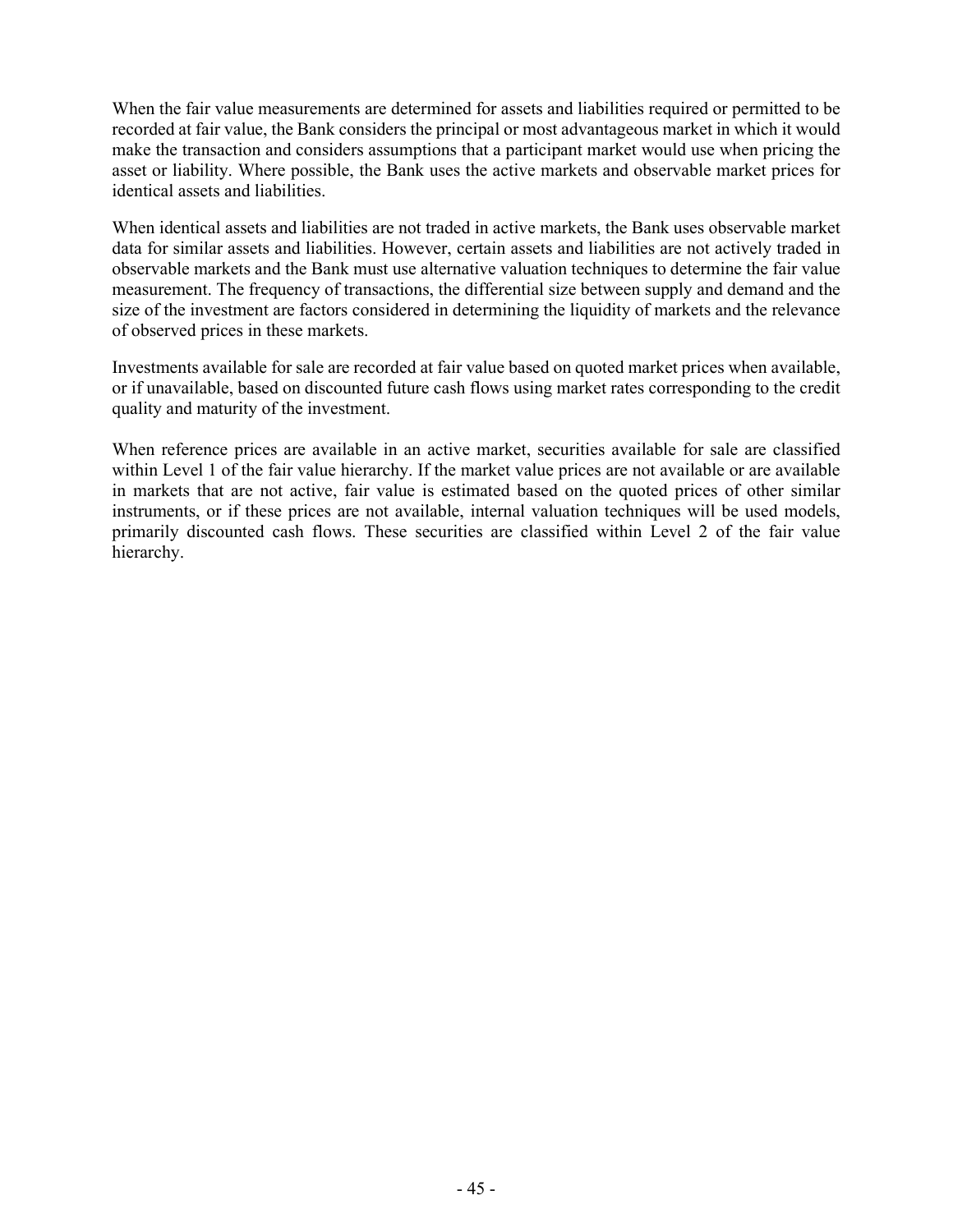# Financial instruments measured at fair value - Fair value Hierarchy

The main valuation methods, assumptions and variables used in estimating the fair value of financial instruments classified in Level 1, Level 2 and Level 3 are presented below:

| <b>Financial assets / Financial</b><br>liabilities            | Fair value<br>September 30,        |                     | Fair value   | <b>Valuation</b><br>techniques and | Significant unobservable                                                        |  |  |
|---------------------------------------------------------------|------------------------------------|---------------------|--------------|------------------------------------|---------------------------------------------------------------------------------|--|--|
|                                                               | 2020                               | 2019                | hirarchy     | main data entry                    | data input                                                                      |  |  |
| Institutional funds of<br>daily liquidity rated AAA           | 4,010,368                          | 37,815,034          | $\mathbf{1}$ | Market prices                      | Observable market prices<br>in active markets                                   |  |  |
| Bills issued by<br>the US Government                          | 13,992,863                         | 3,973,200           | $\mathbf{1}$ | Market prices                      | Observable market prices<br>in active markets                                   |  |  |
| Obligations of private<br>issuers with investment grade       | 5,725,129                          | 11,915,262          | $\mathbf{1}$ | Market prices                      | Observable market prices<br>in active markets                                   |  |  |
| Obligations issued by<br>the Republic of Panama               | 10,918                             | 10,913              | $\mathbf{1}$ | Market prices                      | Observable market prices<br>in active markets                                   |  |  |
| Obligations issued by<br>Governments with investment<br>grade |                                    |                     | $\mathbf{1}$ | Market prices                      | Observable market prices<br>in active markets                                   |  |  |
| Obligations of private<br>issuers without investment grade    | 2,170,235                          | 1,044,343           | $\mathbf{1}$ | Market prices                      | Observable market prices<br>in active markets                                   |  |  |
| Investments in mutual funds                                   | 11,893,016                         |                     | $\mathbf{1}$ | Market prices                      | Observable market prices<br>in active markets                                   |  |  |
| Investments in shares                                         | 1,633<br>37,804,162                | 1,633<br>54,760,385 | $\mathbf{1}$ | Market prices                      | Observable market prices<br>in active markets                                   |  |  |
| <b>Financial assets / Financial</b><br>liabilities            | <b>Fair value</b><br>September 30, |                     | Fair value   | <b>Valuation</b><br>techniques and | Significant unobservable                                                        |  |  |
|                                                               | 2020                               | 2019                | hierarchy    | main data entry                    | data input                                                                      |  |  |
| Obligations of private<br>issuers with investment grade       | 194,567                            | 217,185             | 2            | Discounted cash<br>flows           | Referral rates of markets,<br>volumes,<br>observable prices not over 90<br>days |  |  |
| Obligations of private<br>issuers without investment grade    |                                    |                     |              | Discounted cahs                    | Referral rates of markets,<br>volumes,<br>observable prices not over 90         |  |  |
|                                                               | 1,119,525                          | 378,067             | 2            | flows                              | days                                                                            |  |  |
| Investment in shares                                          | 12,600                             | 18,000              | 2            | Market price                       | Observable prices in active<br>markets                                          |  |  |
|                                                               | 1,326,692                          | 613,252             |              |                                    |                                                                                 |  |  |
| Total investments                                             |                                    |                     |              |                                    |                                                                                 |  |  |
| available for sale                                            | 39,130,854                         | 55,373,637          |              |                                    |                                                                                 |  |  |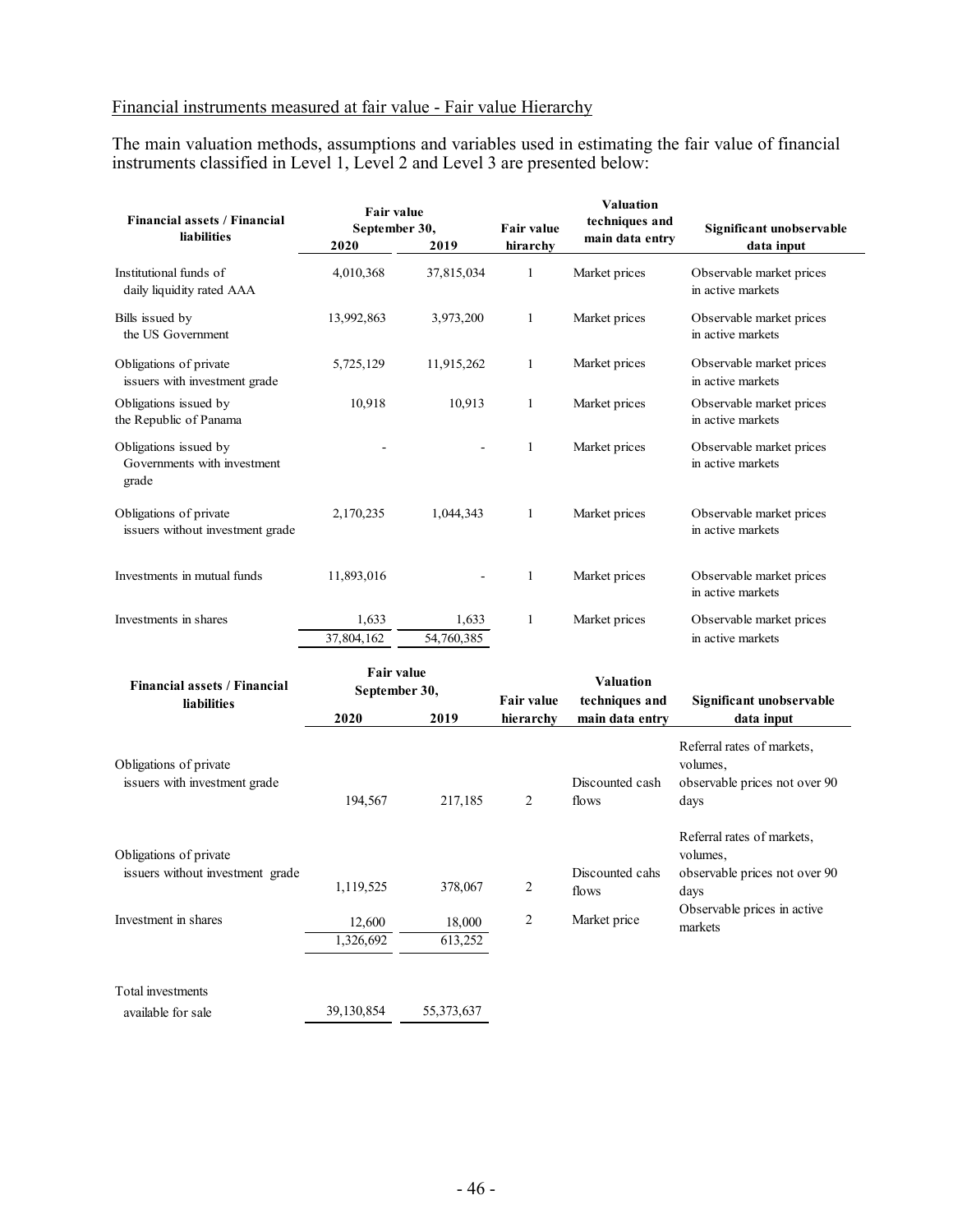## Financial Instruments not measured at fair value

Fair value of financial assets and liabilities of the Bank that are not measured at fair value in the statement of financial position (but fair value disclosures are required). Below is a summary of the carrying value and estimated fair value of significant financial assets and liabilities not measured at fair value classified in level 3:

|                                          | Fair value  | <b>Carrying amount</b> |
|------------------------------------------|-------------|------------------------|
| 2020                                     | Level 3     | Level 3                |
| <b>Assets</b>                            |             |                        |
| Interest earning deposits                | 4,954,567   | 4,996,528              |
| Loans receivable, net                    | 165,551,410 | 166,763,226            |
| Total financial assets                   | 170,505,977 | 171,759,754            |
| Liabilities                              |             |                        |
| Customers' non-interest bearing deposits | 76,707,089  | 79,532,350             |
| Customers' interest bearing deposits     | 113,676,955 | 110,625,559            |
| Total financial liabilities              | 190,384,044 | 190,157,909            |
|                                          | Fair value  | <b>Carrying amount</b> |
| 2019                                     | Level 3     | Level 3                |
| <b>Assets</b>                            |             |                        |
| Interest earning deposits                | 2,437,075   | 2,437,075              |
| Loans receivable, net                    | 165,061,034 | 163,389,229            |
| Total financial assets                   | 167,498,109 | 165,826,304            |
| <b>Liabilities</b>                       |             |                        |
| Customers' non-interest bearing deposits | 81,085,627  | 81,085,627             |
| Customers' interest bearing deposits     | 105,555,697 | 107,750,901            |
| Total financial liabilities              | 186,641,324 | 188,836,528            |

Management believes that the carrying amount of financial assets and financial liabilities recognized in the statement of financial position approximates their fair value.

## Assumptions used to determine fair value of assets and liabilities

Below is a summary of the assumptions used in the estimation of fair value of the most significant financial instruments of the Bank:

#### Due from banks

The carrying value of cash and bank deposits approximates their fair value due to their liquidity and short-term maturity.

#### Loans receivable

The estimated fair value for loans represents the discounted amount of estimated future cash flows to be received. Portfolio flows were discounted to present value at a rate of 6.38% (2019 6.37%).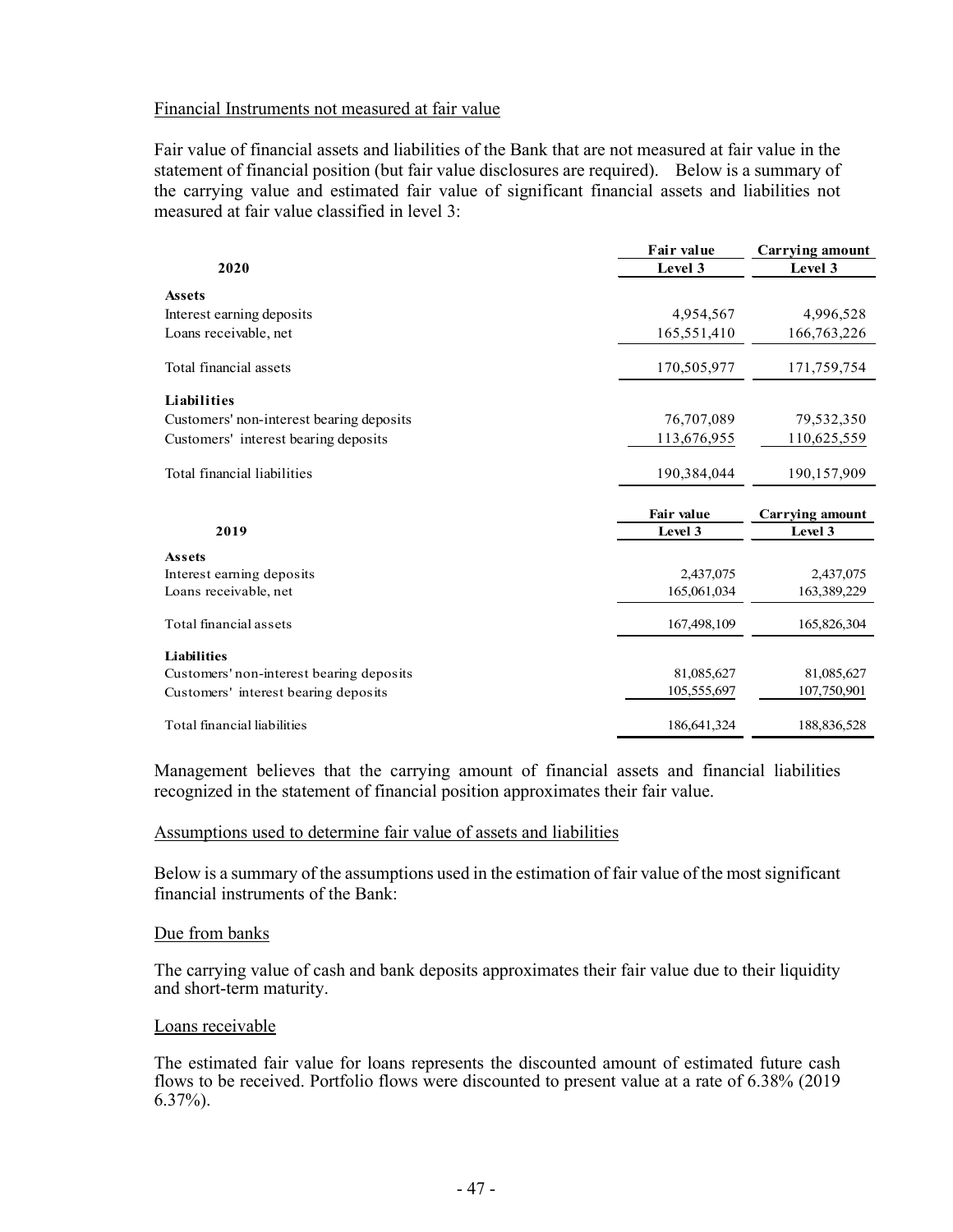## Customer deposits

The fair value of deposits with no specific maturity such as current accounts is the amount payable on demand, which is equal to the carrying value.

The fair value of time deposits was calculated based on the flow methodology discounted at a rate of 1.33% (2019: 2.4%).

## **22. APPLICABLE MAIN LAWS AND REGULATIONS**

## Capital adequacy

According to the Supervisory and Regulatory Guideline: 2005-03 of the Central Bank of The Bahamas, licensed banks must maintain a ratio of total regulatory capital to the risk-weighted asset (the "Basel ratio") at or above the internationally agreed minimum of 8%.

As of September 30, 2020, the Bank's capital adequacy ratio was 40% (2019: 36%).

## Dynamic provision

Prudential provisions required by the banking regulation of the Republic of Panama ("Superintendence of Banks of Panama"), set out by the Agreement 4-2013, to address possible future needs for the establishment of specific provisions for credit facilities classified in the normal category are defined; their frequency is quarterly taking into account the data of the last day of the quarter.

The amount of dynamic reserves is obtained by multiplying the risk-weighted assets for loans classified in the normal category by 1.25%. This percentage increases by 25 basis points (0.25%) each quarter, and will be for 2.50% at December 31, 2015. After this date, the amount of dynamic provisions is obtained by calculating the following components:

- a) Component 1: obtained by multiplying an Alfa coefficient (2.25%) times the amount of riskweighted assets classified in the normal category.
- b) Component 2: is the result from multiplying a Beta coefficient (5.00%) times the quarterly variation of risk-weighted assets classified in the normal category if it is positive. If the variation is negative, this component is zero.
- c) Component 3: is the result from the variation of the balance of specific provisions in the quarter.

The dynamic provision amount to be maintained at the end of the quarter is the sum of Components 1 and 2 less Component 3. That is, if Component 3 is negative, it must be added.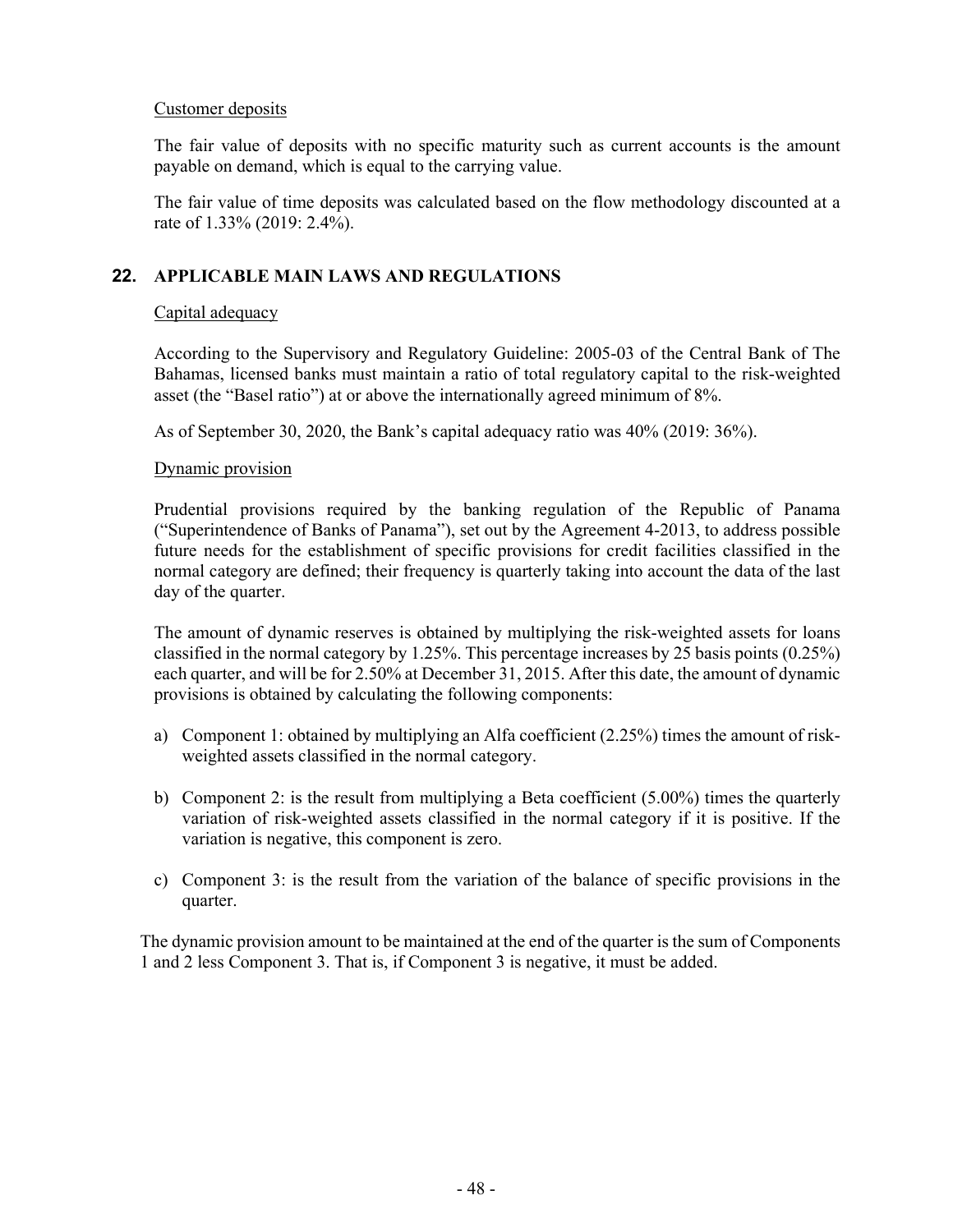## **Restrictions**

- It cannot be greater than 2.5% of risk-weighted assets corresponding to credit facilities classified in the normal category.
- Cannot be less than 1.25% of risk-weighted assets corresponding to credit facilities classified in the normal category.
- The amount established in the previous quarter cannot be decreased, unless the decrease is attributed to the conversion in specific provisions. The Superintendence of Banks of Panama will establish the criteria for the mentioned conversion.

## Accounting treatment

The dynamic reserve is an equity item that affects retained earnings. The credit balance of the dynamic provision is part of the regulatory capital but cannot replace or compensate the capital adequacy requirements established by the Superintendence of Banks of Panama. This means that the dynamic reserve decreases the amount of retained earnings of each bank to meet the minimum amount required. If that is insufficient, banks will have to provide additional assets to comply with Agreement 4-2013.

At September 30, the amount of dynamic provision by component is as follows:

|                                                                     | 2020       | 2019       |
|---------------------------------------------------------------------|------------|------------|
| Component 1                                                         |            |            |
| Risk-weighted assets (credit facilities)                            | 68,452,142 | 68,499,178 |
| By Alfa coefficient $(2.25\%)$                                      |            |            |
|                                                                     | 1,026,782  | 1,027,488  |
| <b>Component 2</b>                                                  |            |            |
| Ouarterly variation of Beta coefficient (5.00%)                     | 311,306    | 313,658    |
| Component 3                                                         |            |            |
| Quarterly change in specific reserves                               |            |            |
| <b>Total dynamic provision</b>                                      | 1,338,088  | 1,341,146  |
| <b>Restrictions:</b>                                                |            |            |
| Total dynamic provision:                                            |            |            |
| $Low(1.25\% \text{ of risk-weighted assets - category to normal}))$ | 855,652    | 856,240    |
| Maximum (2.50% of risk-weighted assets - category to normal)        | 1,711,304  | 1,712,479  |
|                                                                     |            |            |

## Agreement No. 9-2020 – Modified Loans

On September 11, 2020, the Superintendency of Banks of Panama issued Agreement No. 9-2020, which modifies Agreement No. 2-2020, through which additional, exceptional and temporary measures are established for compliance with the provisions contained Agreement No. 4-2013 on Credit Risk establishes a methodology for the evaluation, classification and requirement of provisions for modified credits that adjusts to the new existing reality and that allows adequate credit risk management.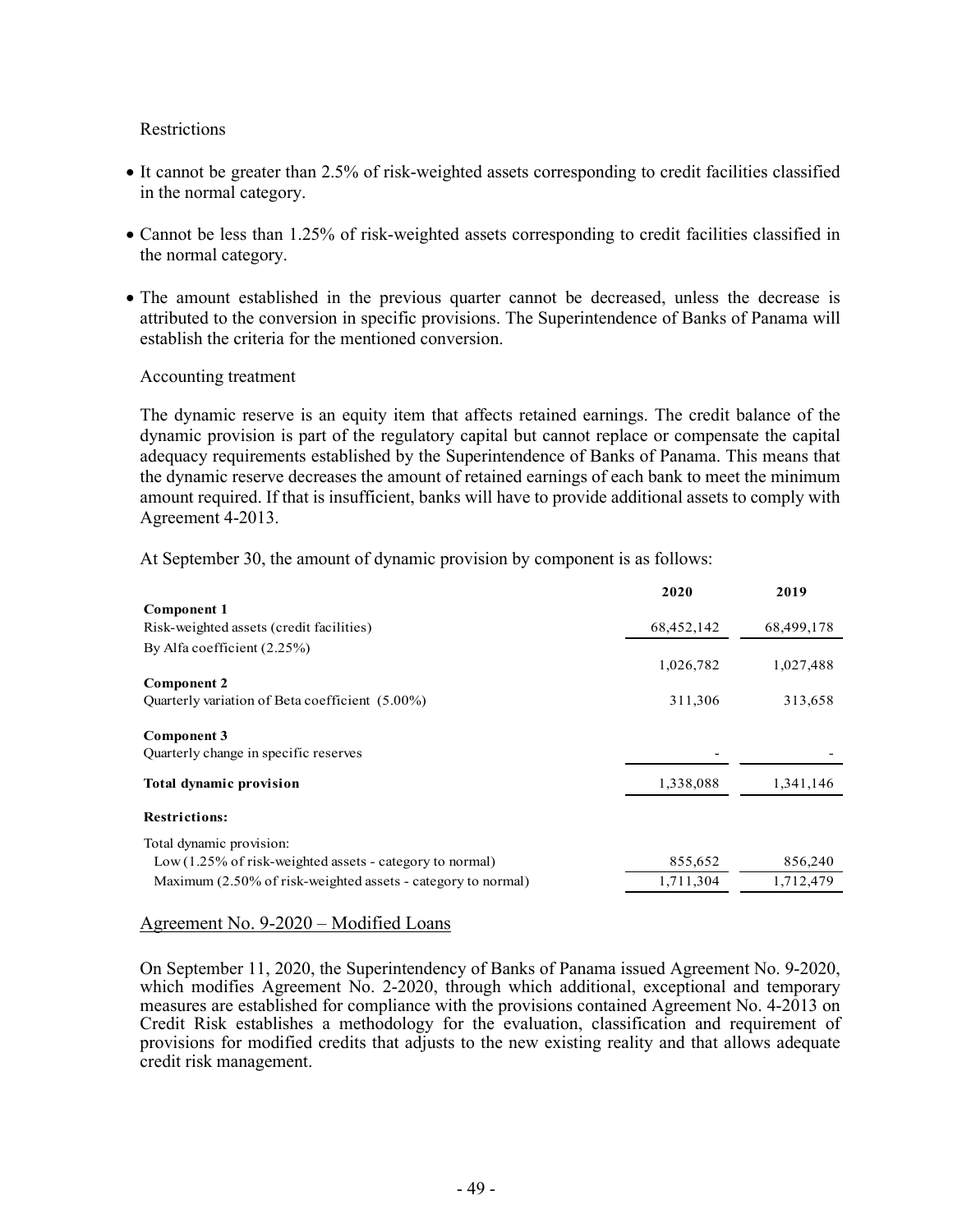Agreement No. 9-2020, among other things, defines that loans classified as normal and special mention, as well as restructured loans that are not in arrears, may be modified in accordance with the guidelines established in said Agreement. On the other hand, these loans modified in normal category and special mention will be classified in the category "modified special mention" for the purpose of determining the respective provisions, which will be constituted as follows:

A provision equivalent to the higher value between the provision according to IFRS of the modified special mention portfolio and a generic provision equivalent to three percent (3%) of the gross balance of the modified loan portfolio, including accrued uncollected interest and capitalized expenses; Modified credits guaranteed with deposits pledged in the same bank up to the guaranteed amount can be excluded from this calculation:

1. In cases where the IFRS provision is equal to or greater than the generic provision of 3% established in the Agreement, the Bank will record the corresponding IFRS provision in the results of the year.

2. In cases where the IFRS provision is less than the generic provision of 3% established in the Agreement, the Bank will record said IFRS provision in income and the difference must be recorded in income or in a regulatory reserve in equity, taking into account consideration of the following aspects:

a). When the IFRS provision is equal to or greater than 1.5%, the Bank must record said IFRS provision in the income statement. Likewise, the difference to complete the 3% of the generic provision established in the Agreement must be recorded in a regulatory reserve in equity.

b) When the IFRS provision is less than 1.5%, the Bank must ensure that this percentage is completed and recorded in the income statement. Likewise, the difference to complete the 3% of the generic provision established in the Agreement must be recorded in a regulatory reserve in equity.

The modified restructured loans that were in the subnormal, doubtful or irrecoverable category will maintain the credit classification they had at the time of their modification with their respective provision.

As of September 30, 2020, the Bank modified 9 loans to clients that were now classified as "Modified Loans", which amounted to a principal and interest amount of USD 4,371,298 that include consumer and corporate loans; and a regulatory provision in Assets of USD 15,569, plus an additional provision in the shareholder equity for the amount of USD 15,801.

## **23. SUBSEQUENT EVENTS**

The Company has evaluated the events after September 30, 2020, to assess the need for possible recognition or disclosure in the accompanying consolidated financial statements. Such events were evaluated until December 24, 2020, the date these consolidated financial statements were available to be issued. Based on this evaluation, it was determined that there were no subsequent events that require recognition or disclosure in the consolidated financial statements.